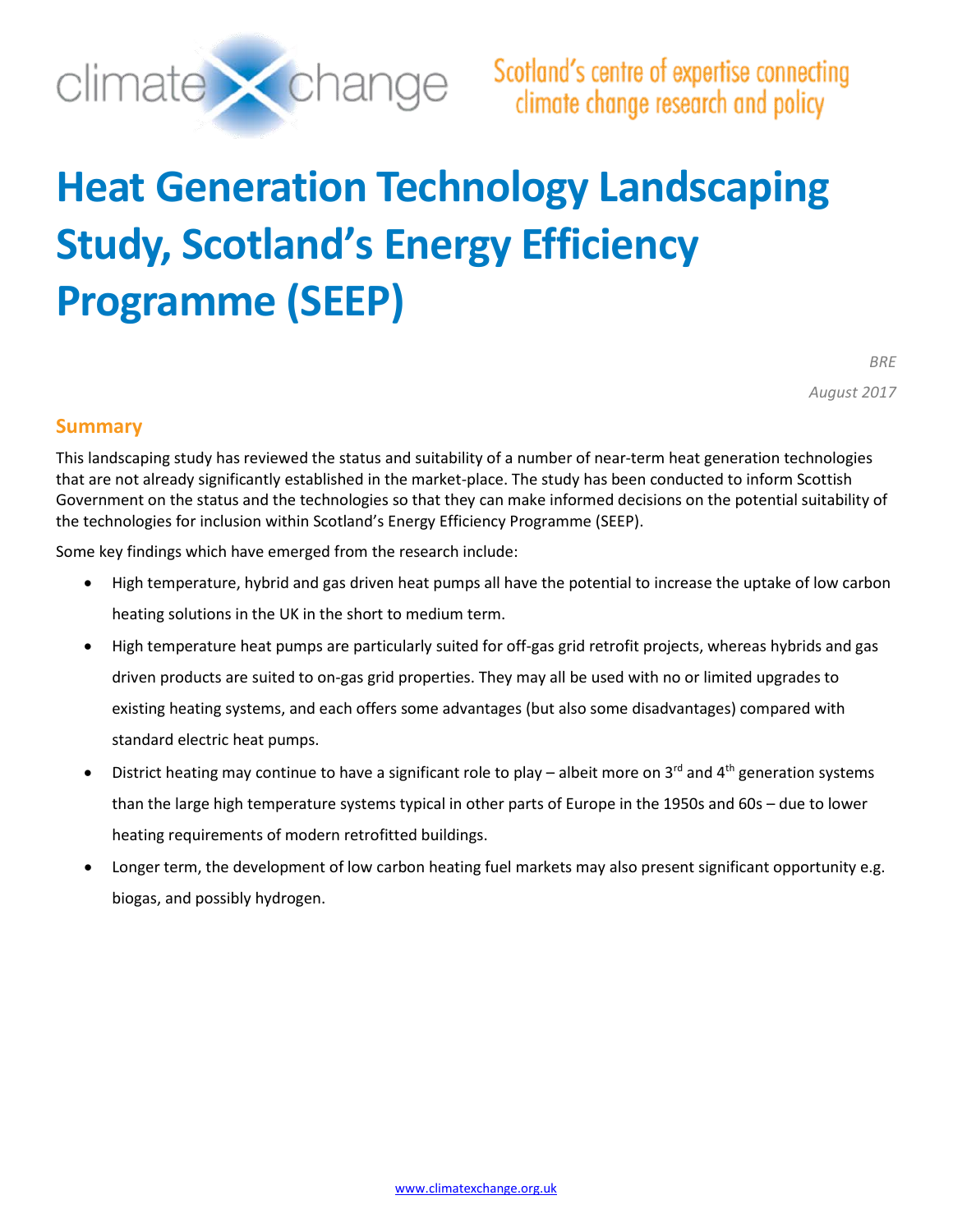### **Table of Contents**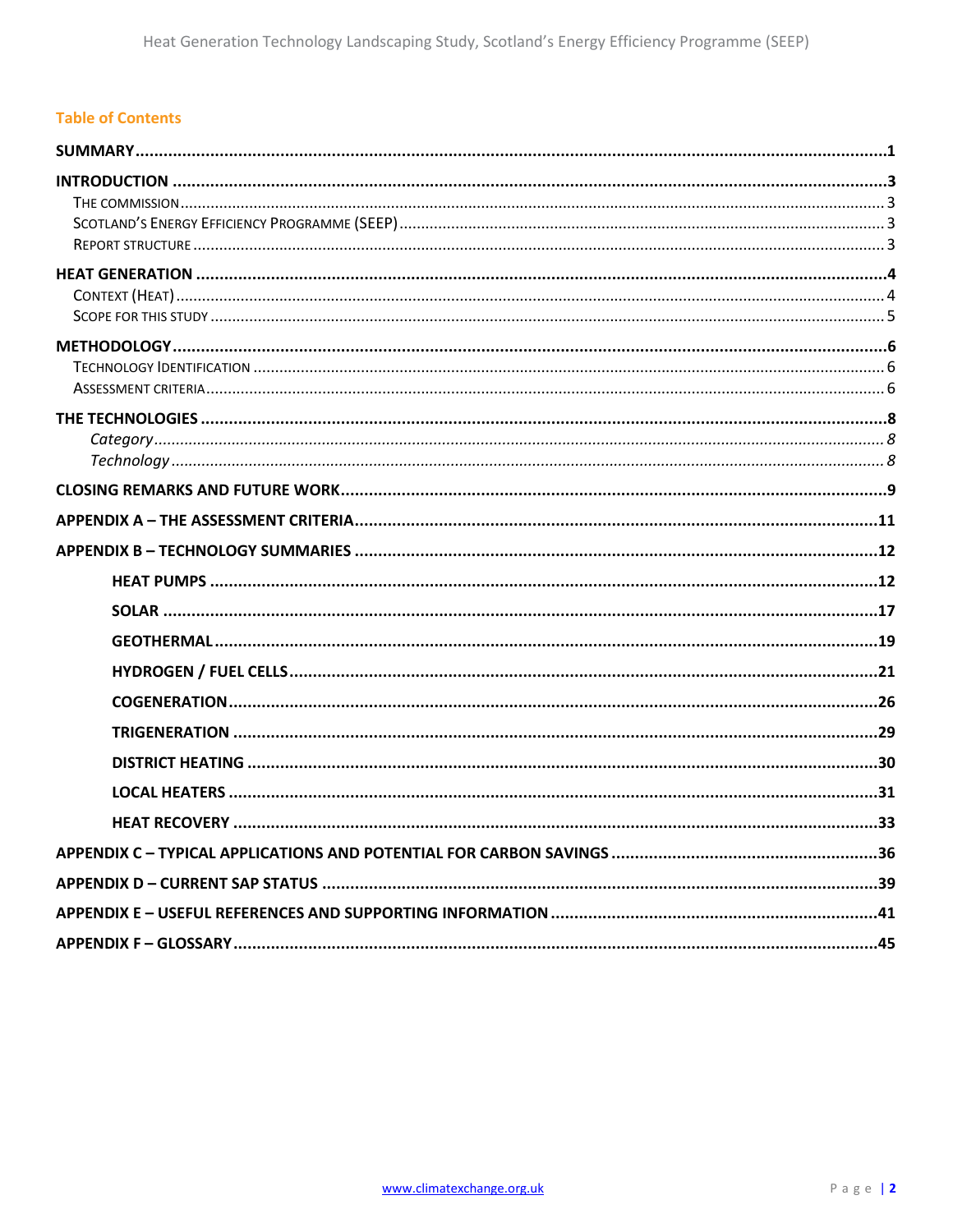# <span id="page-2-0"></span>**Introduction**

### <span id="page-2-1"></span>**The commission**

This study is one of three technology landscaping studies, commissioned by Climate X Change, which will feed in to the Research and Development (R&D) work stream of Scotland's Energy Efficiency Programme (SEEP). Climate X Change is working closely with the Scottish Government policy team working on delivering SEEP.

The three landscaping studies are:

- Heat generation technologies (this study) undertaken by the Building Research Establishment (BRE)
- Energy efficiency and retrofit solutions undertaken by the National Energy Foundation
- Smart energy technologies undertaken by CAG Consultants (with Smarter Grid Solutions and Innovas)

Together the studies create a platform and common format for further developing and updating of a suite of technologies potentially of future interest within SEEP. The studies have focused on 'near-term' technologies that may be suitable for commercial application under SEEP – the guideline for this being a Technology Readiness Level (TRL) of 8 or 9. Each shortlisted technology has been assessed against common criteria which includes consideration of technical, environmental, consumer, monetary, supply chain and policy related issues.

This scope for this study is therefore near-term technological options for the delivery of heat generation solutions in the commercial, public, industrial and domestic building sectors. The study has not included technologies that are significantly well established but has rather focused on less well established technologies and/or innovative technologies that are likely to become commercially available in the lifetime of SEEP.

### <span id="page-2-2"></span>**Scotland's Energy Efficiency Programme (SEEP)**

SEEP is the "cornerstone" of Scottish Government's National Infrastructure Priority on buildings energy efficiency. It will combine existing energy efficiency and community energy programmes with new devolved powers over Supplier Obligations on energy efficiency and fuel poverty.

Alongside its draft energy strategy published in January 2017, Scottish Government is consulting on the SEEP framework<sup>[1](#page-2-4).</sup> A pilot phase is underway, with projects running to 2018/19. A development phase to 2022/23 will see implementation of advice and support services, an assessment and consumer protection framework. Thereafter will be a full-scale operation of SEEP, facilitated by new regulation as appropriate.

The Scottish Government's vision is a scheme which combines and consolidates interventions across all of Scotland's building stock –domestic (social and private), public, commercial and industrial – making use of delivery mechanisms shown to work and deliver value for money.

### <span id="page-2-3"></span>**Report structure**

All three studies use the same reporting structure, as follows:

- Context
- Methodology overview of the methodology employed within the study
- Key technology areas and individual technologies a narrative on shortlisted technologies, trends emerging from the assessment, contextual observations and identification of key data gaps. A combined MS Excel-based spreadsheet of technologies and their corresponding assessments accompanies the three reports.
- Closing remarks and future work

<span id="page-2-4"></span><sup>&</sup>lt;sup>1</sup> National Infrastructure Priority for Energy Efficiency – Scotland's Energy Efficiency Programme. January 2017. <http://www.gov.scot/Publications/2017/01/2195/downloads#res-1>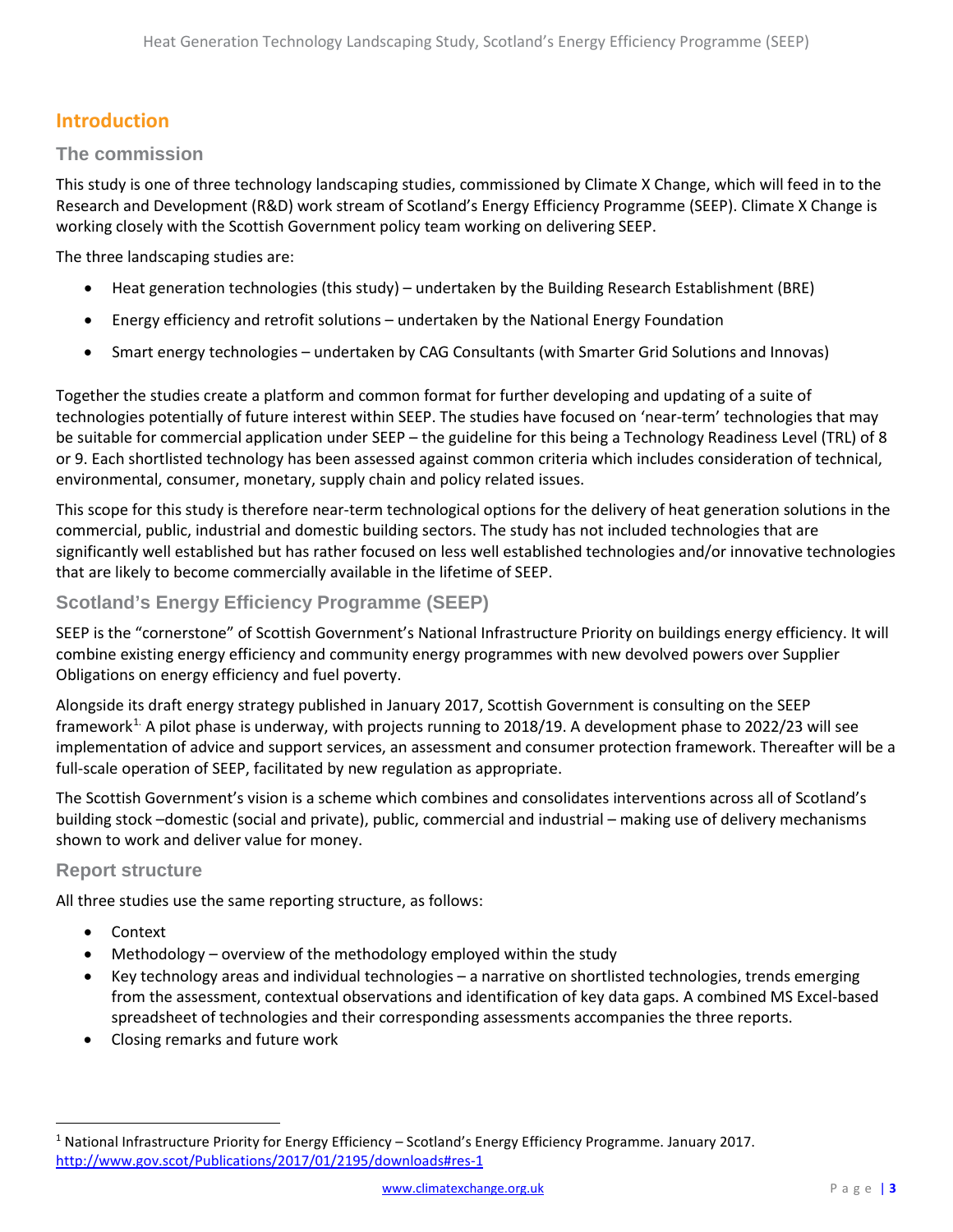# <span id="page-3-0"></span>**Heat Generation**

### <span id="page-3-1"></span>**Context (Heat)**

Heat is at the core of Scotland's energy system. The consumption of heat accounts for 53% of the energy consumed by Scotland's homes and businesses (see figure 1) (source: Scottish Government Draft Energy Strategy<sup>[2](#page-3-2)</sup>). This makes heat the biggest element of Scotland's energy use and the largest source of its emissions. With the domestic sector space heating and water heating respectively accounting for 74% and 14% of total household energy use (see figure 2) (source: Scottish Government Draft Energy Strategy)



*Figure 1: Energy Demand in Scotland Figure 2: Household energy use in Scotland*

Scotland's heating requirements are supplied predominantly from natural gas at present. The Draft Energy Strategy highlights that (in 2015) an estimated 79% of homes used natural gas as their primary heating fuel.





The Scottish Government is committed to largely decarbonising our energy system by 2050, at an affordable price to consumers through maintaining and developing secure supplies of energy. The draft Energy Strategy sets out a wholesystem view of energy policy, examining where our energy comes from and how we use it – for power (electricity), heat and transport. This integrated approach recognises the interactions and effects that the elements of the energy system have on each other. The draft Energy Strategy proposes a new 2030 'all-energy' target for the equivalent of 50% of Scotland's heat, transport and electricity consumption to be supplied from renewable sources. Back in 2015, the Scottish Government Heat Policy Statement set an ambition for 11% of heat demand to be met by renewable sources by 2020 and the Draft Energy Strategy reports that significant progress has been made towards this target with renewable heat currently representing 5.3% to 5.6% of non-electrical heat demand. It should also be noted that the Draft Energy Strategy also commits Scottish Government to undertaking further work to establish where, and with what investment,

 $\overline{\phantom{a}}$ 

<span id="page-3-2"></span><sup>2</sup> Draft Scottish Energy Strategy, Scottish Government, January 2017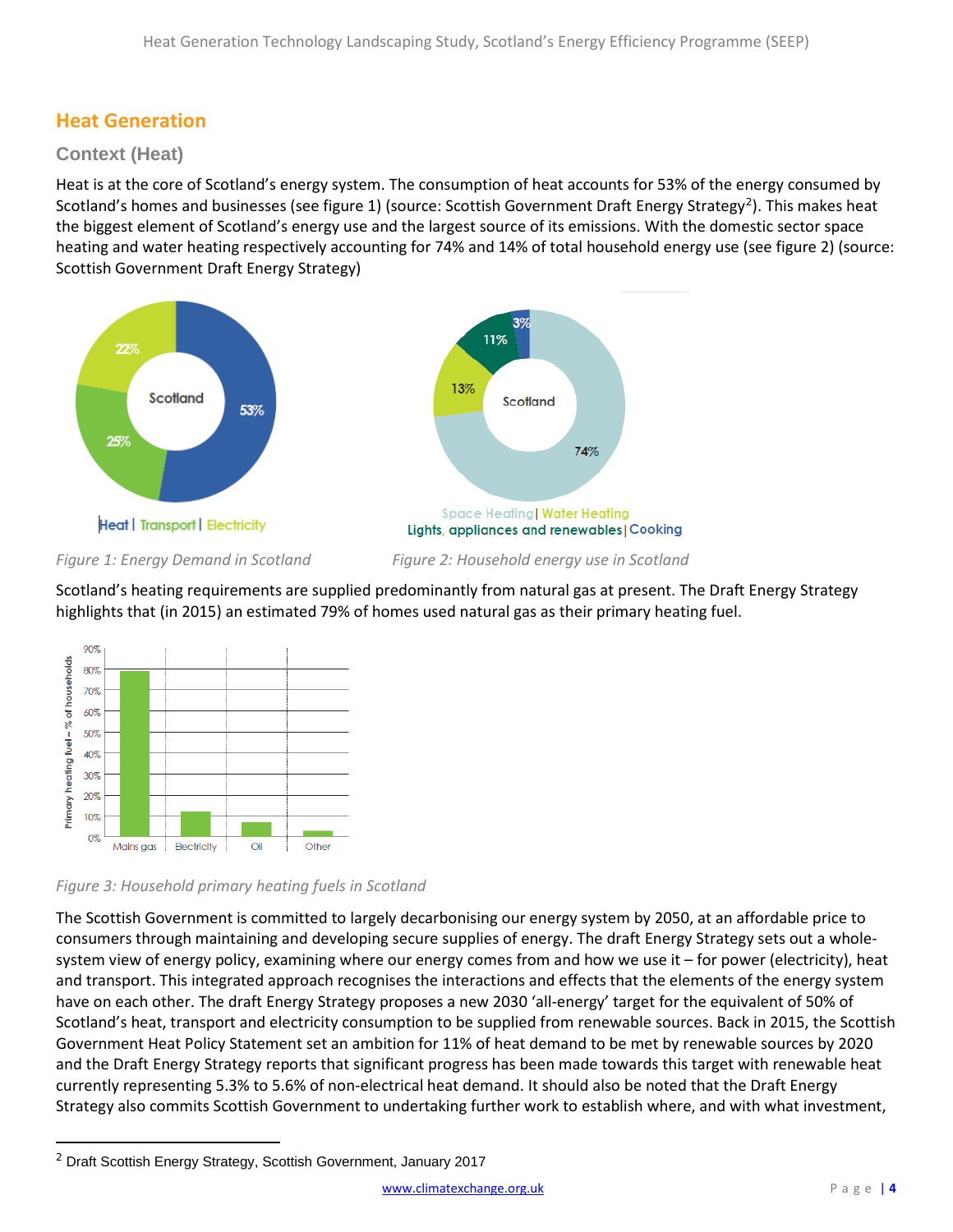emerging fuel sources and technologies can become viable alternatives in the future. Given the ambitious targets of the Draft Energy Strategy and the fact that SEEP aims to include "measures to make homes and places of work warmer, promoting more affordable energy for consumers, helping to tackle poverty and improve the competitiveness of the Scottish economy" then it is imperative that the Scottish Government remain appraised of the ever-changing status of new and emerging heat technologies as well as advances and innovation in transitional and/or next generation heating fuels.

### <span id="page-4-0"></span>**Scope for this study**

 $\overline{\phantom{a}}$ 

Scotland's Energy Efficiency Programme (SEEP) aims deliver millions of pounds in energy savings as well as supporting and creating jobs across Scotland whilst delivering a substantial Scottish market and supply chain (for energy efficiency, renewable heat services and other technologies and related expertise) which is transferable to international markets.<sup>[3](#page-4-1)</sup> This shall typically require appropriate technologies to be available and market ready and for a support plan and associated work streams to be in place. To date these do not exist, however these three technology landscaping studies will inform these work streams by considering a range of technologies against a suite of criteria (including Technology Readiness Level (TRL), cost-effectiveness, carbon reduction, economic benefit, etc.) in support of the work of the Scottish Government's SEEP policy team and the SEEP work stream on research and development (R&D). Specifically, the studies are intended to provide the research and development work stream with an understanding of what the short-term technological options are for the SEEP to aid Scottish Government in steering the technological direction of SEEP as a long-term programme of investment.

This scope for this study is therefore near-term technological options for the delivery of heat generation solutions in the commercial, public, industrial and domestic building sectors. As a result the landscaping study has not examined technologies that are mature or that are already significantly well established but rather focusses on a less well established technologies and/or innovative technologies that are likely to become commercially available in the lifetime of SEEP. As a result, established and well understood technologies such as condensing boilers, traditional heat pumps, biomass boilers, solar thermal, etc. have been excluded from the study.

<span id="page-4-1"></span><sup>&</sup>lt;sup>3</sup> DRAFT CLIMATE CHANGE PLAN The draft third report on policies and proposals 2017-2032 January 2017 - available at [www.gov.scot](http://www.gov.scot/) - ISBN: 978-1-78652-743-1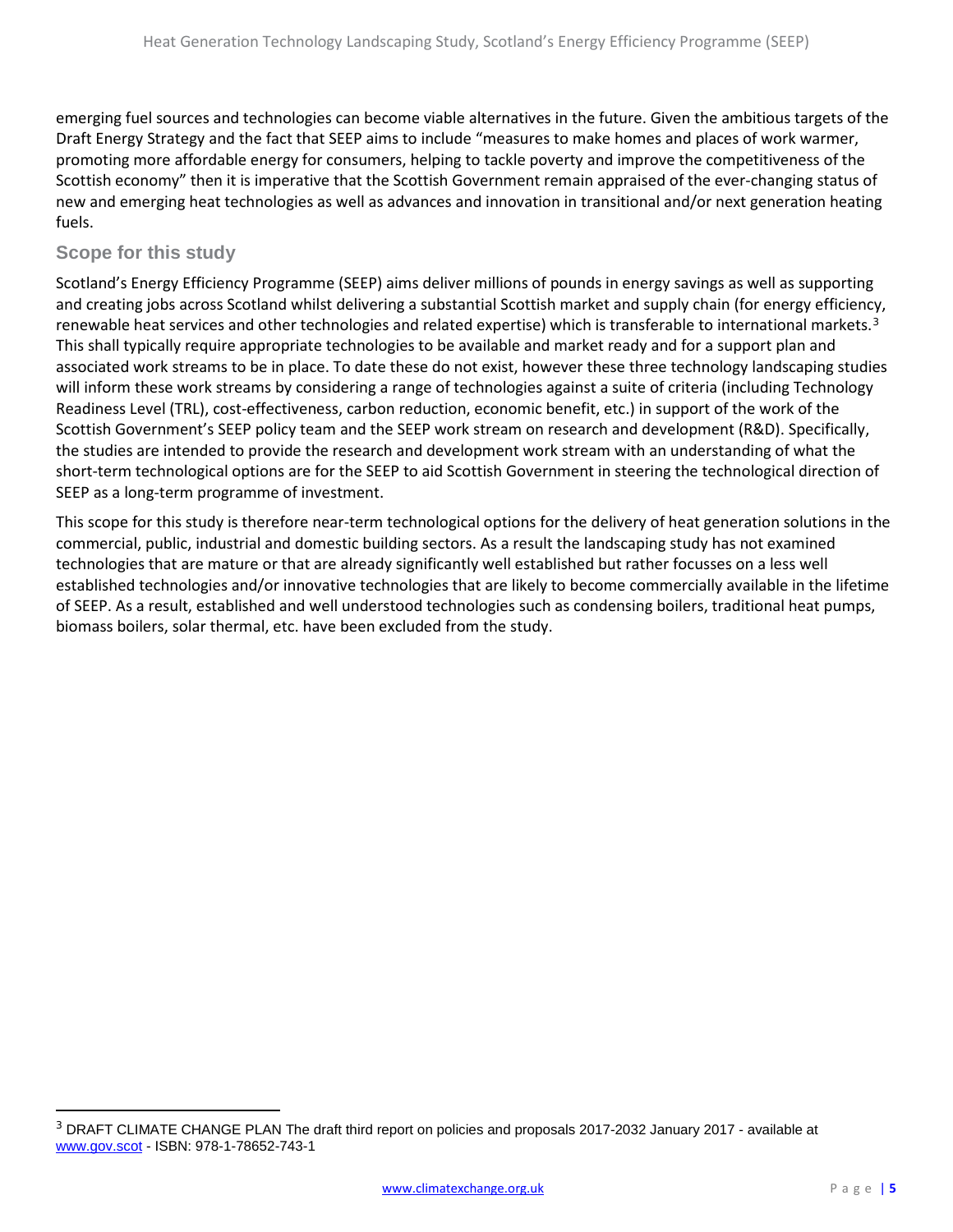# <span id="page-5-0"></span>**Methodology**

### <span id="page-5-1"></span>**Technology Identification**

A dual process was used to identify technologies suitable for inclusion within the study. This included (i) identifying nearterm technologies by drawing upon BRE's existing experience and knowledge at the forefront of emerging low carbon built environment technologies and innovative products through our research, product development, performance assessment, testing, certification and demonstration activities, and (ii) undertaking desk based research and an associated literature review. This process identified a range of relevant technologies as outlined in the next section.

### <span id="page-5-2"></span>**Assessment criteria**

Following a review and gap analysis of the draft assessment criteria, a standard assessment criteria matrix was jointly finalized by the organisations undertaking the landscaping studies. This assessment criteria was subsequently approved for use by the project Steering Group. A copy of the assessment criteria is included in Appendix A.

Each technology was then assessed against the agreed criteria using a common assessment method consisting of a 1-5 scale whereby '1' equals very poor, '2' equals poor, '3' equals neutral / average, '4' equals good, '5' equals very good, or 'n/a' equals not applicable.

The majority of technologies have been assessed versus standalone gas boilers. However, in order to ensure that the research didn't overlook off-gas grid applications, various assessments (where relevant) include additional commentary on the technology performance as compared versus traditional electrically driven heat pumps (e.g. air source heat pumps). This approach was deemed appropriate because (i) gas boilers currently dominate the Scottish heat sector, and (ii) had technology "X" been compared against a gas boiler and technology "Y" been compared against a heat pump, then such an approach would not enable technology 'X' to be fairly cross-compared to technology 'Y'. The assessment method deployed overcomes this issue and ensures that all technologies can be compared against one another.

Whilst the majority of identified technologies have applications as a primary heating system it should be noted that some technologies are considered "add-on" or complimentary technologies i.e. they are unlikely to be able to meet the total space heating or domestic hot water energy demand of a property but rather they offer potential to usefully contribute to meeting part of this demand. In order to ensure that technologies such as these can be assessed relative to the performance of the other technologies, professional judgement (informed by the research findings) has been applied.

Information on the technologies identified during the project is included below however waste water heat recovery, flue gas heat recovery, hybrid solar photovoltaics and solar assisted positive input ventilation systems have also been assessed in this manner. Professional judgement has also been used to assess the comparative performance of district heating, biogas CHP and combined cooling heat and power (CCHP). This approach was deemed necessary to ensure that all of the technologies can be compared equally against one another.

Careful consideration of the scoring descriptor / context should be applied when interpreting the assessments. For example, in the vast majority of criteria a score of '1' ('very poor' as measured against the comparison technology) means 'very low' (e.g. in the case of carbon saving potential). The reader should however be aware that '1' / 'very poor' can purposely mean 'very high' (e.g. in the case of capital costs). This difference is explained further below.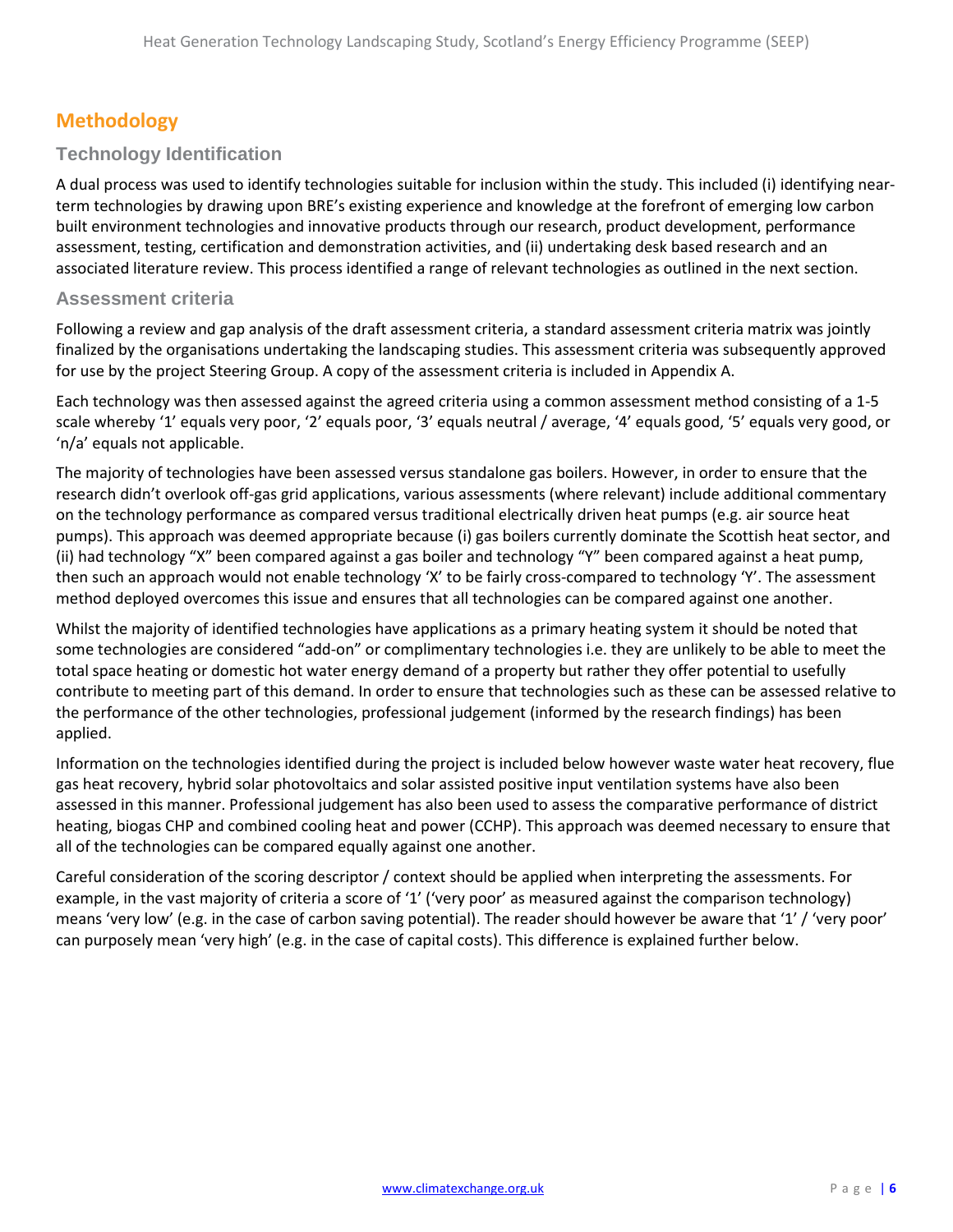### Example 1: '(in-use) carbon saving potential' (NB: the scoring descriptor states: '1 (low) to 5 (high)')

This approximates the potential for a technology to reduce carbon emissions during its lifetime, compared relatively against the alternative. In this context the scoring mechanism should be interpreted as follows:

| 1             | very poor         | The technology generally presents a significantly poorer (i.e.<br>significantly less) carbon saving potential versus the<br>alternative technology    |
|---------------|-------------------|-------------------------------------------------------------------------------------------------------------------------------------------------------|
| $\mathcal{P}$ | poor              | The technology generally presents a poorer (i.e. less) carbon<br>saving potential versus the alternative technology                                   |
| 3             | Neutral / average | The technology generally presents a similar carbon saving<br>potential to that of the alternative technology                                          |
| 4             | good              | The technology generally presents a good (i.e. increased)<br>carbon saving potential versus the alternative technology                                |
| 5             | very good         | The technology generally presents a significantly good (i.e.<br>significantly increased) carbon saving potential versus the<br>alternative technology |
| n/a           | Not applicable    | The assessment is not applicable / relevant, or insufficient<br>data exists.                                                                          |

For example, a gas driven heat pump can typically operate at a higher efficiency than a gas condensing boiler. It therefore offers good potential for carbon savings versus a gas condensing boiler. An assessment result of '4' is therefore applied. An assessment result of 5 could, for example, have been applied should the technology have presented a significantly higher carbon saving potential (e.g. if it had presented a significantly higher efficiency or if it used significantly lower carbon, or renewable, fuel).

Example 2: 'Capital costs' (NB: The scoring descriptor states: '1 (high) to 5 (low)')

This approximates the capital cost for a technology compared relatively against the alternative.

It should be noted that the scoring descriptor (within the scorecard identifies that a '1' – 'very poor' – relates to a very high capital cost. Therefore in this context of this criteria the scoring mechanism should be interpreted as follows:

| 1             | very poor         | The technology generally presents a significantly higher<br>capital cost versus the alternative technology |
|---------------|-------------------|------------------------------------------------------------------------------------------------------------|
| $\mathcal{P}$ | Poor              | The technology generally presents a higher capital cost<br>versus the alternative technology               |
| 3             | Neutral / average | The technology generally presents a similar capital cost as<br>the alternative technology                  |
| 4             | Good              | The technology generally presents a higher capital cost<br>versus the alternative technology               |
| 5             | Very good         | The technology generally presents a significantly higher<br>capital cost versus the alternative technology |
| n/a           | Not applicable    | The assessment is not applicable / relevant, or insufficient<br>data exists.                               |

For example, the capital cost of a micro-CHP device can typically be a multiple of the capital cost of a gas condensing boiler. This is significantly higher in percentage terms and thus an assessment result of '1' has been applied.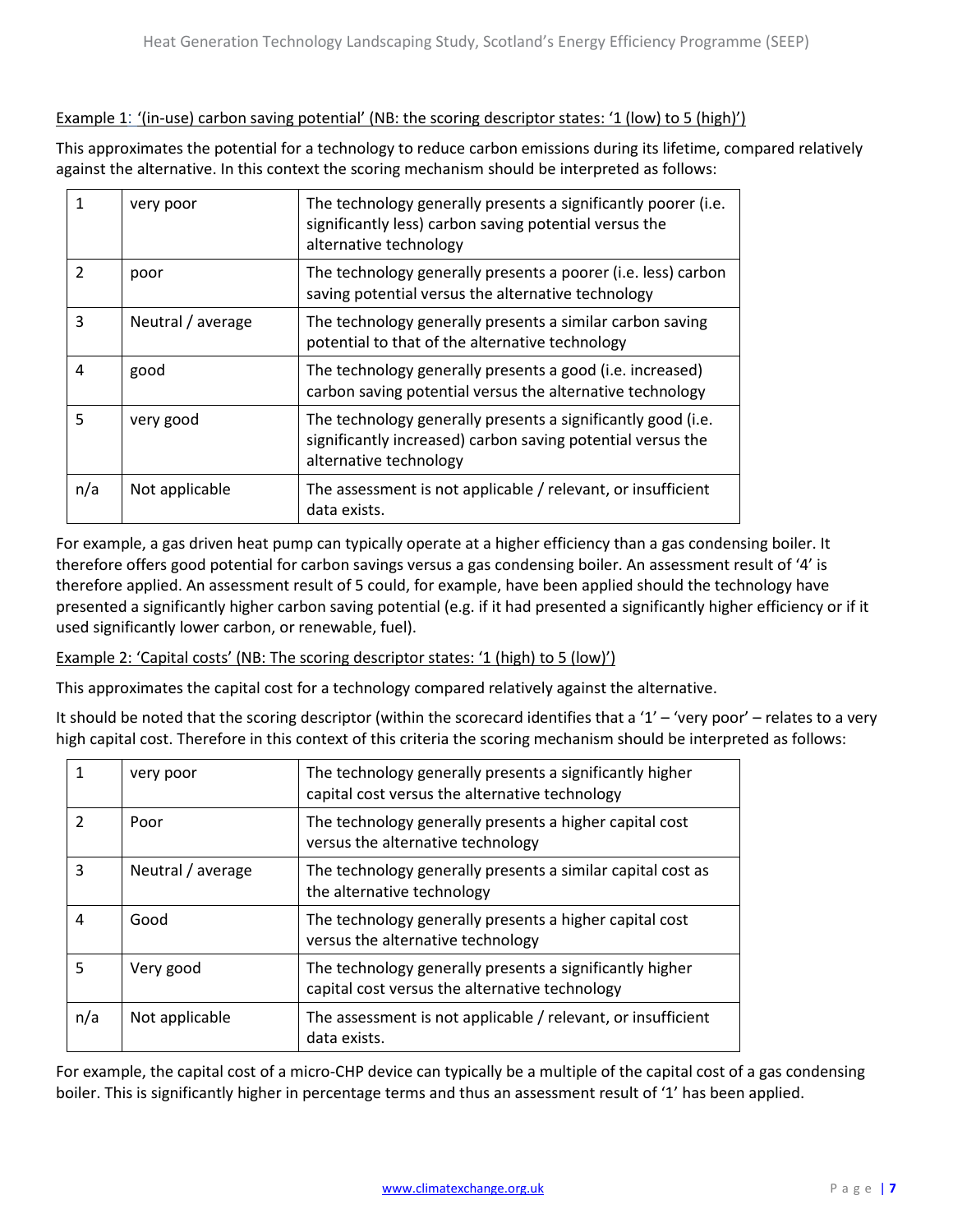Comments have also been added to help explain the basis of the assessments. Whilst the quantitative scoring is useful for 'at-a-glance' comparison of technologies further investigation into, and awareness of, the qualitative context is advised before conclusions are drawn.

Assessment scores are generally all of medium to high confidence. Where this is not the case, or where there are specific issues that impact on the confidence of the score, then this is explained within the respective narrative description for the individual assessment category.

The resulting assessments are provided in a Microsoft Excel Spreadsheet that should be read in conjunction with this report.

# <span id="page-7-0"></span>**The technologies**

The landscaping review identified number of near-term heat generation technologies of interest to the study. The individual technologies can generally be grouped into nine technology categories, as follows:

- Heat pumps
	- o Heat generation technologies that use heat pump technology to upgrade low grade heat to a more useful temperature for building energy applications
- **Solar** 
	- o Heat generation technologies that are solar derived or solar-assisted
- **Geothermal** 
	- o heat extracted from hot rocks/aquifers, typically at depths of around 3 km or more
- Hydrogen / Fuel cells
	- o Hydrogen burning appliances, and
	- o Fuel cells which generate heat and electricity
- **Cogeneration** 
	- o Combined Heat and Power (CHP) technologies and derivatives thereof
- Trigeneration
	- o Combined Cooling Heat and Power (CCHP) technology
- District heating
	- o Modern and emerging district heating design "approaches / concepts"
- Local heaters
	- o Heat emitter technologies
- Heat recovery
	- o Technologies that recover heat from other building energy processes

<span id="page-7-2"></span><span id="page-7-1"></span>

| <b>Category</b> | <b>Technology</b>                                    |
|-----------------|------------------------------------------------------|
| Heat pump       | high temperature heat pump                           |
|                 | gas driven heat pump                                 |
|                 | hybrid heat pumps                                    |
|                 | waste water heat pump                                |
|                 | solar-assisted heat pump                             |
| Solar           | PV-thermal (PV-T) (hybrid solar photovoltaics)       |
|                 | solar collector assisted, positive input ventilation |
| Geothermal      | deep geothermal                                      |

The following individual technologies were identified before each technology was then assessed against the agreed criteria.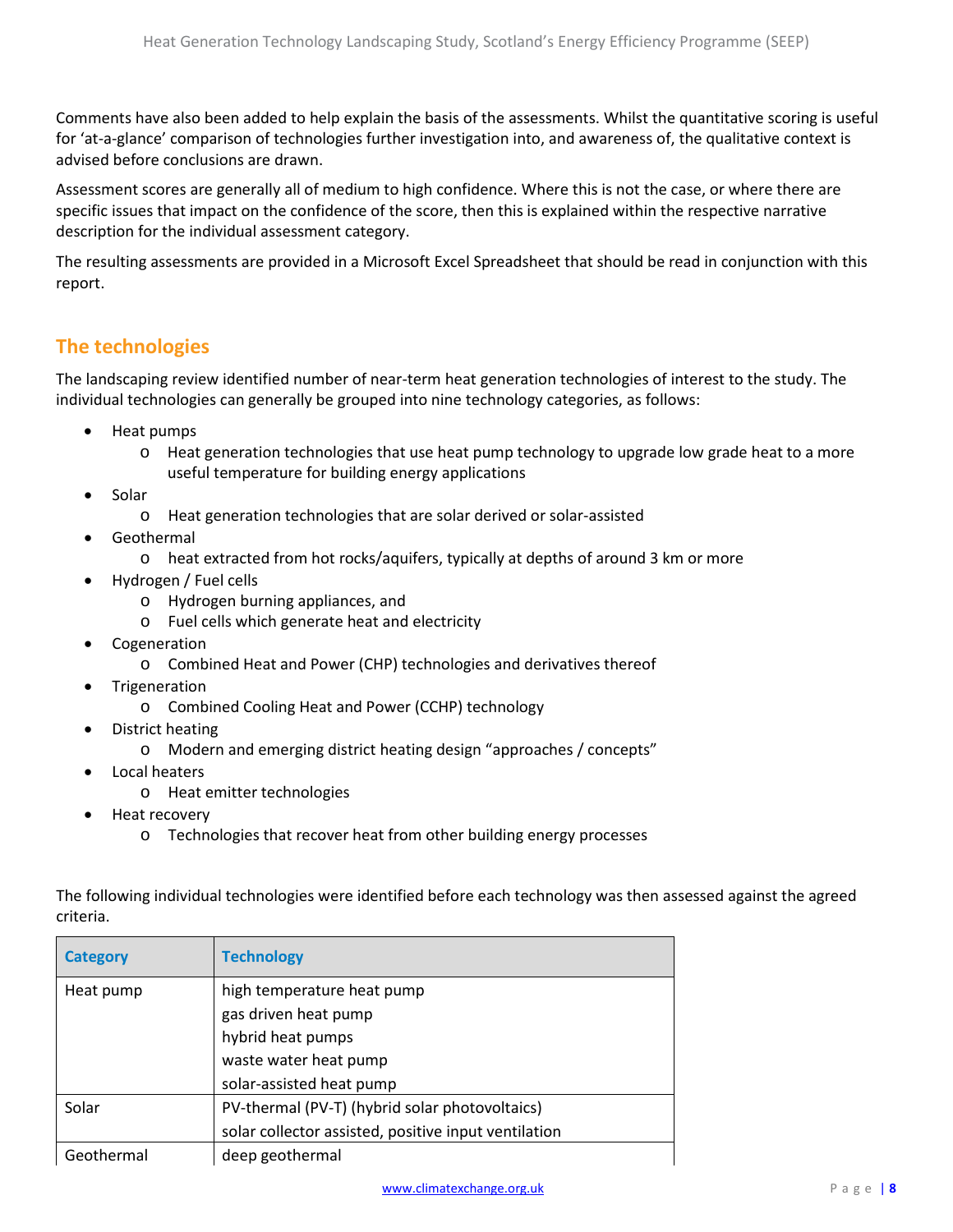| Hydrogen/Fuel Cell | hydrocarbon fuel cell (cogeneration)                     |
|--------------------|----------------------------------------------------------|
|                    | hydrogen fuel cells (cogeneration)                       |
|                    | hydrogen burners / boilers                               |
| Cogeneration       | biogas CHP (cogeneration)                                |
|                    | microCHP - heat led (cogeneration)                       |
| Trigeneration      | Combined Cooling Heat and Power (CCHP) (trigeneration)   |
| District heating   | 3rd generation district heating design                   |
|                    | 4th generation (low temperature) district heating design |
| Local heaters      | infrared heaters                                         |
|                    | electric storage heaters (high heat retention)           |
| Heat recovery      | waste water heat recovery                                |
|                    | passive flue gas heat recovery                           |
|                    | active flue gas heat recovery                            |

### *Table 1: List of assessed technologies (by category)*

The resulting assessments are provided in a Microsoft Excel Spreadsheet that should be read in conjunction with this report.

Additional supporting information on each of the above technologies is also provided in Appendix B.

The technologies have various applications. To provide further assistance to the reader Appendix C includes a table that summarises the typical applications in terms of on or off-gas grid applications, community/district heating applications of applications in domestic, public, commercial or industrial buildings. Additional supporting guidance is also presented regarding potential applications for realising maximum carbon savings for each of the technologies, however it should be noted that the applications listed are generalised, not exhaustive, and that additional applications offering potential for carbon savings are likely to exist.

Appendix D provides further information on the current Standard Assessment Procedure (SAP) status of the technologies with domestic applications.

A number of useful references and link to background information has also been included in Appendix E.

A glossary of terms has also been included in Appendix F.

# <span id="page-8-0"></span>**Closing remarks and future work**

 $\overline{a}$ 

The Scottish (and UK) heating market is dominated by gas boilers. Most low carbon pathways suggest that heat pumps will play a large role in decarbonising the UK economy. The Committee on Climate Change (CCC) has suggested that the overall cost-effective uptake of heat pumps in UK homes could reach 2.3 million by 2030<sup>[4](#page-8-1)</sup>. The current UK market for heat pumps is small; around 18,700 units per year, of which around 17,700 are estimated to be domestic<sup>[5](#page-8-2)</sup>.

High temperature, hybrid and gas driven heat pumps however, all have potential to increase the uptake of low carbon heating solutions in the UK in the short to medium term. High temperature heat pumps are particularly suited for off gas grid retrofit projects, and hybrids and gas driven products are suited to on gas grid properties. They may all be used with no or limited upgrades to existing heating systems. Each offers some advantages (but also some disadvantages) compared with standard electric heat pumps, but it is not yet clear that these advantages are sufficient to stimulate widespread uptake of the technologies. High temperature heat pumps may remain a niche market in the short term.

<span id="page-8-1"></span><sup>4</sup> Sectoral scenarios for the Fifth Carbon Budget, Technical report, Committee on Climate Change, Nov 2015

<span id="page-8-2"></span><sup>&</sup>lt;sup>5</sup> Evidence Gathering – Low Carbon Heating Technologies - Domestic High Temperature, Hybrid and Gas Driven Heat Pumps: Summary Report, BEIS, November 2016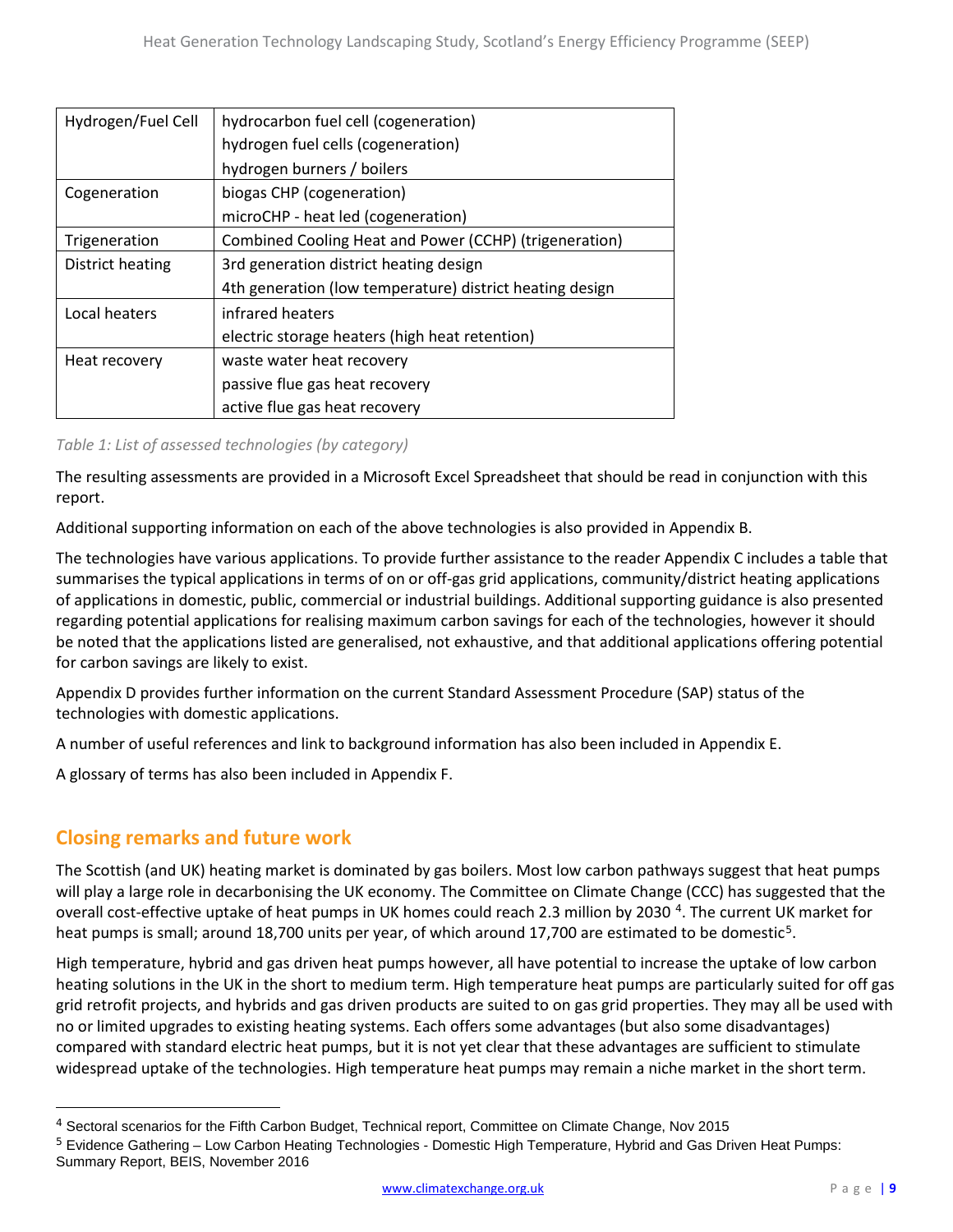Their target market tends to be large, old, or listed properties (i.e. with high heat loss), often off the gas grid and with high domestic hot water demand. Hybrid heat pumps could be a competitive low-carbon transition technology, delivering the carbon saving benefits of an electric heat pump with the performance of a gas boiler when required. Gas heat pumps may help to overcome consumer inertia (as consumers are familiar with gas fired heating), however they are still very new in the domestic market and high initial capital cost. These heat pump technologies can deliver cost and carbon savings compared with a standard electric heat pump, particularly where expensive and disruptive upgrades to the heat distribution system would otherwise be required. However only gas driven products are likely to deliver a significant operational cost saving versus a new gas boiler. In terms of overall impact, it should be noted that according to the BEIS publication "Low Carbon Heating Technologies – evidence gathering" (see footnote 5) - all of the above heat pump technologies can deliver a carbon saving compared with a gas boiler. This is important in relation to assessing the likely energy efficiency, climate impacts and potential fuel poverty impacts of moving to these technologies at a point in time where gas costs are low in relation to other fuels.

At the same time it is important to note that it remains difficult to draw quantitative conclusions on the relationship between laboratory tests and in-use performance for these emerging heat pump technologies. This is predominantly due to the lack of a performance standard and limited availability of trial data. A recent BEIS comparative review of heat pumps suggests that information gathered from a number of trials has shown that the technologies each perform satisfactorily in general, however particular care is needed with equipment sizing, system design and control strategies, which require specialist expertise beyond traditional heating installations .

It is also worth noting that beyond these technical issues, a number of other barriers exist to large scale uptake of heat pumps, including perception and lack of familiarity, leading to inertia. High temperature, hybrid and gas driven products can variously help to mitigate some of these traditional barriers, as most can provide the high temperature space heating outputs that customers are used to, and can also supply domestic hot water. These systems could help overcome the consumer inertia that currently 'favours' conventional gas boilers. Furthermore, hybrid and gas driven products may help overcome other barriers associated with moving away from gas fired heating systems. However these technologies still suffer from high upfront cost, the need for additional space, and low customer awareness and associated lack of acceptance. These systems are new to the market and as a result there is a lack of trial information so the cost benefits and performance remain generally unproven.

In addition to heat pump technology a range of other technologies identified by this study are likely to present specific opportunities, most likely at smaller scale. It should also be noted that the promotion of district heating also has a significant role to play – albeit focused more on 3rd and 4th generation systems than the large scale high temperature systems typical in other parts of Europe in the 1950s and 60s – due to the lower heating requirements of modern and retrofitted buildings.

In the longer term the development of low carbon heating fuel markets may well present significant opportunity e.g. biogas (and also possibly hydrogen, although the widespread use of hydrogen as a heating fuel is likely to be some time away and it is also likely to have to compete with growing applications in energy storage and transport).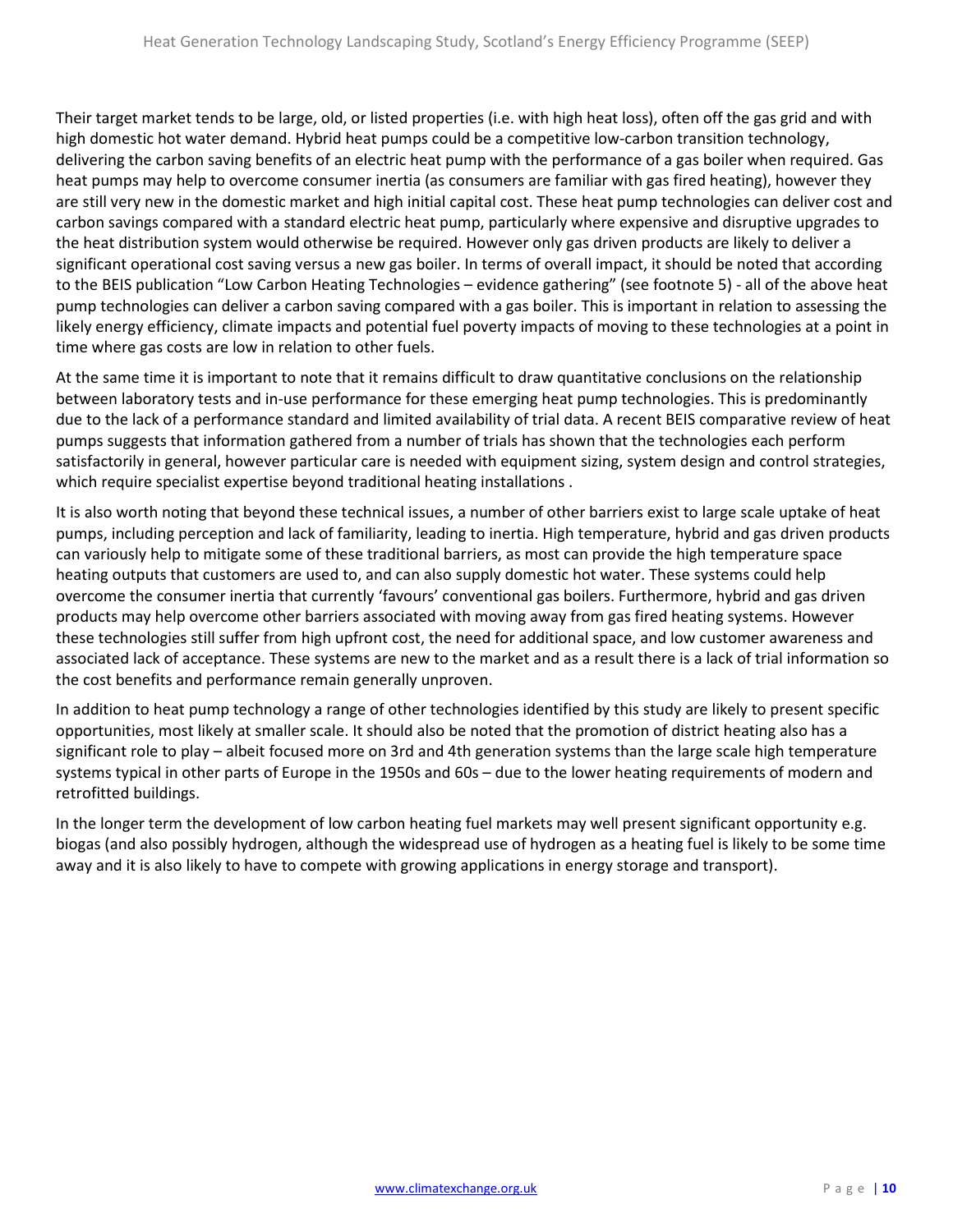# <span id="page-10-0"></span>**Appendix A – the assessment criteria**

| <b>Return to Summary Page</b>                          |                                      |              |             |                 | Likert                                                               |
|--------------------------------------------------------|--------------------------------------|--------------|-------------|-----------------|----------------------------------------------------------------------|
| <b>Technology name</b>                                 |                                      |              |             |                 | $\overline{3}$<br>$\overline{2}$<br>$\overline{4}$<br>5 <sub>1</sub> |
| Technology short description                           |                                      |              |             |                 | Bad<br>Good                                                          |
|                                                        |                                      |              |             |                 |                                                                      |
|                                                        |                                      |              |             |                 |                                                                      |
| <b>Technical</b>                                       | Scoring                              | Score        |             | <b>Comments</b> |                                                                      |
| <b>Technology readiness</b>                            | TRL score 1-9                        |              |             |                 |                                                                      |
| Efficiency (product / technology efficiency)           | 1 (low) to 5 (high) score            |              |             |                 |                                                                      |
| Reliability                                            | 1 (low) to 5 (high) score            |              |             |                 |                                                                      |
| (level of) Compatability with existing systems         | 1 (low/poor) to 5 (high/good) score  |              |             |                 |                                                                      |
| complexity of systems/their integration                | 1 (complex) to 5 (simple) score      |              |             |                 |                                                                      |
| risk/severity of unintended consequences               | 1 (high) to 5 (low) score            |              |             |                 |                                                                      |
|                                                        |                                      |              | 0           |                 |                                                                      |
|                                                        |                                      |              |             |                 |                                                                      |
|                                                        |                                      |              |             |                 |                                                                      |
| <b>Environmental</b>                                   | <b>Scoring</b>                       | Score        |             | Comments        |                                                                      |
| (in-use) carbon saving potential                       | 1 (low) to 5 (high) score            |              |             |                 |                                                                      |
| whole life environmental impact                        | 1 (high) to 5 (low) score            |              |             |                 |                                                                      |
|                                                        |                                      |              | 0           |                 |                                                                      |
|                                                        |                                      |              |             |                 |                                                                      |
| Policy / Regulation                                    | Scoring                              | Score        |             | <b>Comments</b> |                                                                      |
| compatability with Scottish policy                     | 1 (low) to 5 (high) score            |              |             |                 |                                                                      |
| compatability with current regulation                  | 1 (low) to 5 (high) score            |              |             |                 |                                                                      |
| compatibility with current assessment methodologies    | 1 (low) to 5 (high) score            |              |             |                 |                                                                      |
|                                                        |                                      |              | $\mathbf 0$ |                 |                                                                      |
|                                                        |                                      |              |             |                 |                                                                      |
| <b>Monetary</b>                                        | Scoring                              | Score        |             | <b>Comments</b> |                                                                      |
| capital costs                                          | 1 (high) to 5 (low) score            |              |             |                 |                                                                      |
| life cycle costs                                       | 1 (high) to 5 (low) score            |              |             |                 |                                                                      |
| carbon cost effectiveness (£ per tCO2 saved)           | 1 (low) to 5 (high) score            |              |             |                 |                                                                      |
| (potential for) economy of scale (to drive down costs) | 1 (low) to 5 (high) score            |              | 0           |                 |                                                                      |
|                                                        |                                      |              |             |                 |                                                                      |
|                                                        |                                      |              |             |                 |                                                                      |
| Capacity/Supply Chain<br>applicability                 | Scoring<br>1 (low) to 5 (high) score | Score        |             | Comments        |                                                                      |
| existing Scottish capacity/skills                      | 1 (low) to 5 (high) score            |              |             |                 |                                                                      |
| Scottish content                                       | 1 (low) to 5 (high) score            |              |             |                 |                                                                      |
| potential for cross-sector involvement/benefit         | 1 (low) to 5 (high) score            |              |             |                 |                                                                      |
| scottish economic impact potential                     | 1 (low) to 5 (high) score            |              |             |                 |                                                                      |
|                                                        |                                      |              | 0           |                 |                                                                      |
|                                                        |                                      |              |             |                 |                                                                      |
| Consumer                                               | Scoring                              | <b>Score</b> |             | Comments        |                                                                      |
| user friendliness / practicality                       | 1 (low) to 5 (high) score            |              |             |                 |                                                                      |
| disruption                                             | 1 (high) to 5 (low) score            |              |             |                 |                                                                      |
| customer acceptance                                    | 1 (low) to 5 (high) score            |              |             |                 |                                                                      |
| savings on bills                                       | 1 (low) to 5 (high) score            |              |             |                 |                                                                      |
| maintenance requirements                               | 1 (high) to 5 (low) score            |              |             |                 |                                                                      |
|                                                        | 1 (high negative imapct) to 5 (high  |              |             |                 |                                                                      |
| health/wellbeing/comfort                               | positive impact) score               |              |             |                 |                                                                      |
| existing consumer protection? (adequacy?)              | 1 (low) to 5 (high) score            |              |             |                 |                                                                      |
|                                                        |                                      |              | 0           |                 |                                                                      |
|                                                        |                                      |              |             |                 |                                                                      |
| Opportunities / risks                                  | Scoring                              | Score        |             | <b>Comments</b> |                                                                      |
| Critical success factors/watch points                  | List/Describe                        |              |             |                 |                                                                      |
| other relvant considerations/risks/opportunities       | List/Describe                        |              |             |                 |                                                                      |
| adaptability / future proofing                         | List / Describe                      |              |             |                 |                                                                      |
|                                                        |                                      |              | 0           |                 |                                                                      |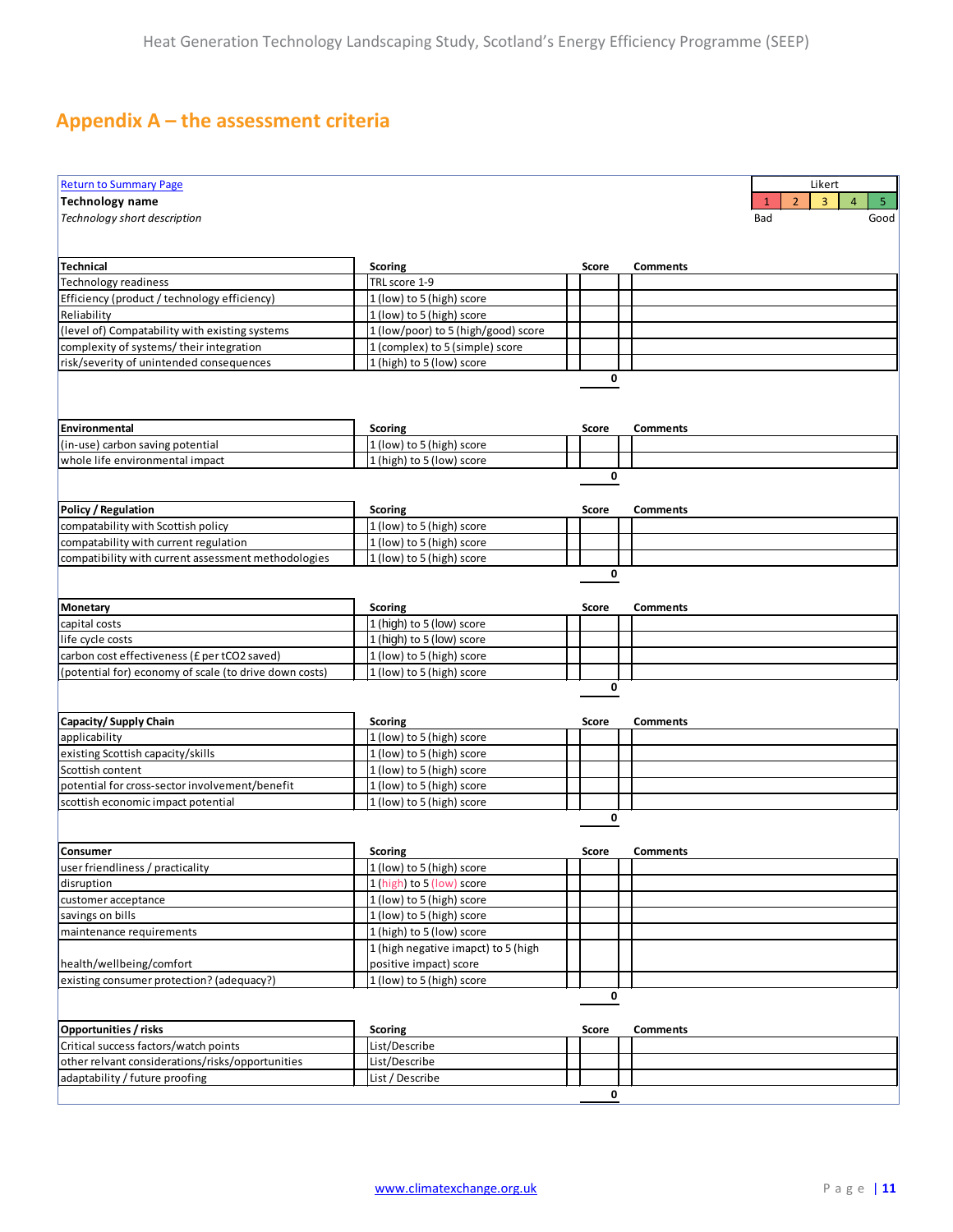# <span id="page-11-0"></span>**Appendix B – Technology Summaries**

# <span id="page-11-1"></span>**Heat Pumps**

### **High Temperature Heat Pumps**

A high-temperature heat pump is similar to a conventional electric heat pump but it is capable of providing output temperatures of 65°C or higher. By way of contrast, conventional electric heat pumps generally provide output temperatures of only around 55° C. Typically a high-temperature heat pump will use two cascades, with each cascade containing different refrigerants. Some manufacturers claim that their products can achieve output temperatures of 80°C.

High temperature heat pumps are suitable for retrofit to existing properties as they can be used with existing, high temperature distribution systems (e.g. existing radiators) and are also capable of meeting hot water demand. BEIS suggested (2016) that sales are estimated at approximately 2% of total heat pump sales (which numbers a few hundred units per year). They are typically specified to heat large, old, or listed properties, often off the gas grid.

### **Strengths and weaknesses**

As a result of reaching higher temperatures, the coefficient of performance is a little lower than conventional heat pumps, but they are less likely to require electric immersion top-up to achieve temperatures for domestic hot water. Their potential to contribute to the low carbon economy is linked to the general decarbonisation of the electricity grid.

### **Opportunities**

High temperature heat pumps are likely to be attractive for properties off the gas grid which have radiator systems requiring higher temperatures, particularly if the hot water demand is high.

High temperature heat pumps have potential to increase the uptake of low carbon heating solutions in the UK. They are also particularly suited for off gas grid retrofit projects, because they can be used with existing high-temperature distribution systems, e.g. existing radiators.

Significant market uptake of heat pumps for space heating has been predicted over the next 15-35 years. High temperature heat pumps could provide an attractive option, as they can often operate with existing heat distribution systems and provide domestic hot water. The potential market could be 29,000-60,000 dwellings (off gas grid) per year for high temperature heat pumps. Manufacturers expressed the view that there are too many variables to make firm predictions of market potential, such as the future balance of incentive schemes and the relative prices of gas, oil and electricity which affect the competitiveness of heat pumps. Manufacturers have suggested that if current incentives and energy prices remain the same then the market is likely to remain stable. The key to the growth of the market is for this technology to become a cost effective consumer choice for gas boiler replacements.

### **Risks (including unintended consequences)**

As a fuel, electricity is less likely to be affected by import prices than fuels which are imported directly, particularly if a a significant amount of electricity is supplied by renewable resources within the country. However, unit costs and installation costs might not fall as expected, and good design, quality of installation and appropriate use are key to achieveing good coefficients of performance anywhere close to those derived in laboratory tests.

#### **Watch points**

Unit costs and installation costs, as well as the attractiveness of using electricity as a fuel for generating heat.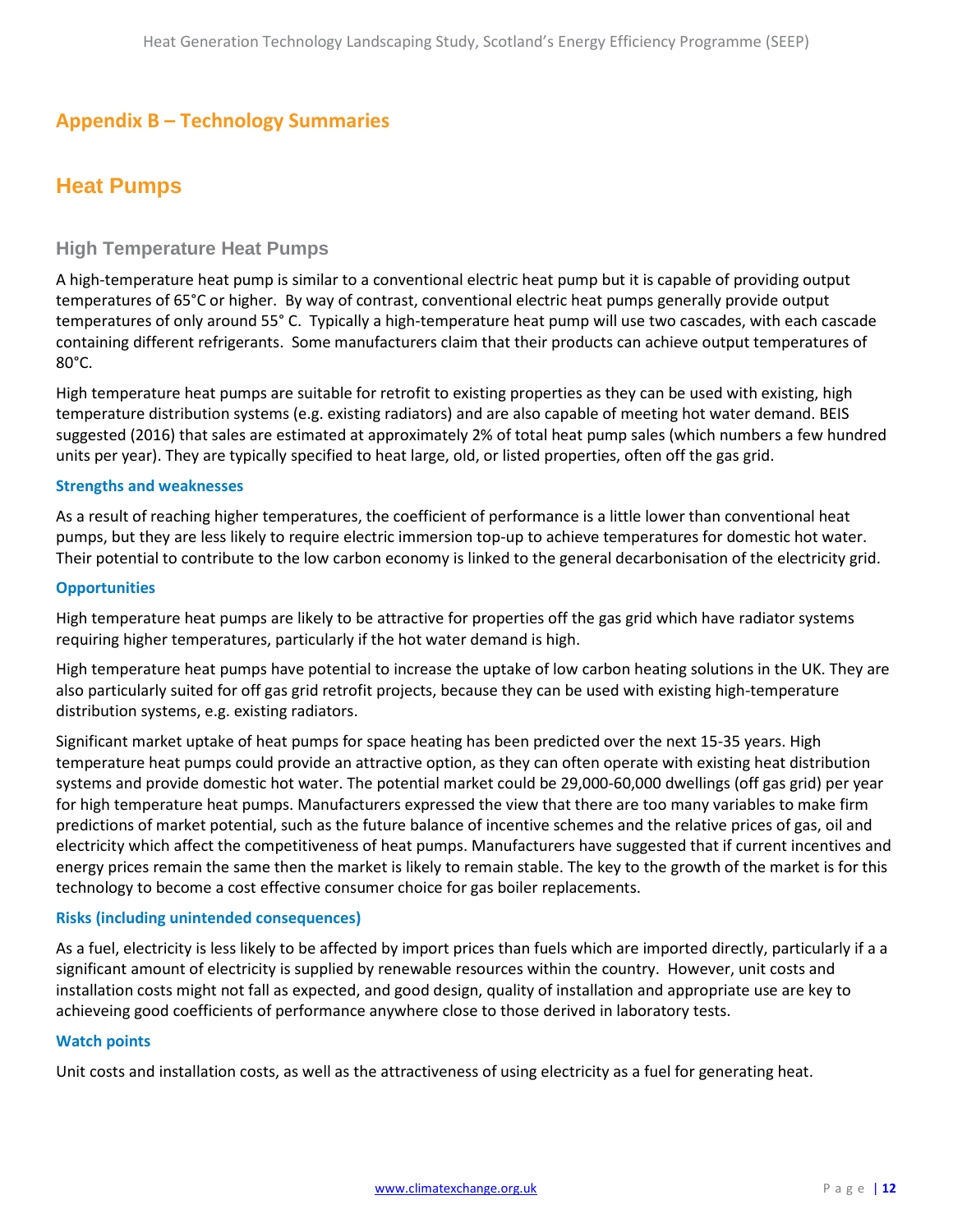### **Gas Driven Heat Pumps**

A gas-driven heat pump is a heat pump which derives almost all of its energy from the gas supply and uses very little electricity. Gas-driven heat pumps can be subdivided into engine-driven heat pumps and thermally-driven (gas sorption) heat pumps. Thermally-driven heat pumps ('sorption units') can be further subdivided into gas absorption heat pumps and gas adsorption heat pumps. Sorption units use a thermal compressor to heat the refrigerant, whereas gas engine driven heat pumps use a mechanical compressor. Gas engine driven heat pumps are similar to electric heat pumps except that the energy source is gas instead of electricity.

The gas driven heat pump market is at an earlier stage of development in the UK however the use of domestic scale gas driven heat pumps in Europe is growing. They present a wide range of potential applications. Some products can be operated at high temperatures and are therefore potentially suited to replace gas boilers in the retrofit market for use with existing high temperature distribution systems (e.g. existing radiators and hot water cylinders).

### **Strengths and weaknesses**

Gas driven heat pumps are considerably more efficient than condensing boilers, but they incorporate additional technology for transferring heat. The capital and installation costs for gas driven heat pumps are several times higher than for gas condensing boilers. Gas-driven heat pumps typically have an efficiency of around 30% higher than gas condensing boilers (according to a report for DECC: "Domestic High Temperature, Hybrid and Gas Driven Heat Pumps").

### **Opportunities**

Gas driven heat pumps have the potential to increase the uptake of low carbon heating solutions in the UK. For properties which are already on the gas grid, they may be installed with no or limited upgrades to existing gas heating systems. They can often operate with existing heat distribution systems and they provide domestic hot water.

Gas-driven heat pumps may help to overcome consumer inertia (as consumers are already familiar with gas fired heating, and might notice little difference), however these heat pumps are still very new in the domestic market and are expensive. Gas heat pumps are at an early stage of deployment for domestic applications, with sorption units only entering the UK market in 2016. Gas-driven heat pumps can reach higher temperatures than standard electric heat pumps - i.e. typically up to 65°C for gas absorption and gas engine heat pumps, and even 75°C in the case of gas adsorption heat pumps - whereas standard electric heat pumps only heat to 55°C. Innovation is under way for this technology to develop more domestic scale products, improve efficiencies and reduce unit size. Significant market uptake of space heating heat pumps has been predicted over the next 15-35 years. The potential market in the UK for gas driven heat pumps, as a replacement for gas boilers, is substantial because of the nature of the UK's housing infrastructure, where 85% of homes have a gas boiler. The key to the growth of this market is for this technology to become a cost effective consumer choice for gas boiler replacements. Significant cost reductions may be possible with higher deployment rates, but achieving wide uptake is also likely to require awareness raising and education of consumers to persuade them that gas driven heat pumps provide more efficient heat, and are a feasible alternative.

Manufacturers expressed the view that there are too many variables to make firm predictions of market potential, such as the future balance of incentive schemes and the relative prices of gas, oil and electricity which affect the competitiveness of heat pumps. They suggested, however, that if current incentives and energy prices remain the same then the market is likely to remain stable. The potential market could be 100,000 to 210,000 dwellings (on gas grid) for hybrid and gas driven heat pumps combined.

### **Risks (including unintended consequences)**

The risks are small since reversion to gas condensing boilers should be relatively straightforward. The benefits of gas driven heat pumps will be linked to the future relative costs of gas and electricity. Good design, quality of installation and appropriate use are key to achieveing good coefficients of performance anywhere close to those derived in laboratory tests.

#### **Watch points**

Unit costs, installation costs, gas prices, electricity prices, coefficients of performance.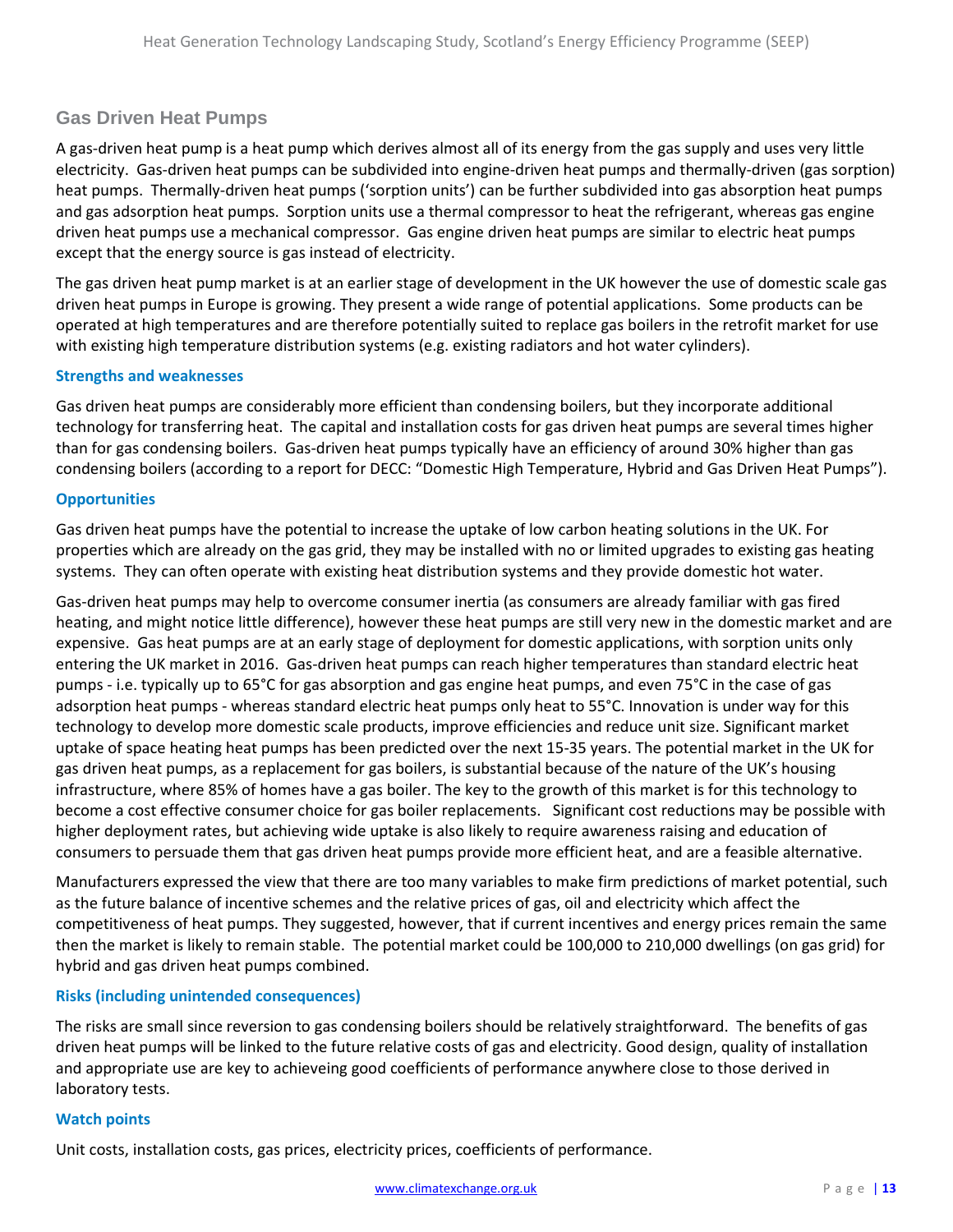### **Hybrid Heat Pumps**

A hybrid heat pump is a heat pump and boiler combination which consumes appreciable amounts of both gas/oil and electricity. Typically, they will use the electrically driven heat pump during mild weather when the coefficient of performance is likely to be high, and then the gas/oil boiler component during cold weather (for generating domestic hot water) when gas combustion is likely to be more economical than using the heat pump.

Hybrid heat pumps have a wide range of potential applications. When used in conjunction with existing high temperature radiators, the boiler can top up the space heating. They can be combined with an existing boiler and water tank, or with a combi boiler, reducing costs. BEIS highlight that hybrid heat pumps currently have up to 18% of heat pump market share (but this includes bivalent heat pumps fitted to oil boilers, for example).

### **Strengths and weaknesses**

A hybrid heat pump is more complex than a standalone gas condensing boiler or an electric heat pump, and therefore capital costs and maintenance costs can be higher. They make optimal use of fuels however, using electricity when pumping heat is cheaper and using gas when gas combustion is cheaper. They actually stop using electricity during very cold weather, which is advantageous for the electricity grid, since the electricity grid is normally subject to more demand during cold weather. They also provide output temperatures suitable for domestic hot water and high temperature radiators.

### **Opportunities**

Gas hybrid heat pumps could provide an attractive option for householders, as they can often operate with existing heat distribution systems and provide domestic hot water. They have potential to increase the uptake of low carbon heating solutions in the UK. Gas hybrids are suited to properties which are on the gas grid since they may be used with no or limited upgrades to existing heating systems.

Hybrid heat pumps could be a competitive low-carbon transition technology, delivering the carbon saving benefits of an electric heat pump with the performance of a gas boiler when required. Hybrid heat pumps can provide baseload low temperature heating at high efficiency. The boiler is then used to reach higher temperatures needed to provide hot water and meet peak heating loads. The intelligent controller can optimise running costs, energy efficiency or carbon emissions by switching between the two sources. It can also allow for remote operation, allowing electricity grid demand management.

Significant market uptake of space heating heat pumps has been predicted over the next 15-35 years. Hybrid heat pumps could provide an attractive option, as they can often operate with existing heat distribution systems and provide domestic hot water. The potential market could be 100,000 to 210,000 dwellings (on gas grid) for hybrid and gas driven heat pumps combined.

The potential market in the UK for hybrid heat pumps, as a replacement for gas boilers, is substantial because of the nature of the UK's housing infrastructure, where 85% of homes have a gas boiler. The key to the growth of this market is for these technologies to become a cost effective consumer choice for gas boiler replacements. The capital and installation costs for hybrid heat pumps are several times higher than for gas condensing boilers. Significant cost reductions may be possible with higher deployment rates, but achieving wide uptake is also likely to require awareness raising and education of consumers to persuade them of the benefits.

### **Risks**

This type of heat pump is designed to operate in the most economical way, depending on temperature conditions and level of demand. Changes to relative prices of gas and electricity, and the carbon intensity of electricity could change its cost-effectiveness / carbon cost-effectiveness. Risks are low because reversion to a conventional gas/oil boiler would be straightforward, however as with most heat pumps good design, quality of installation and appropriate use are key to achieveing good coefficients of performance anywhere close to those derviced in laboratory tests.

### **Watch points**

Gas and electricity prices, grid carbon intensity, unit efficiencies and unit costs.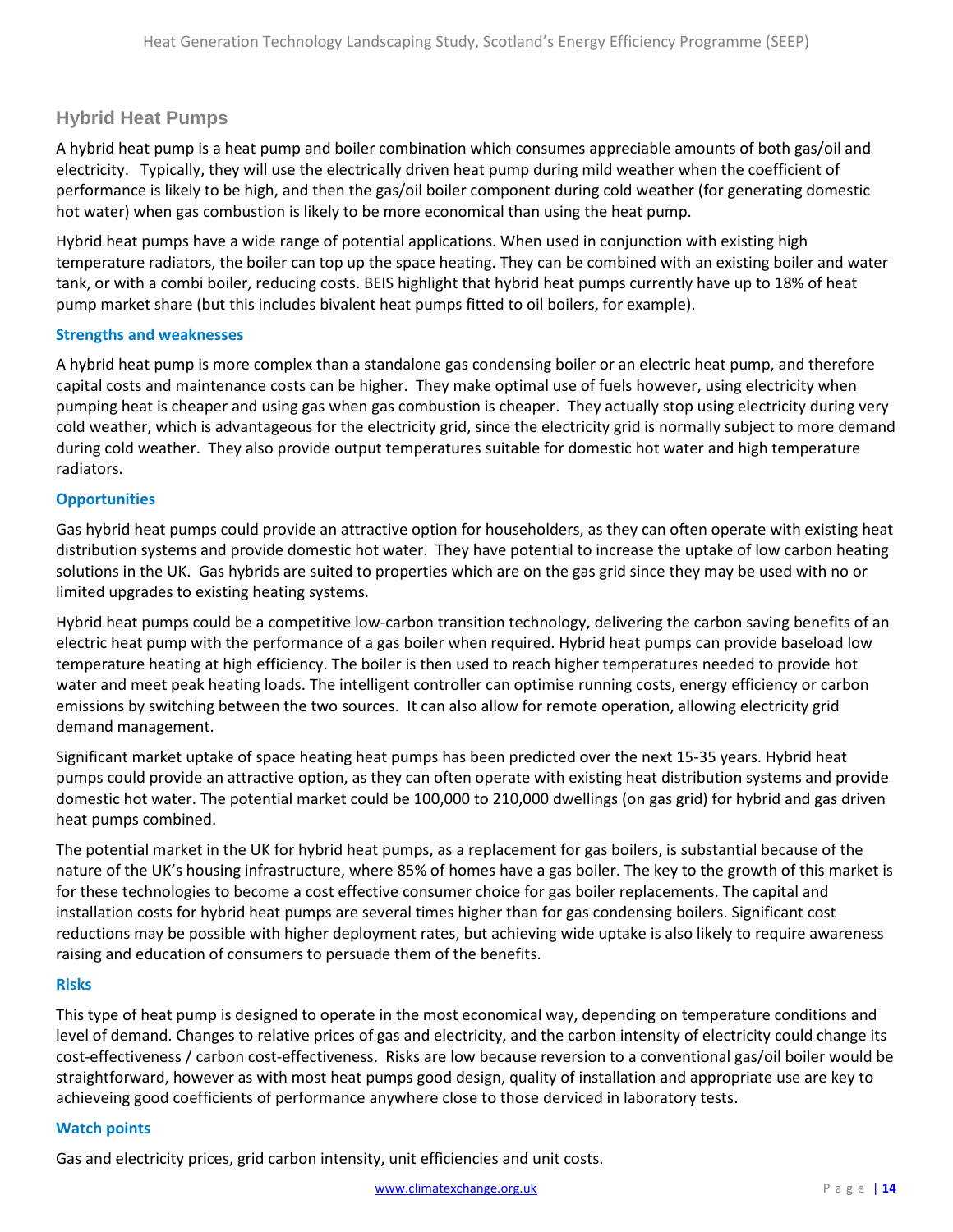### **Waste Water Heat Pump**

A waste water heat pump extracts heat from sewage to provide space heating and water heating. Waste water heat pumps make use of the fact that waste water tends to be considerably warmer than cold supply water, and therefore it presents a good opportunity to provide heat for space and water heating.

Heat can be recovered before the waste water leaves the building, or it can be extracted from the sewer line. In some processes, solid matter is removed using conventional sewage technology, to make the liquid suitable for passing through a heat pump. Heat is extracted from the liquid component. The liquid sewage, once cooled, can then be recombined with the solid material and passed down the sewage line.

### **Strengths and weaknesses**

Waste water heat pumps combine the established technologies of water source heat pumps and sewage technology with the considerable untapped resource of low-grade heat provided by sewage systems.

### **Opportunities**

According to a leading manufacturer, 10 billion litres of sewage is created in the UK every day, and waste water is a constant energy source that contains sufficient heat to run the heating and cooling requirements of every industrial building in the UK.

The Linlithgow Energy Corridor "Heat from the Street" project aims to capture (using a heat pump) heat from waste water below Linlithgow's streets to heat public buildings. The report (dated 4 April 2016) concludes that "Heat from the Street is a viable project technically and funding wise."

In a demonstration project in Helsinki, Finland, which has been reported by BEIS, winter heat is recovered from sewage to assist a district heating network, where the heat recovered from the sewage is used to preheat the district return flow from 50°C to 62°C. The heat pumps were installed firstly because of their low cost of heat compared to gas boilers/CHP and secondly since a source of cooling was needed for the district cooling network. The installation was found to be economically attractive even without specific support for renewable heat generation. As a result, similar installations are being installed in other district heating/cooling systems in Finland. [Heat Pumps in District Heating, Case Studies, Element Energy and Carbon Alternatives, DECC, 2016]. The city of Vladivostok is also making extensive use of waste water heat recovery, showing that large-scale harvesting of heat from a city's sewage system is practicable.

#### **Risks**

The extraction of heat from waste water will lead to a reduction in the temperature of the sewage. This may present risk for downstream ecosystems, the extent of which may be dependent upon the scale of the system and the volumes of sewage in question.

### **Watch points**

Availability of sewage and future prices of electricity may have an impact on the long-term potential for this technology.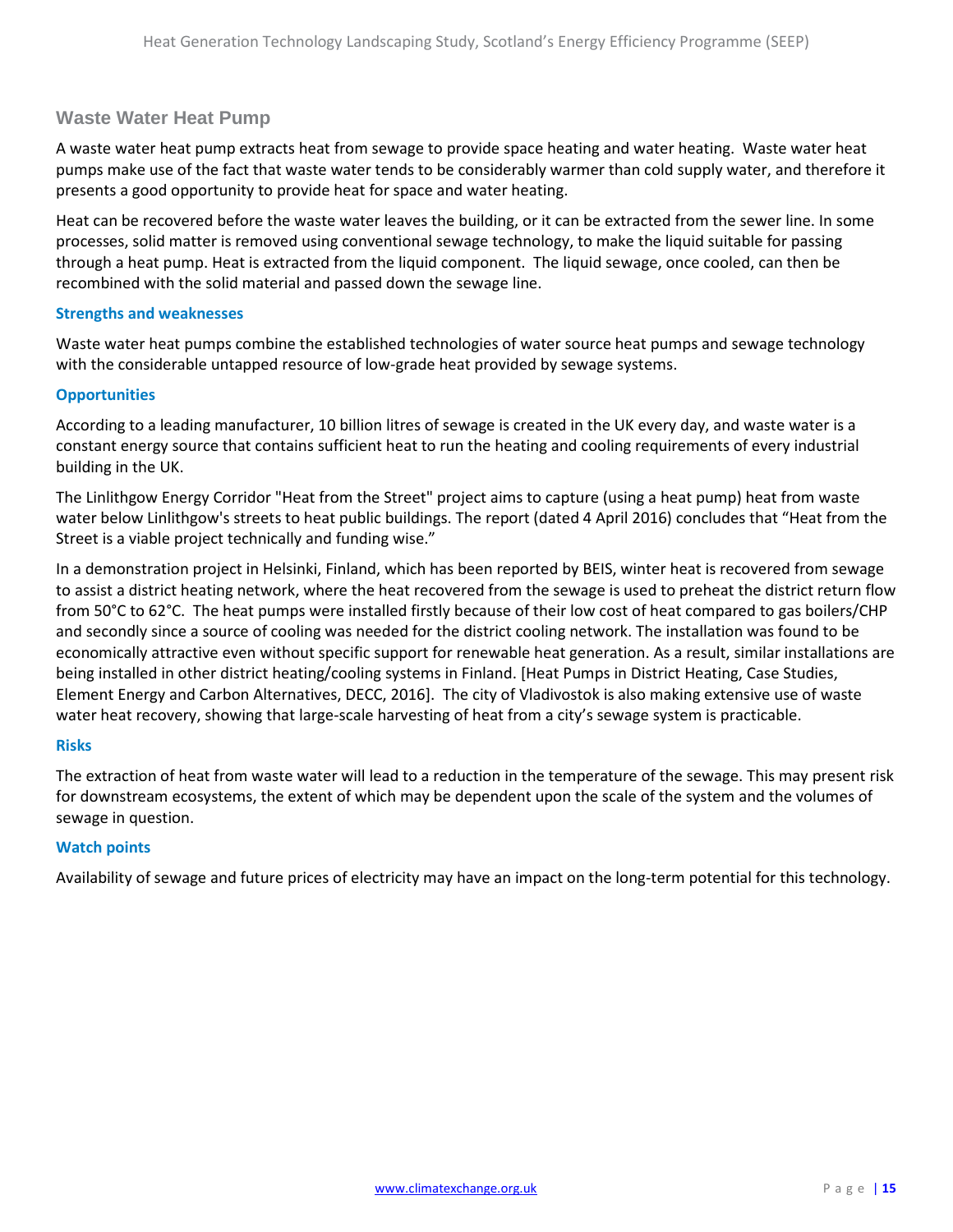### **Solar-Assisted heat pump**

A solar-assisted heat pump (SAHP) is a technology that combines a heat pump and thermal solar panels to form an integrated system. A Solar Assisted Heat Pump transfers heat from collector panels to domestic heating and/or hot water. An external collector/absorber acts as an evaporator and utilises the heat in the atmosphere as well as direct solar radiation. Generally the absorber will be placed externally however in some cases it could be placed internally.

### **Strengths and weaknesses**

The units are expensive but they can be reasonably economical to run and they require no maintenance. As per conventional heat pumps they will require a low temperature radiator circuit so are not ideal for retrofitting to existing radiators. They can also be recognised in SAP calculations. In Scotland, solar irradiance is relatively limited (although they can still operate without the help of sunlight) and this is likely to be a factor which limits their growth.

### **Opportunities**

This technology could be attractive in properties where the installation of heat pumps would make sense, such as properties which are not on the gas network.

At present MCS mainly covers SAHPs which provide domestic hot water however it has one product which provides space heating.

### **Risks (including unintended consequences)**

The main risk is that the incremental improvements in energy bills resulting from the use of the solar collectors will not be sufficient to justify their capital costs.

### **Watch points**

Unit costs and research projects on the energy savings achievable with this type of technology.

BINE [http://www.bine.info/en/publications/themeninfos/publikation/elektrisch-angetriebenewaermepumpen/waermepumpen-plus-solar/] points out that whereas relevant guidelines exist for heat pumps and solar collectors, no corresponding standards are available for combined systems and that this could be a potential barrier to market.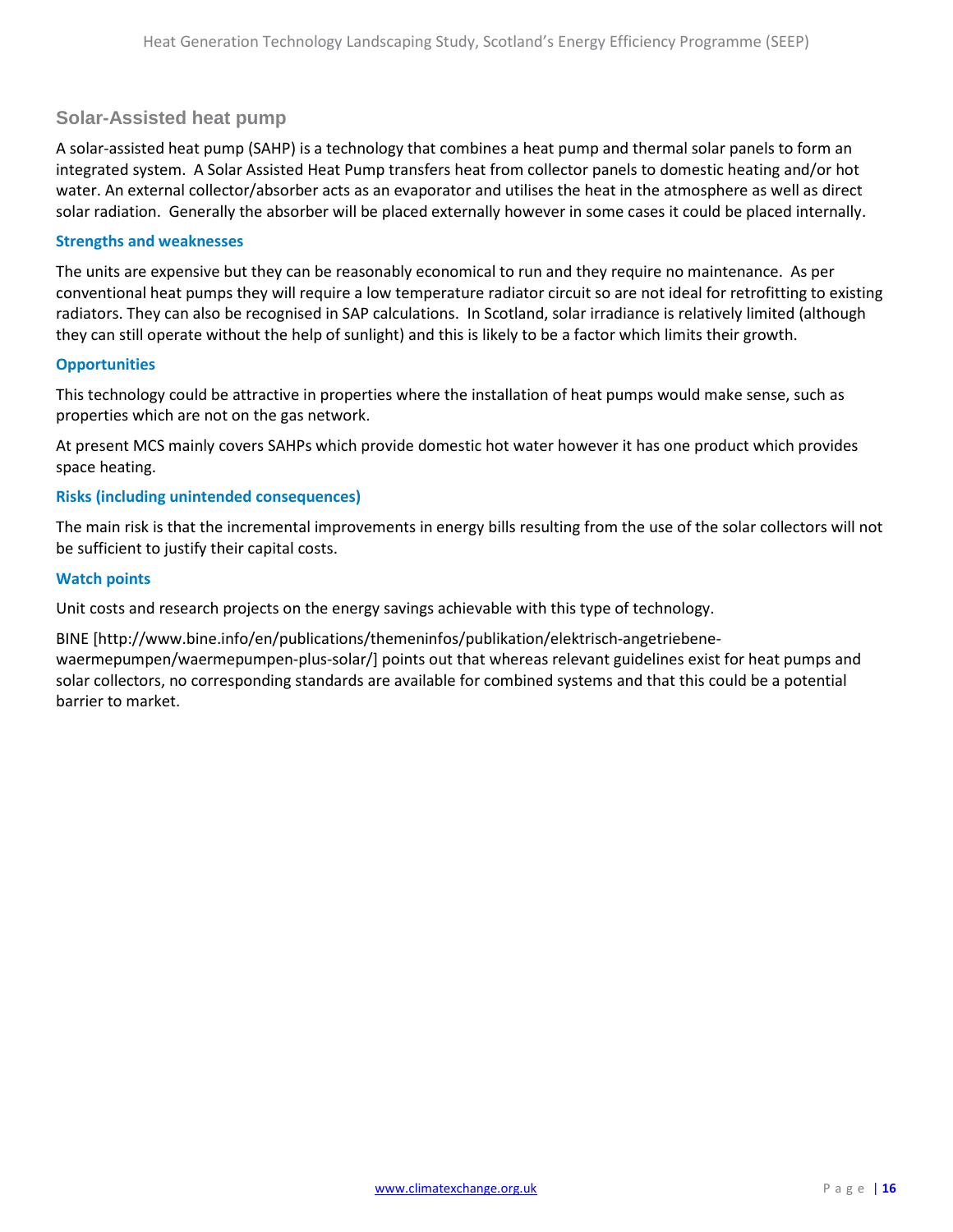# <span id="page-16-0"></span>**Solar**

### **PV-thermal (hybrid solar photovoltaic)**

PV-T panels combine two well established renewable energy technologies, solar photovoltaics (PV) modules and solar thermal collectors, into one integrated component that removes generated heat from the solar PV thereby improving electrical efficiencies.

Domestic PV-T systems are normally installed for the following purposes;

- To provide a pre-heat for a hot water cylinder or thermal store to supply hot water
- To provide a pre-heat feed into a boiler for hot water and/or space heating
- To provide a pre-heat or direct feed for an air source heat pump
- To provide heat to charge a ground loop, borehole, earth bank or other inter-seasonal storage for a ground source heat pump (GSHP)
- To provide a pre-heat or direct feed for HVAC/ warm air heating systems

### **Strengths and weaknesses**

On their own PV-T systems are not able to meet all hot water and space heating demands all year round in the UK. However, when incorporated as part of a hybrid heating system with an appropriately sized thermal store, it has the potential to meet half of electricity demand and over one third of hot water demand for a typical UK domestic property. One of the major benefits of PV-T technology, in comparison to PV only systems, is the potential to increase electrical generation efficiencies by extracting heat (for space heating or hot water) at an appropriate rate to maintain lower operational temperatures. This relationship between the two technologies does mean that flow temperatures in PV-T systems are typically 40 - 50°C which contrasts with the need for higher temperatures for hot water storage applications (typically 55 - 65°C). If a PV-T system is optimised for hot water temperatures then electrical generation efficiency can reduce to less than an equivalent solar PV module. The system needs a constant heat demand/sink to be most effective.

#### **Opportunities**

The possible growth markets for PV-T in the longer term are likely to include;

• Where there is limited roof space for installation (including zero carbon homes) or building where there is significantly high hot water demand (through the day and in the summer) - typically new build as retrofitting PV-T is more costly and complicated.

#### **Risks**

PV-T technology only makes technical and commercial sense where there is a suitable use for the low-temperature heat that the system can provide and therefore market growth will depend on how storage and heat demand change over time, and would require policy support.

#### **Watch points**

Potential barriers to the uptake of PV-T technology include;

- More complex system design and requirement for additional thermal storage capacity to ensure the system operates efficiently
- More technically demanding installation and installer availability
- Lack of awareness of the technology
- Longer financial payback than other solar technologies under current incentive rates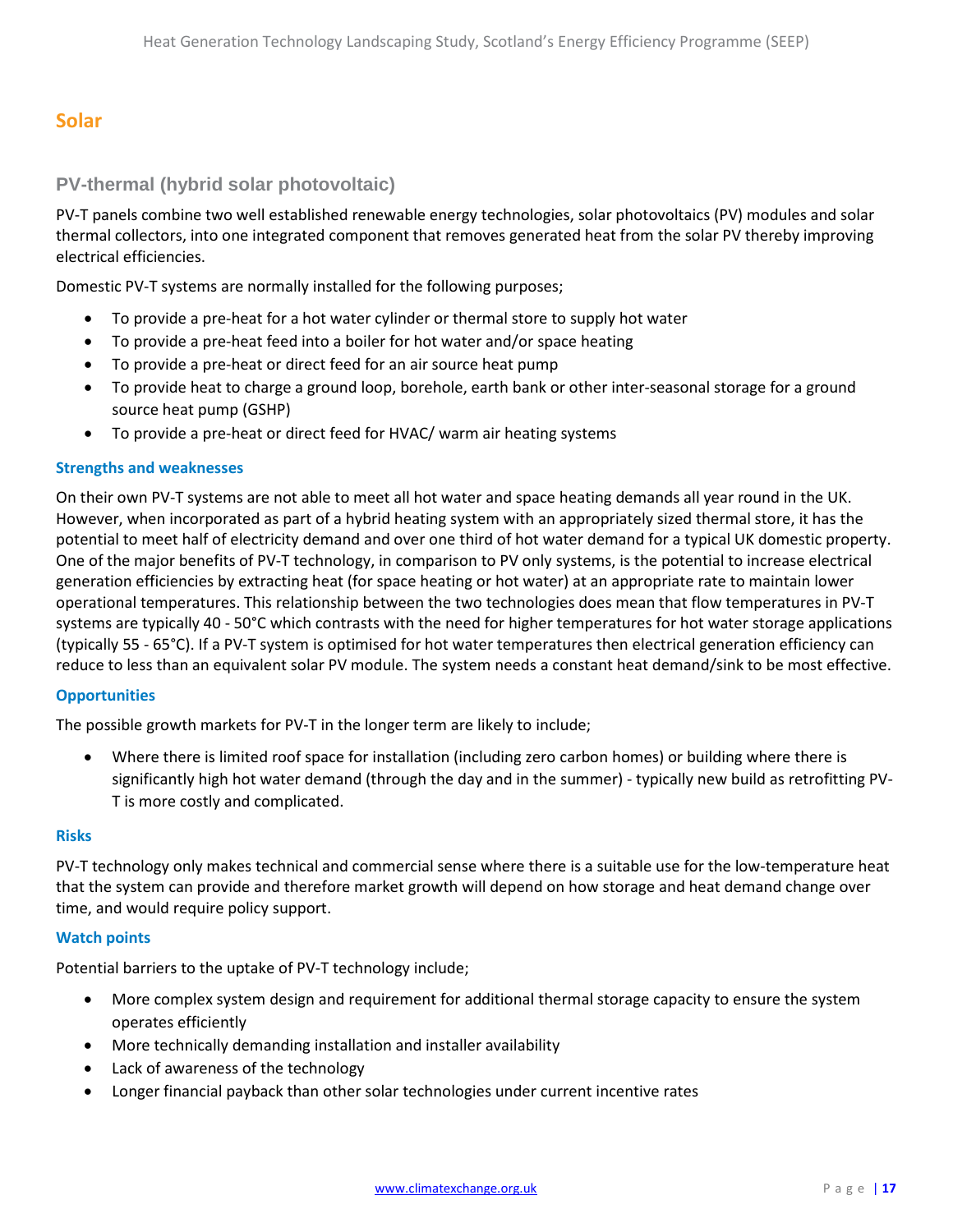### **Solar Assisted, Positive Input Ventilation**

Solar assisted, positive input ventilation uses solar collectors linked with (typically) a positive input ventilation system to provide pre-heated air to a property. Some systems offer additional functionality such as being able to divert the heat energy to a coil in domestic hot water cylinder or thermal store when the property is warm and no heat is needed by the ventilation system. PIV system typically doesn't interact with any other system, except where system have added functionality of being able to divert energy to a hot water store when there is no energy demand for the collected heat via the PIV system. In this case the system would need to be incorporated with a hot water cylinder with a solar coil or similar (which is likely to require existing cylinders to be replaced).

Systems generally installed in the loftspace so space is required. System is relatively straightforward to install. Once installed, the systems should operate quietly and should not disrupt occupants.

### **Strengths and weaknesses**

PIV system are generally reliable systems and the solar collector uses air as opposed to being water filled. The main issues with the PIV system is likely to be maintenance/replacement of the air filters on a regular basis.

Can help support creating healthy environments. Relatively low impact on energy savings

#### **Opportunities**

PIV system offer advantage of the positive air pressure in the property driving out moisture and thus improving air quality and reducing risk of mould etc. Suited to retrofitting to existing dwellings as part of wider refurbishment. Not as suitable for new builds that typically have increased air tightness and most likely mechanical ventilation.

#### **Risks**

Unlikely to be significant potential to drive down costs via increased volume due to relatively low complexity of system.

#### **Watch points**

None.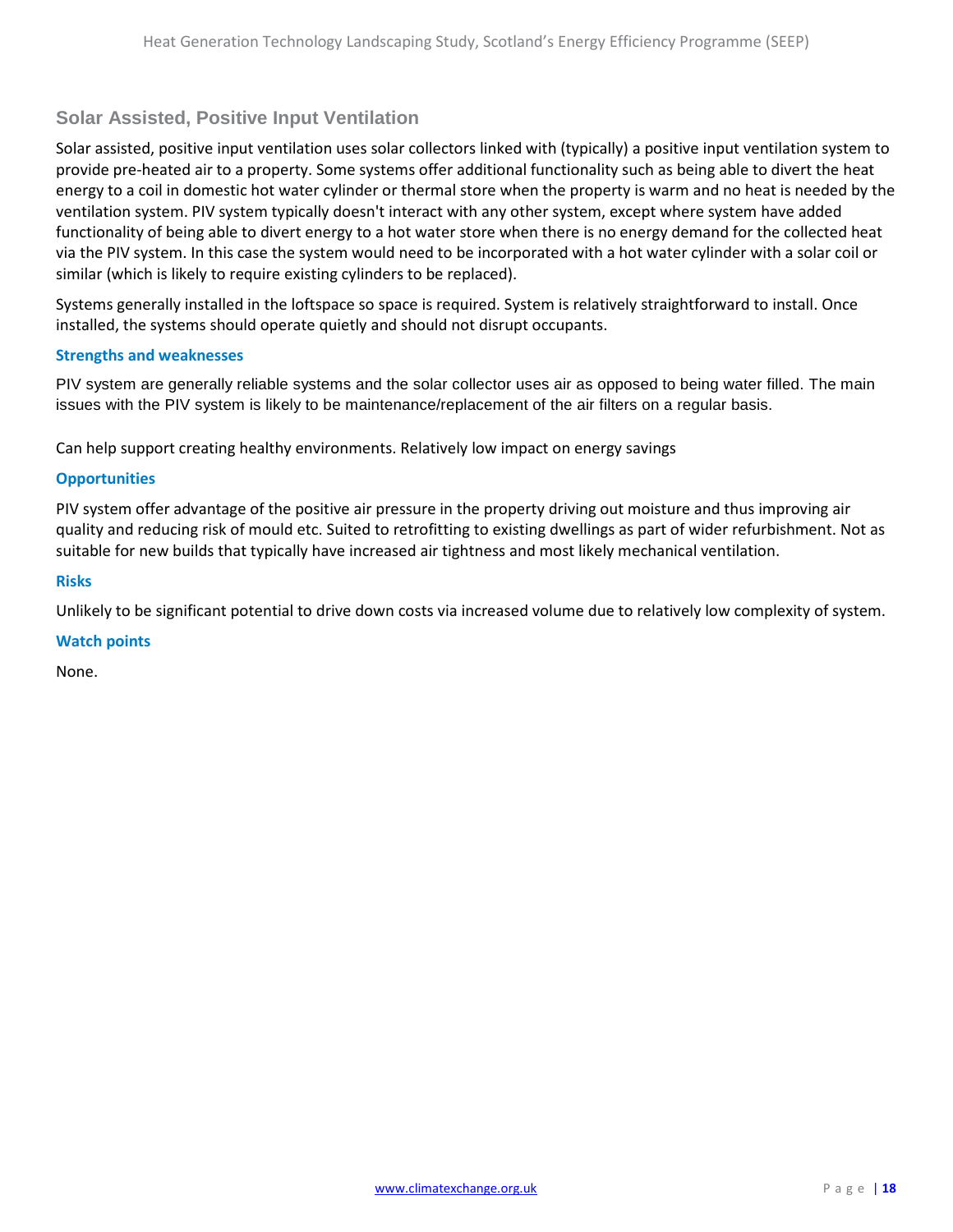# <span id="page-18-0"></span>**Geothermal**

### **Deep Geothermal**

A deep geothermal system takes heat from depths exceeding 3 km below ground level and distributes it via a district heating system. Typically, flow and return pipes are installed in order to capture the ambient heat that exists deep below the ground.

Please also refer to the supplmenatry notes on "other geothermal" on the next page for additional considerations.

### **Strengths and weaknesses**

A deep geothermal system can provide a steady supply of free heat for up to 50 years. The free heat is not subject to the prices of imported fuels and the system therefore offers significant potential for reducing energy costs and carbon. To work efficiently, the drill wells must be close to where the heat is needed – typically close to large population centres. Drilling can lead to small releases of noxious subterranean gases.

### **Opportunities**

Advances in engineering mean that lower temperature resources in geologically stable regions are now usable.

In countries with an established industry, conventional geothermal plants are cost competitive already. Previous DECC research suggested that on a levelised cost basis, geothermal electricity from the lower temperature resources we have in the UK would be the same price as onshore wind electricity, and cheaper than solar or biomass. If the heat can be used, it is cheaper still, and the technology is still at a phase where substantial improvements are expected. Up-front costs associated with drilling down to 4 km appear to be the main obstacle to large scale roll-out. Another factor is the risk that a particular well might not work after the resources have gone into producing it.

The Eden deep geothermal project is described in more detail at http://www.edenproject.com/eden-story/behind-thescenes/eden-deep-geothermal-energy-project#iLezXr5d6stRRmGU.97.

### **Risks (including unintended consequences)**

The drilling of wells is expensive. In the initial drilling of a deep well, there is a high risk that the drills might be unsuccessful. There is a slight risk of earthquakes.

### **Watch points**

Geological exploration, advances in drilling technology.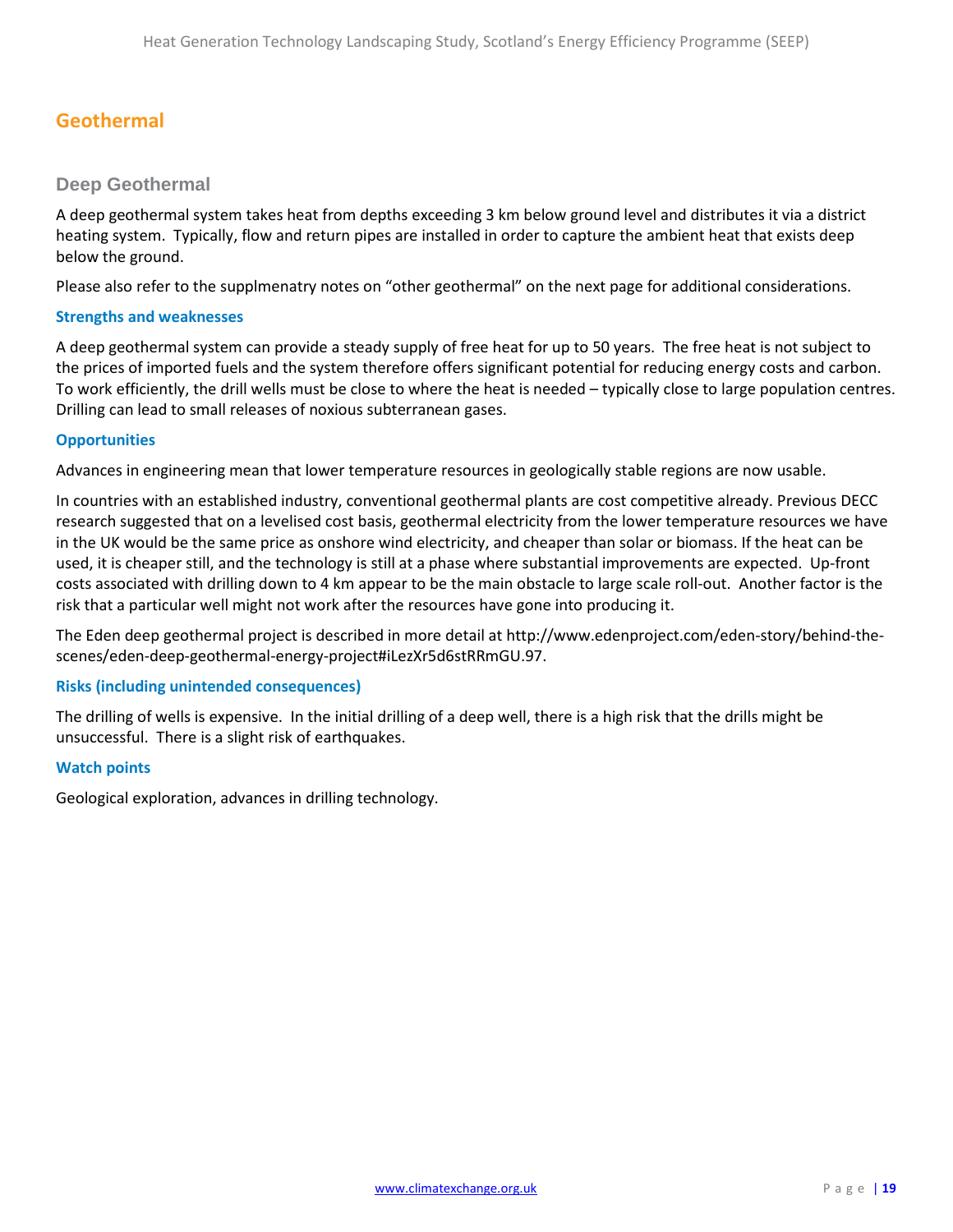### **Other Geothermal**

A geothermal system is usually considered to be 'deep' if the drill depth is around 3 km or more. For drills that are less than 3 km deep, useful heat can still be obtained from below the ground. For shallower drills, such as drills into aquifers, geothermal cooling is possible.

### **Strengths and weaknesses**

Drilling involves high risk of failure, but successful drills will lead to a lasting heat resource.

### **Opportunities**

Mine workings offer good opportunities in Scotland, and successful demonstration of geothermal resources has been demonstrated in Shettleston.

In a demonstration project at Wandsworth Riverside, reported by BEIS, heat pumps are used to extract heat from aquifers in winter, and in summer, unwanted heat is dumped into the same aquifers. In this way, waste heat in summer is effectively stored and used in the winter, providing seasonal heat storage - A key driver for the ground source heat pump system was the need to meet the renewable energy requirements of the London Plan and the accessible aquifer system also provided an efficient solution to the problem of where to reject heat from the use of chillers.

### **Risks (including unintended consequences)**

Drill sites can still fail, but the risks are likely to be less than for deep geothermal

#### **Watch points**

Drilling technology, geological exploration, economic viability of geothermal when electricity and gas prices are considered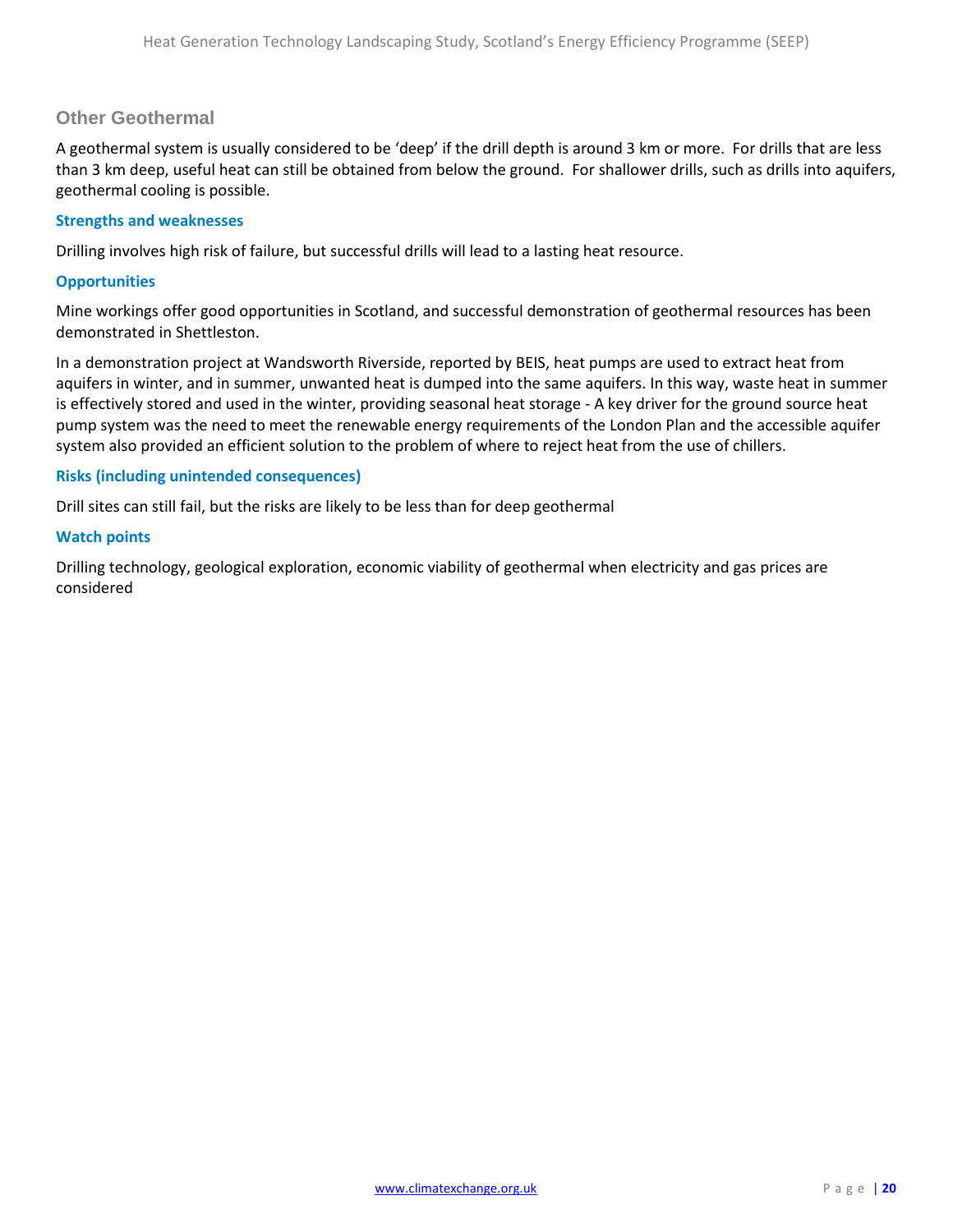# <span id="page-20-0"></span>**Hydrogen / Fuel Cells**

### **Hydrocarbon Fuel Cells**

A hydrocarbon gas fuel cell uses gas, normally from fossil fuels, and incorporates specialist electrodes to produce electricity and heat (cogeneration) through an electrolytic process.

### **Strengths and weaknesses**

In general, a decentralised micro-CHP fuel cell system can be more efficient than the typical current combination of the grid plus a boiler, as there is less inefficiency associated with energy conversion and transmission losses. But a central issue in designing fuel cell CHP is that electricity and heat demand in homes are independently variable, both diurnally and annually, which makes sizing a small generator for a home very difficult. At one extreme, the generator can provide even the highest peak demand of the home, in which case it will be very expensive and not used at full capacity for the vast majority of the time. Sizing it to only provide the baseload power, so it will run permanently at high efficiency, means that the by-product heat it produces must also be used and something else must supply the remainder of the power for peak demand. It is essential to use (or store) all of the generated heat to ensure maximum efficiency of these systems.

### **Opportunities**

Best suited to systems which can provide constant heat sink, so applications relatively restricted – although good design and thermal storage can mitigate. Large scale systems could be used in a CHP scheme or similar.

Viessmann has developed an integrated unit which incorporates a hydrocarbon fuel cell and this has been successfully deployed in Teterow to provide a combination of heat and power [\(http://www.viessmann.co.uk/en/residential](http://www.viessmann.co.uk/en/residential-buildings/combined-heat-and-power-generation/micro-chp-unit-based-on-a-fuel-cell/vitovalor-300p.html)[buildings/combined-heat-and-power-generation/micro-chp-unit-based-on-a-fuel-cell/vitovalor-300p.html\)](http://www.viessmann.co.uk/en/residential-buildings/combined-heat-and-power-generation/micro-chp-unit-based-on-a-fuel-cell/vitovalor-300p.html).

### **Risks (including unintended consequences)**

The technology is expensive and the electrodes are vulnerable to contamination. Incorrect sizing of the fuel cell could lead to heat being wasted, or not used which would in turn reduce the effectivenss of electrical generation.

Cost, maintenance issues and a long warm-up and cool-down time have been cited as barrier to increased market take up.

### **Watch points**

Research is leading to improvements in their performance. Good design of the heating system is also essential. Research appears to be promising for the future improvement of this technology through increased efficiencies (Abstract of "Solid Oxide Fuel Cell Anode Materials for Direct Hydrocarbon Utilization" Authors Xiao-Ming Ge, Siew-Hwa Chan, Qing-Lin Liu, Qiang Sun. First published: 24 August 2012).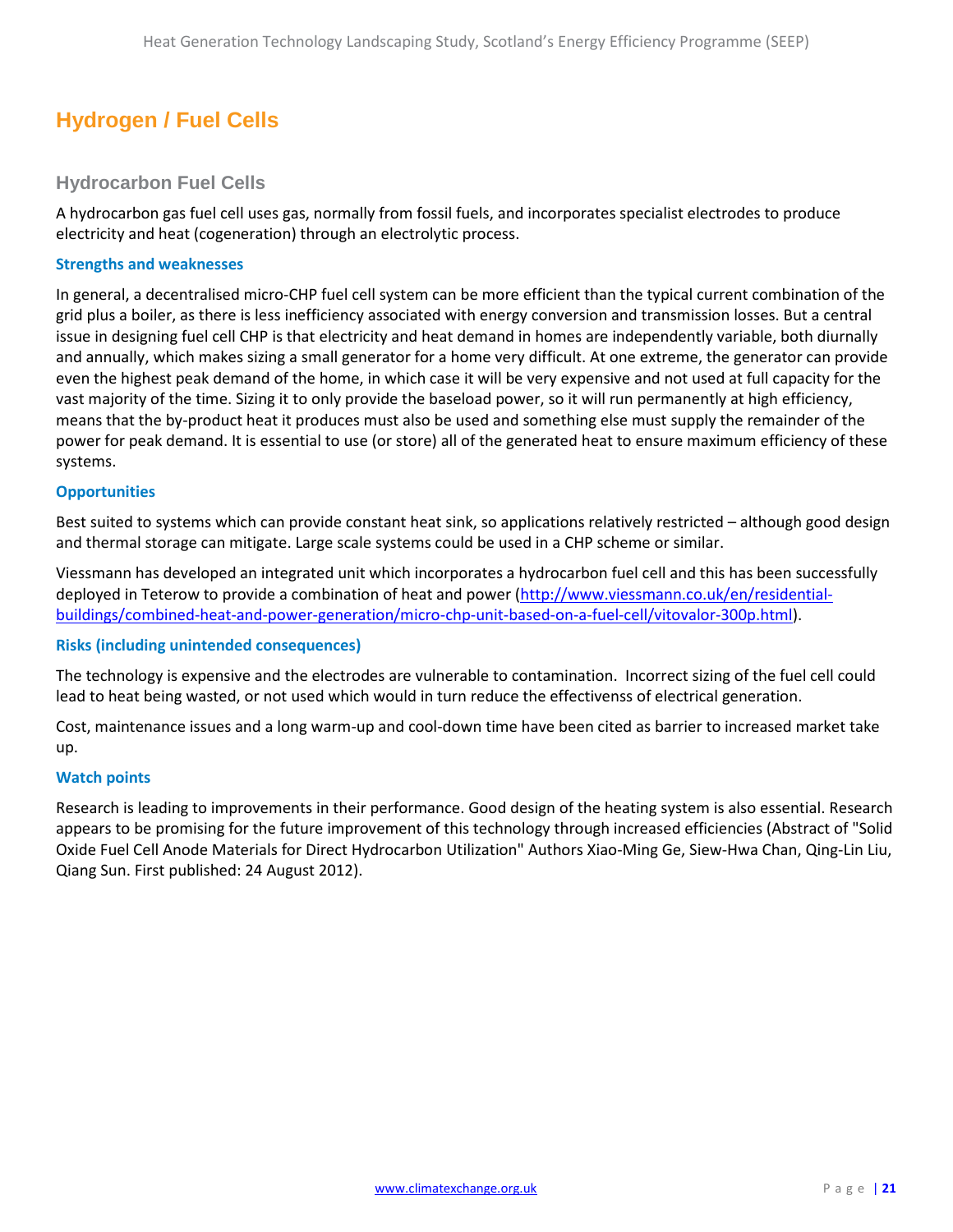### **Hydrogen Fuel Cells**

A hydrogen fuel cell uses hydrogen gas, and incorporates specialist electrodes to produce electricity and heat (cogeneration) through an electrolytic process. The two principal types are SOFCs and PEMFCs. SOFCs are usually preferred for stationary deployments such as domestic microCHP whereas PEMFCs are more likely for transport applications.

### **Strengths and weaknesses**

Hydrogen is considered to be a low carbon fuel, and can, for example, be generated from surplus electricity. With the increased use of renewable energy generation, hydrogen fuel cells offer an opportunity to maximise the use of peaks in electricity generation from renewable sources.

Hydrogen is considered to be a good fuel for fuel cells because there are usually no risks of carbon deposition or poisoning of the catalyst e.g. by the odorant present in natural gas, although it is likely that hydrogen supplied through gas distribution networks will require such additives to facilitate leak detection and this may subsequently need removal. Stack lifetimes and capital costs are considered to be weaknesses.

In general, a decentralised micro-CHP fuel cell system can be more efficient than the typical current combination of the grid plus a boiler, as there is less inefficiency associated with energy conversion and transmission losses. But a central issue in designing fuel cell CHP is that electricity and heat demand in homes are independently variable, both diurnally and annually, which makes sizing a small generator for a home very difficult. At one extreme, the generator can provide even the highest peak demand of the home, in which case it will be very expensive and not used at full capacity for the vast majority of the time. Sizing it to only provide the baseload power, so it will run permanently at high efficiency, means that the by-product heat it produces must also be used and something else must supply the remainder of the power for peak demand. It is essential to use (or store) all of the generated heat to ensure maximum efficiency of these systems.

### **Opportunities**

Hydrogen fuel cells have the advantage over natural gas fuel cells that they have lower material and component costs, largely because they do not need to incorporate a steam reformer.

A DECC report [no. 30686, July 2016] says that according to fuel cell manufacturers, the technology for using hydrogen in fuel cell appliances is already available with a supply chain generally present for the necessary product components. The majority of components are off-the-shelf and all components outside of the stack already exist at scale. It is estimated that approximately 1-2 years will be necessary for product design, safety architecture and compliance modifications. For scaling stack production, however, additional facilities will need to be built. Increasing stack lifetime should be an R&D priority going forward. However, a barrier to large-scale deployment is importantly cost which in turn relates to technology development, field trials, scale of production and data collection.

As for market development, sales of fuel cells in all applications Europe are low, including for stationary power. Nevertheless, for fuel cell mCHP Europe probably ranks second to Japan in terms of its near-term potential, with a number of current and past support schemes creating sufficient interest for large manufacturers to become engaged. However, these support schemes are much smaller than those in Japan and expected to remain so. In addition, Europe has more manufacturers and more different system designs so cost reduction through manufacturing volume and supply of similar parts is likely to be limited for some time. The different system designs are in part due to the different underlying technologies; in part to the different heating, electricity and hot water requirements in countries with both different climates and different buildings standards.

Hydrogen technology in general is most attractive in areas that are away from the existing gas network and/or link with renewable generation.

### **Risks (including unintended consequences)**

The success of large-scale roll-out will depend very much upon fuel availability, future unit costs, installation costs and stack lifetimes.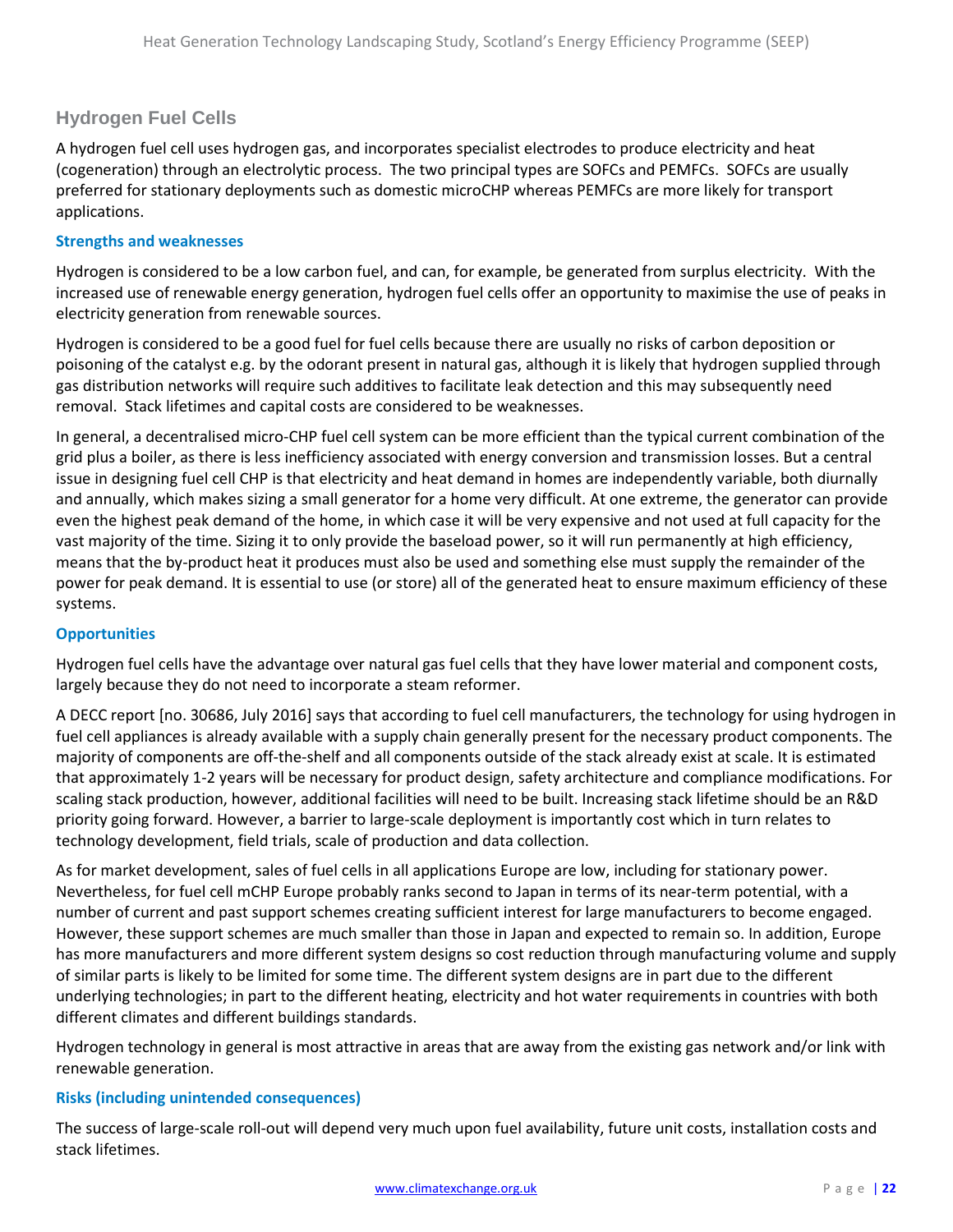### **Watch points**

Future potential generation of hydrogen, and costs of generating/transporting it. Scrubbing technology for ensuring clean hydrogen. Consideration of whether hydrogen should be piped to homes or supplied in bottle form. Future research and development of fuel cells. Warning – hydrogen as a fuel is also likely to have to complete with application in energy storage and transport.

According to a DECC report [no. 30686, July 2016], hydrogen fuel cells (PEMFC and SOFC) are TRL 9 for some applications, but still require subsidies for many applications as they are not yet fully commercially mass-produced.

Development activities currently focus on cost reduction and stack lifetime improvement. Current lifetimes for stationary applications vary, with Japanese companies warrantying residential PEM CHP units up to 60-80,000 hours with the ENEFARM fuel cell warranting up to 10 years. Other types of fuel cell achieve around 30,000 hours with developers aiming to double this by system optimisation and development of more robust materials.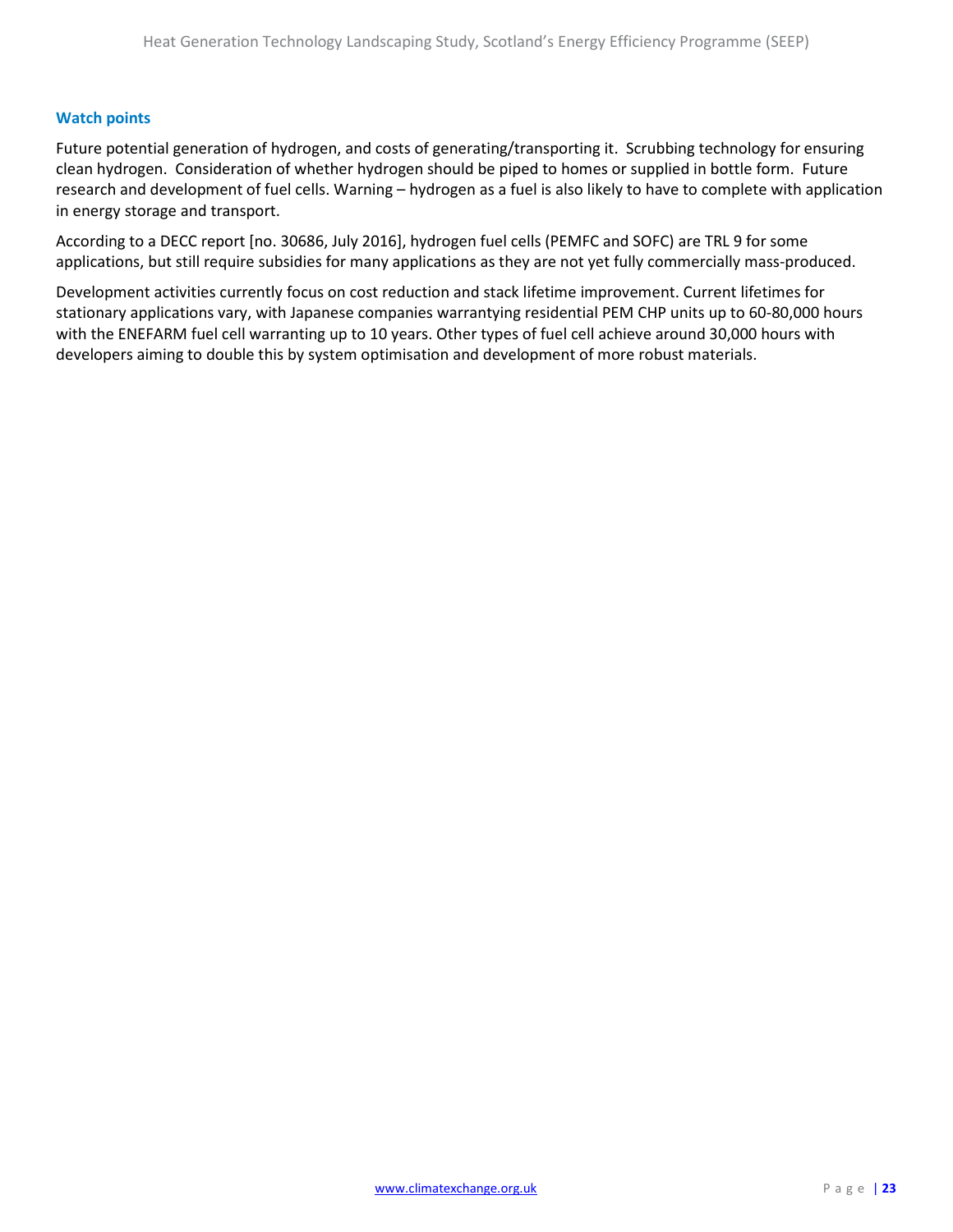### **Hydrogen boilers & burners**

A hydrogen boiler burns hydrogen gas to produce hot water to be used for space heating and/or domestic hot water. Options include flame burners and catalytic burners.

### **Strengths and weaknesses**

A domestic gas boiler could be powered by a hydrogen pipe network or by bottled hydrogen gas.

Hydrogen boilers need different designs from those of other fuels because of the different wobbe indexes, flame speeds and appropriate emissivities (although the wobbe index for hydrogen is actually quite similar to that of natural gas). For this reason, hydrogen gas cannot simply be piped to an appliance which is configured for a different gas mixture. Small changes to the gas composition can typically be tolerated however, and in Germany some hydrogen is added to the natural gas (up to 3% by volume) thereby reducing the carbon content of the gas network slightly. The Scottish Government is supportive of Scotia Gas Network's interest in the practical demonstration of blending hydrogen with natural gas in the network, and the draft Climate Change Plan pathway for Scotland includes a moderate amount of hydrogen in the gas network from the mid-2020s.

A high percentage of wall mounted boilers are now sold with a back plate which both serves to fasten the boiler on the wall but also acts as a manifold for gas and water connections. This has valves which vastly simplifies the process of replacing the boiler. It is frequently the time taken to securely fasten this backplate to the wall and make the appropriate connections which takes the majority of the time for a new boiler installation. The idea of making new hydrogen boilers share a common back plate with existing natural gas is attractive to many manufacturers and this has the potential to reduce conversion times from (for example) a day to less than 2 hours. Such a design, whilst not technically 'dual fuel', considerably simplifies and speeds any conversion process.

### **Opportunities**

Boilers / hydrogen boilers could potentially assist in reducing carbon emissions by utilising low carbon hydrogen gas.

According to previous DECC research, boiler manufacturers are confident that the cost and time uncertainties together with the other barriers associated with hydrogen technology can be overcome as the industry develops.

It should be possible to introduce areas of the gas network where hydrogen fuels 100% of the gas demand – as is proposed by the H21 Leeds City Gate project.

### **Risks (including unintended consequences)**

The necessary standards and codes for hydrogen boilers are currently lacking and need to be developed. From the point of view of suppliers, hydrogen installation standards are considered to be more urgent than hydrogen product standards. It could take approximately 2 years to develop standards. New sales and distribution channels are unlikely to be needed as current boiler manufacturers could use existing channels. A hydrogen quality standard is important, although manufacturers may be able to pre-filter / treat the gas. Gas quality/purity is more critical for catalytic combustion than it is for flame combustion.

### **Watch points**

In the development of hydrogen boilers, additional costs will be incurred in the R&D, product design and initial manufacturing phases above those normally incurred for natural gas appliances, and according to DECC research these might need to be supported within a stable regulatory and political framework. This would principally consist of a clear policy direction towards a market for hydrogen-using appliances, together with a staged plan showing the number of appliances that would be likely to be required at each stage. This could perhaps be supported by funding to create the necessary conditions for manufacturers to invest and engage in the roll-out, which could range from support for RD&D, through to support for a testing facility to allow multiple manufacturers to test appliances over long durations where a relatively large supply of hydrogen would be required.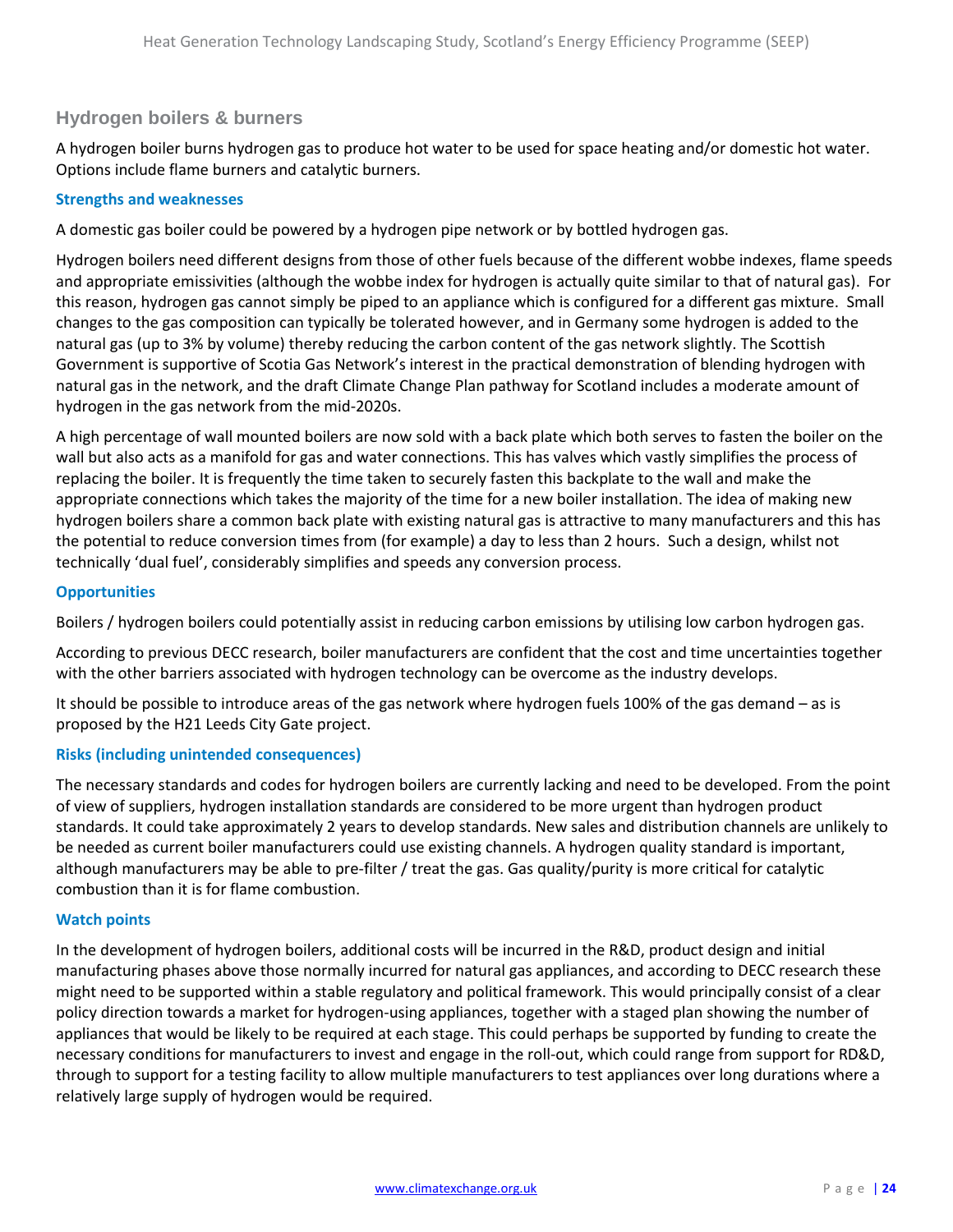While more analysis will be required, there is some evidence to suggest that hydrogen can offer significant cost savings for customers compared to alternative low carbon heat sources such as electricity, or district heating. A recent KPMG report also found it more practical and more acceptable to customers.

Hydrogen gas at scale will most likely require natural gas (methane) as the source feedstock and as such in order to be low carbon, carbon capture and storage facilities will be a necessary system requirement. Scotland is, however, well placed to support an emerging hydrogen economy, at least in the areas that are well away from the natural gas grid. In these areas hydrogen, perhaps generated from renewables, could potentially be used as a substitute for conventional bottled gas. In rural areas, hydrogen technology for heating might potentially be generated from surplus locallygenerated electricity and/or from locally-generated biogas.

Proposals to use hydrogen, at national scale, have the potential to substantially support decarbonisation, but they will require further innovation in technology, high-volume hydrogen production at an acceptable cost, and a carefully managed hydrogen 'switch over' – as with the switch to natural gas in the 1970s.

That said, coordinated activity by the public and private sectors over the next five to ten years will be essential to achieve any large-scale roll out of hydrogen and fuel cell technologies from the mid-2020s.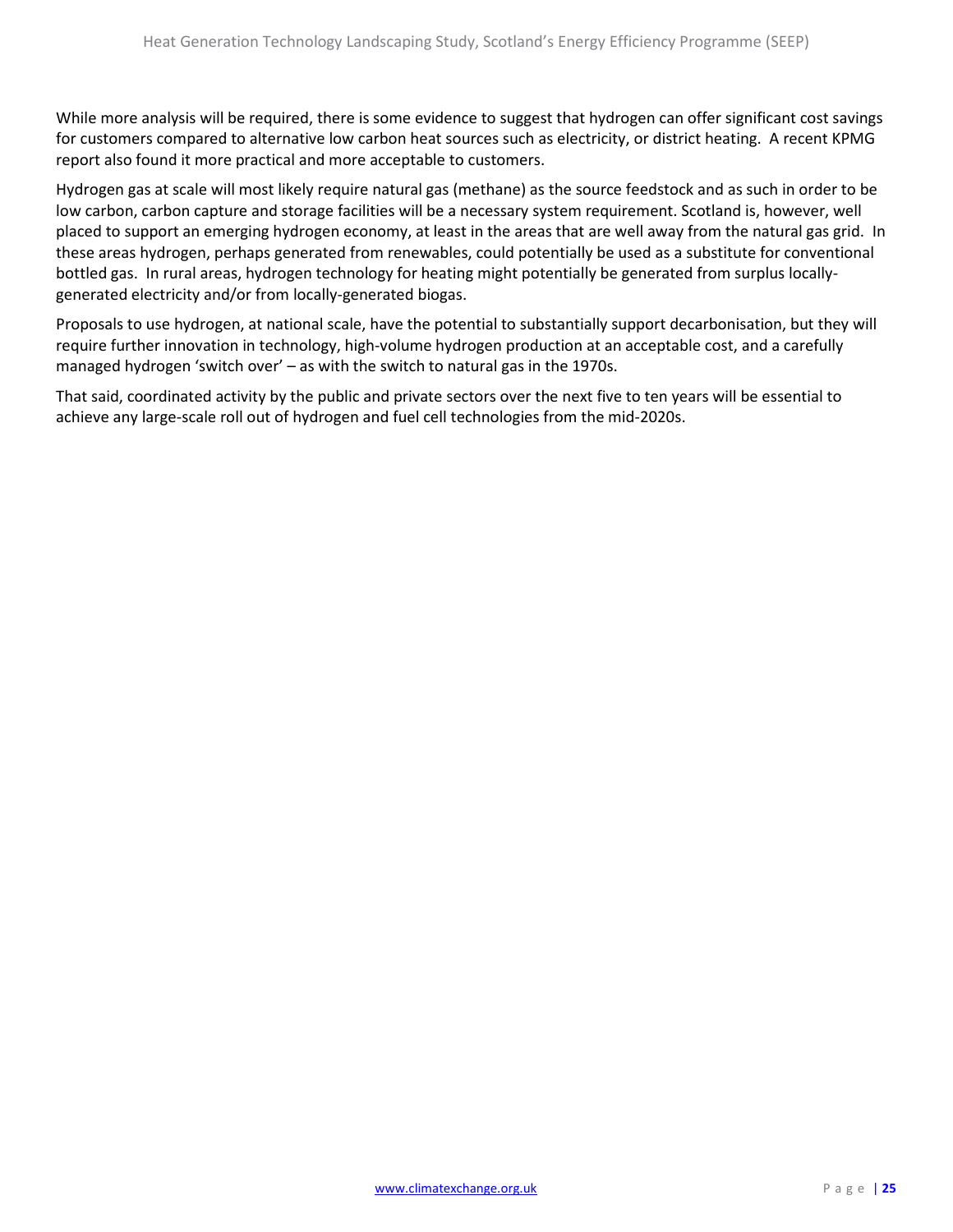# <span id="page-25-0"></span>**Cogeneration**

### **CHP**

Combined Heat and Power (CHP) is the efficient cogeneration of power and useful heat energy by a single unit. During large scale electric generation (e.g. in power stations) waste heat is typically rejected to the atmosphere, whereas with CHP the heat is captured for use. CHP is therefore more thermally efficiency that electrical generation alone. CHP system can reclaim approximately 80% of the heat energy that would otherwise be wasted which results in greater overall efficiency, reduced carbon dioxide emissions and in many cases reduced costs of energy. Cogeneration and trigeneration can use a variety of fuels including fossil fuels (e.g. natural gas, oil), biogas or biomass.

CHP is a well-established way of producing energy with systems being utilised throughout Scotland on various scales. CHP can be an attractive option particularly for large scale operations where they can serve large buildings, or be used in district heating schemes, etc. Examples of this type of use in Scotland include at the University of Edinburgh where CHP is used to provide electricity and heat to campus buildings.

CHP also has the potential to reduce carbon dioxide emissions further by utilising low and zero carbon fuels such as biogas to produce heat and electricity (see biogas CHP section).

NB: when fueled by a fossil fuel, CHP cannot be considered a truly sustainable long term solution but rather it will help reduce emissions as a result of making more efficiency use of the fossil fuel. It is therefore useful where more sustainable options are not yet available or affordable.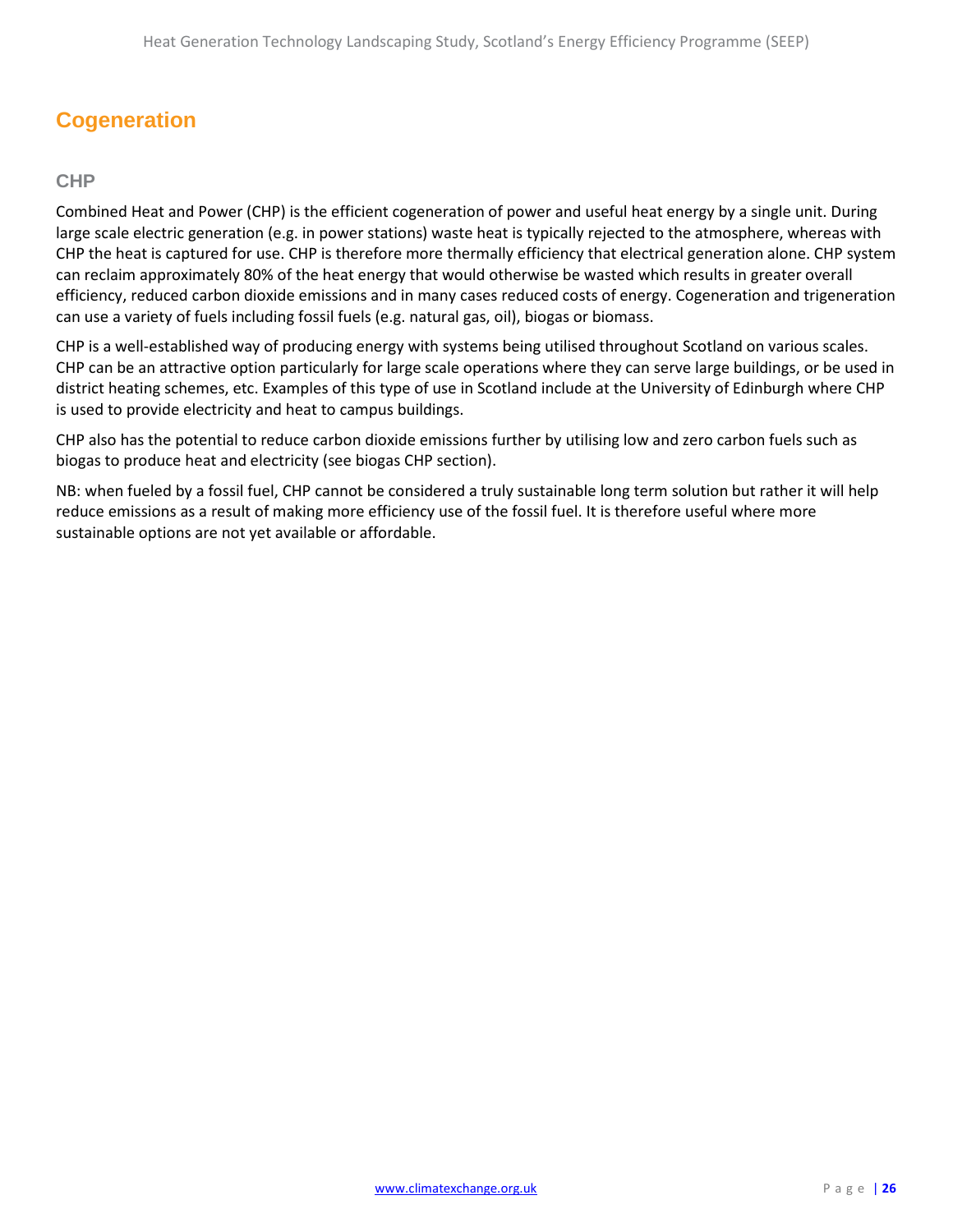### **Biogas CHP**

Biogas is a gaseous mixture of methane (natural gas), carbon dioxide, and a few other trace compounds. It is produced when organic matter is broken down by bacteria in the absence of oxygen. It occurs naturally but it can be produced artificially in what are known as anaerobic digesters. The biogas mixture can be purified, or 'scrubbed', to remove most of the carbon dioxide and other trace compounds so that the resulting methane, or 'biomethane', can be injected directly into the mains gas network or used elsewhere as natural gas would be.

### **Strengths and weaknesses**

Biogas is a 100% renewable resource since it is produced from organic material which can be produced in very short periods of time in comparison to the formation of fossil fuels such as coal, oil and gas. Biogas is not pure methane, however, and its calorific value differs from that of methane. Biogas will therefore not be immediately compatible with gas boilers which are configured to use natural gas. In the absence of a biogas grid, to be cost-effective, the source of biogas needs to be steady and ideally local to the CHP unit.

### **Opportunities**

Scotland has an abundance of available organic waste streams which can be used as feedstocks for anaerobic digesters in order to produce biogas. For example in the food and drinks industries, agricultural industries and from domestic and commercial food waste. Focus needs to be placed on understanding the quantities of 'free' organic feedstocks which are available, the correct sizing of equipment, maintenance and operation requirements of associated equipment to make sure it is economically viable in respective situations.

### **Risks (including unintended consequences)**

Biogas can contain corrosive gases which can affect equipment.

#### **Watch points**

Developments in biogas technology an fuel generation. Demonstration projects.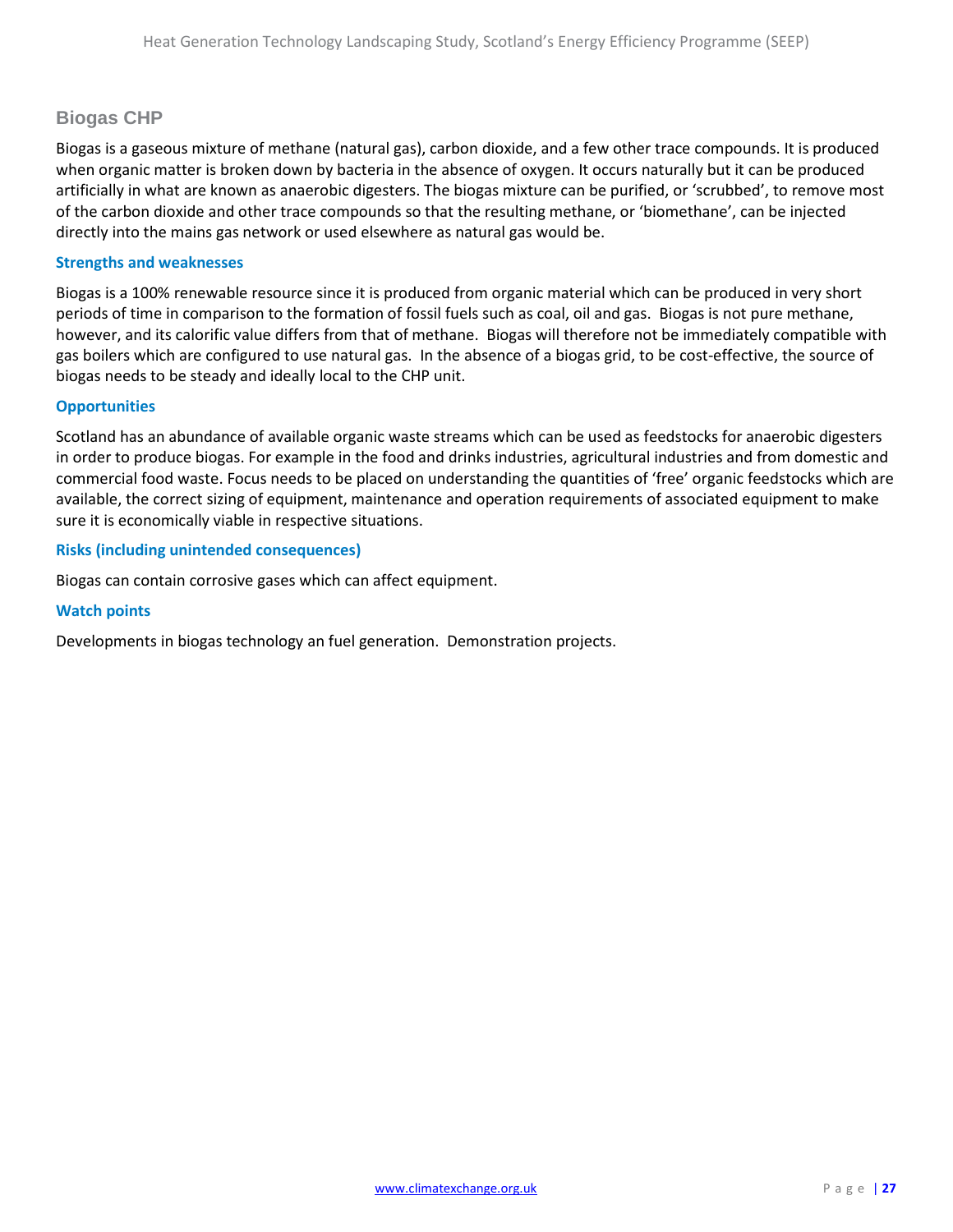### **Micro CHP**

Micro Combined Heat and Power (mCHP) refers to CHP units which are typically less than 45kW(thermal) in output capacity – and are therefore suited to a number of building energy applications including domestic and commercial applications.

### **Strengths and weaknesses**

Making use of both the heat and electricity is highly efficient however system operate most effectively when running long hours (ideally 24/7) so there needs to be sufficient heat demand or storage capacity to facilitate this.

mCHP system are typically fueled by gas or oil. Gas systems can utilise existing mains gas connections should one exist. Systems can also be reasonably easily integrated with existing heating pipework for hot water and heating requirements. They can utilise mains electricity for start-up and shut-down operations as well as potentially for export options. However heat led micro CHP may have shortfall in electricity production so will require additional electricity 'top-up' from mains electricity.

Capital costs of mCHP are significantly higher when compared with a standard gas-fired condensing boiler.

### **Opportunities**

Most suitable for domestic or small scale non-domestic operation where there is a near constant demand/sink for heat (e.g. commercial development, industry, health centres, care homes etc.). Micro CHP can be utilised in off grid situations where a main gas grid connection isn't available by using LPG or oil as the fuel source. Micro CHP units are generally most suited to buildings with higher and longer heat demand periods if cost savings and carbon reductions are to be made vs standard condensing boilers.

### **Risks (including unintended consequences)**

Incorrect sizing of a system could lead to heat being wasted. Must be well maintained correctly to ensure reliability and efficiency.

### **Watch points**

 $\overline{\phantom{a}}$ 

Micro CHP is a growing area of research with units becoming ever more economically and technically viable for smallscale situations such as in a domestic setting.

Electricity generated via Micro CHP which are less than 2kW in capacity can generate income via the Feed-In-Tariff which is currently the highest offering tariff at  $\gamma$ 14p/kWh<sup>[6](#page-27-0)</sup>.

<span id="page-27-0"></span><sup>6</sup> Ofgem. FIT tariff 1 April 2017 to 30 June 2017.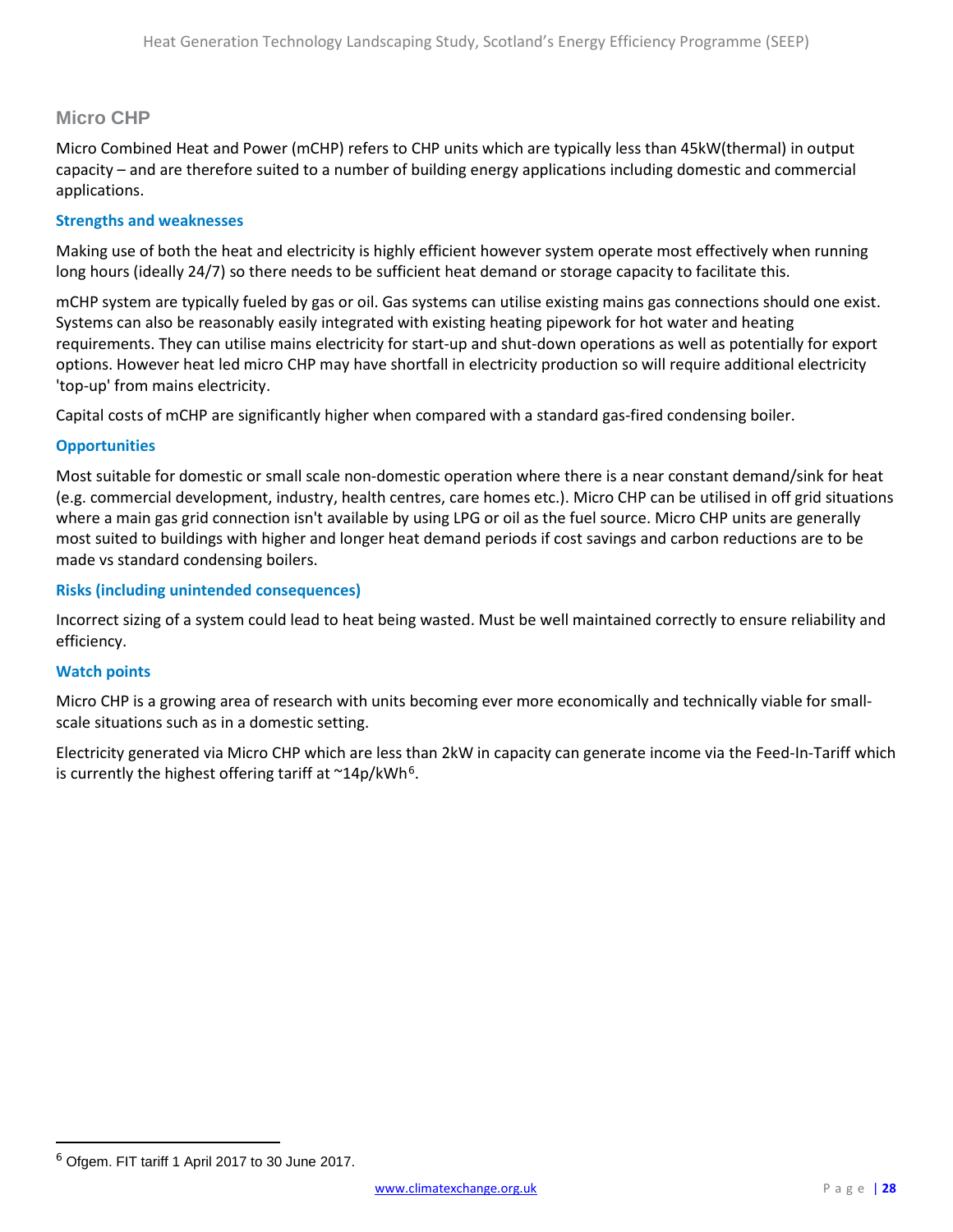# <span id="page-28-0"></span>**Trigeneration**

### **Combined Cooling Heat and Power (CCHP)**

Combined cooling, heating and power (CCHP), or tri-generation, is the process of generating electricity whilst using the by-product from power generation to generate both useful heat and coolth (e.g. via an adiabatic chiller which can provide coolth via chilled water at ~10 degrees centrigrade minimum).

These systems typically consist of a gas engine, an electricity generator, a heat exchanger and an absorption chiller. The gas-fired generator produces heat as well as electricity. This exhaust heat is then passed to the absorption chiller which uses it to produce cooling energy. The resulting energy can be used for chilled water and/or hot water for air conditioning. The ratio of the electricity produced to the exhaust heat for the absorption chiller can be varied to meet specific requirements.

### **Strengths and weaknesses**

The main strengths of CCHP are system efficiency and carbon saving potential. CCHP systems have a higher efficiency than conventional heat generation systems and typical CHP systems. However, it should be noted that the greatest efficiency is generally achieved only in applications that have a constant electrical, heating and cooling demand throughout the year.

Weaknesses include high capital costs and maintenance

### **Opportunities**

Opportunities for deployment will require suitable site energy demands to match the outputs of the CCHP system. Opportunities may include commercial offices, university campuses, etc.

#### **Risks**

No significant risks to property or health identified. Given that CCHP provides heating, coolth and power there is increased risk that failure of the unit can impact significantly on the buildings operations, however systems are likely to provide base load heating/coolth, so auxiliary/top-up systems will still be available to provide some level of back-up.

#### **Watch points**

CCHP is most effective only in suitable climates / development types where there is a need for power, heating and cooling all year.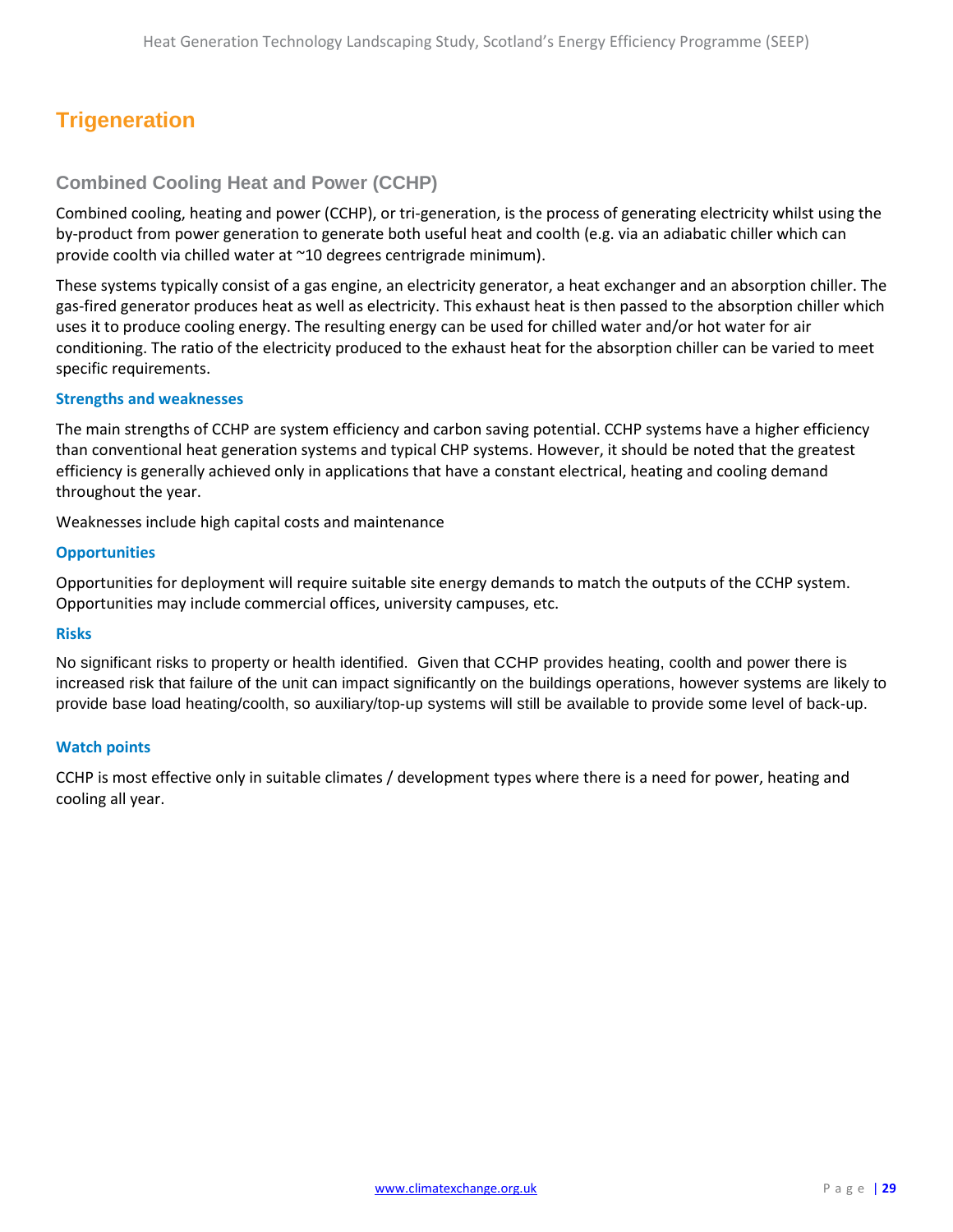# <span id="page-29-0"></span>**District Heating**

### **4th Generation (Low Temperature) District Heating**

The 4th Generation District Heating (4GDH) system is defined as a coherent technological and institutional concept, which by means of smart thermal grids assists the appropriate development of sustainable energy systems. 4GDH systems are designed to provide heat to low-energy buildings, with low grid losses in a way in which the use of lowtemperature heat sources is integrated with the operation of the smart energy system.

(Please note that a separate scoresheet has also been prepared for  $3<sup>rd</sup>$  generation district heating)

### **Strengths and Weaknesses**

The concept is based on low flow temperatures meaning that it is generally unsuitable for retrofits and suited to supplying new build, low energy properties (where the carbon saving potential associated with fourth generation district heating is a considerable strength).

Due to the conceptual nature at present, it is not simple to predict the uptake of fourth generation district heating – currently  $1<sup>st</sup>/2<sup>nd</sup>$  generation systems are being replaced by  $3<sup>rd</sup>$  generation systems.

### **Opportunities**

There is a realistic opportunity for fourth generation district heat to sit within a complete smart energy grid in Scotland however it is unclear how far in the future this is likely to happen.

#### **Risks**

Fourth generation district heating relies on low energy buildings as well as other smart / renewable technologies. There is a risk that, should there be no advance in all parts of the system, then the success/uptake of fourth generation would be at risk.

#### **Watch points**

See risks above.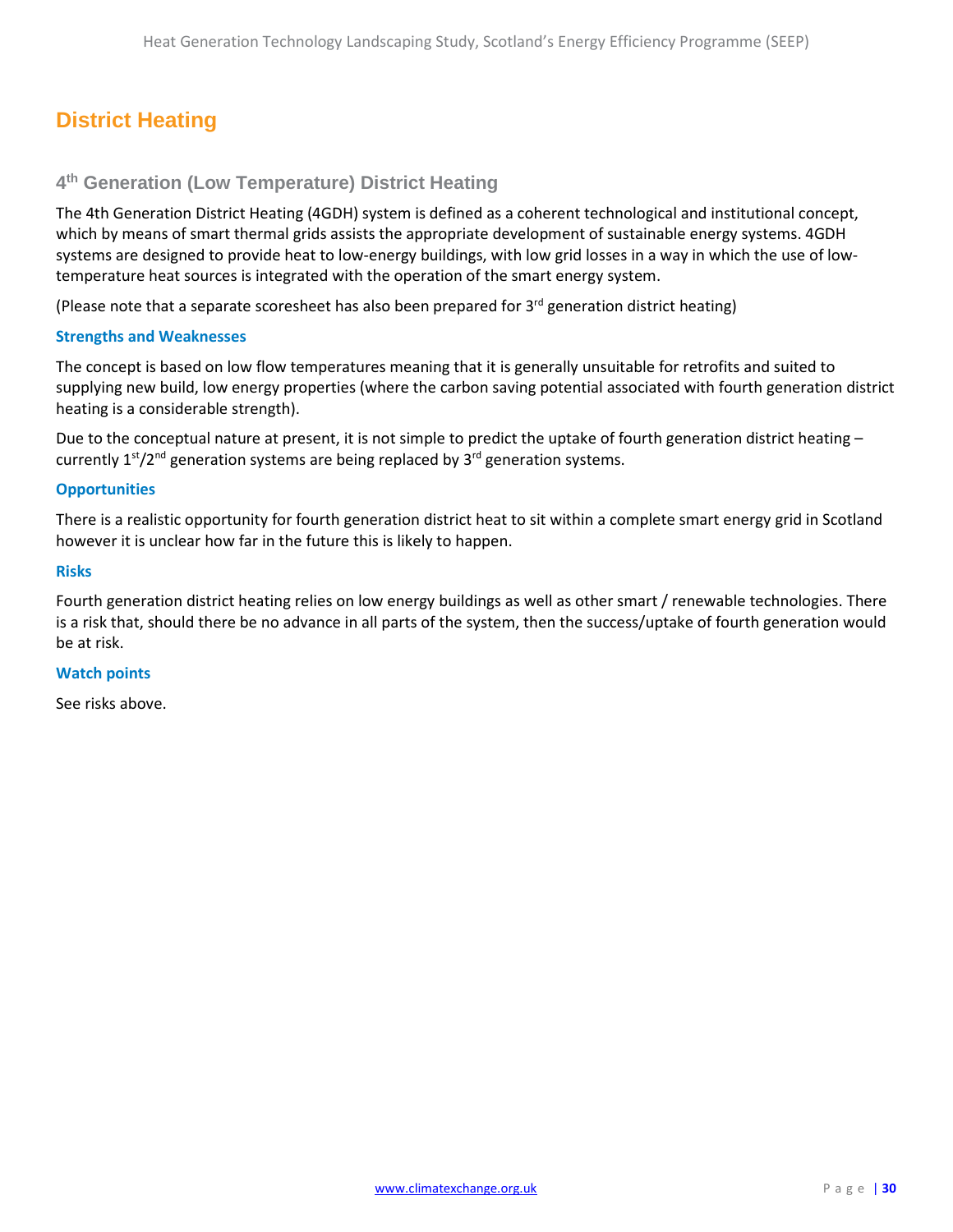# <span id="page-30-0"></span>**Local Heaters**

### **Infrared Heating**

Infrared heaters work by heating building occupants (and the surface areas of a room) via infrared radiant energy as opposed to occupants attaining thermal comfort via a mixture of the air temperatures and room surfaces temperatures, as is the case with traditional wet (and other) forms of heating. The emitter of the heat energy is either composed of a steel tube (tube heater) or a ceramic surface (luminous heater) which is heated to a design temperature. Reflectors and positioning of the heaters ensure the radiant heat gets to where it needs to go.

Radiant heating is often one of the most suitable forms of heating in intermittently occupied, high thermal mass (e.g. churches) or draughty buildings (e.g. industrial buildings)

### **Strengths and weaknesses**

Applications where the technology will save considerable energy/carbon is generally very limited.

Only likely to save significant energy/carbon in selected applications within buildings (e.g. buildings with high levels of ventilation and drafts and/or high thermal mass).

### **Opportunities**

If electric infrared heaters are used in conjunction with a renewable supply then they can effectively be a low or zero carbon form of heating.

### **Risks (including unintended consequences)**

Since it is based on electrical resistive heating, with an efficiency of only 100%, operating costs are likely to be high out with applications in intermittently occupied, high thermal mass or draughty buildings.

#### **Watch points**

None.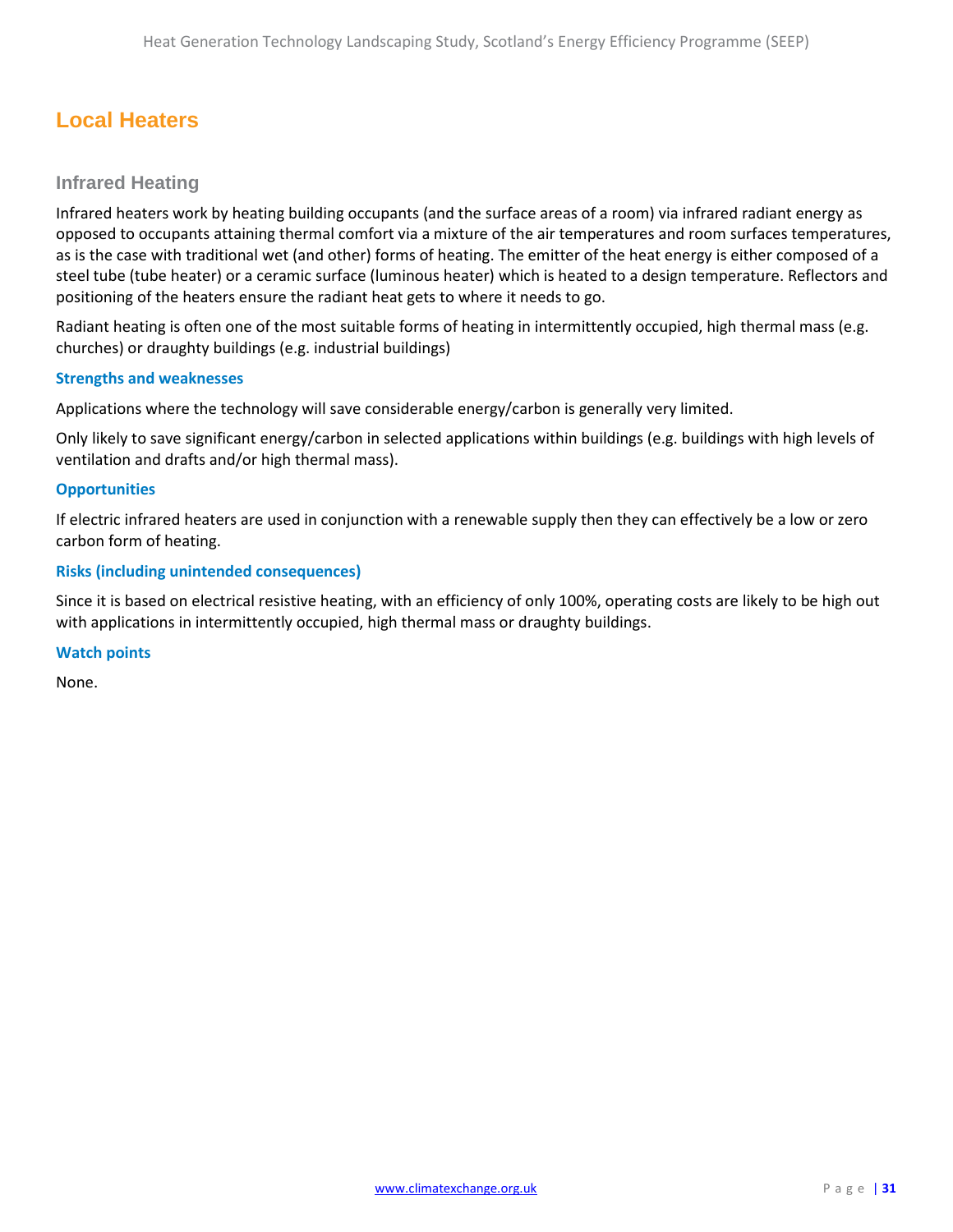### **Electric Storage Heaters (high heat retention)**

Electric storage heaters work by using electricity to generate heat which is then stored in a thermal storage material within the heater which can then be released into a room at a later time when required. Traditionally electric storage heaters were designed for customers to take advantage of cheaper electricity which was offered at off-peak times through tariffs such as Economy 7 or Economy 10. Modern units can be extremely well insulated and of high heat retention design often also offering better time and temperature controls. In addition, new energy storage materials are being developed which may more effectively retain large quantities of energy in order to improve the technology further.

### **Strengths and weaknesses**

Carbon saving potential when (i) replacing old inefficient electric storage heaters, or (ii) when supplied with renewable electricity. Produce more carbon emissions than standard gas central heating if mains electricity is used.

Modern electric storage heaters offer better heat retention and improved user control. Electric storage heaters charge controls can take advantage of cheaper night time tariffs such as Economy 7 or 10 thereby assisting development of smart grids.

Since they are supplied by electricity this can often make them an expensive way of heating a building meaning low acceptance by consumers. Making use of off peak tariffs and the better system controls offered by modern systems help make them more acceptable.

Since it is based on electrical resistive heating, with an efficiency of <100%, life cycle costs are typically high - although system enable use of cheaper, off peak electricity.

### **Opportunities**

Can be used in any building where an electricity supply is available, however only likely to save significant energy/carbon in building with older, inefficient storage heating.

One of the main advantages of electric storage heaters is their application within active network management system. E.g. if renewable generation is greater than demand then the low carbon electricity could be stored in the electric storage radiators to be used at a later time by consumers. This approach can provide wider benefit to the electrical system as Scotland / UK increases renewable generation.

Such an approach has been successfully trilled in the NINES project in Shetland.

**Risks (including unintended consequences)**

None. The technology is well-established.

### **Watch points**

Decarbonisation of the grid. Off peak tariffs structures. Advances in active network management.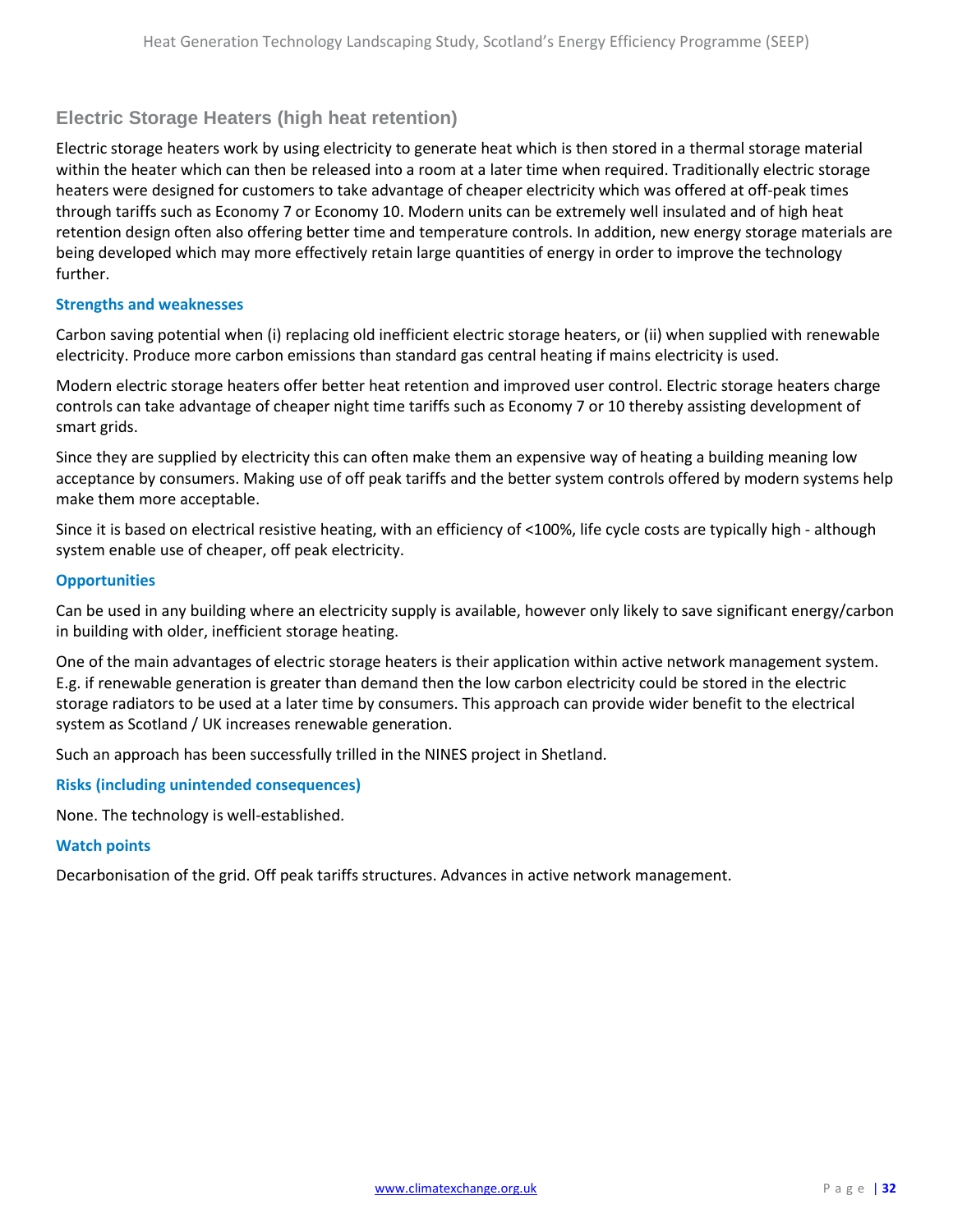# <span id="page-32-0"></span>**Heat Recovery**

### **Waste Water Heat Recovery**

The heat from waste water from a shower or bath can be recovered by transferring its heat to incoming cold water. In the case of showers, this is typically done using a contra-flow heat exchanger. In the case of a bath, heat from bathwater can be stored in a tank which transfers some of its heat to incoming cold water.

### **Strengths and weaknesses**

Heat energy (that would otherwise be lost down the train) is captured by the system and pre-heats the incoming cold water supply to the shower thereby saving a relatively small amount of energy. This technology offers maximum potential in applications with lots of lengthy showers e.g. swimming pools, hotels and sports centres.

Compatible with mixer showers (may not be compatible with all electric showers - checks needs to be made). Systems can be under-shower tray type units or heat recovery coils around waste pipe type units. Suited to new build. More disruption / more costly to retrofit.

Waste water heat recovering is recognised in SAP and its use can improve SAP ratings.

#### **Opportunities**

The capital cost is most easily justified in sports facilities or other places where showers are heavily used.

### **Risks (including unintended consequences)**

More suited to new build. More disruption / more costly to retrofit.

#### **Watch points**

None.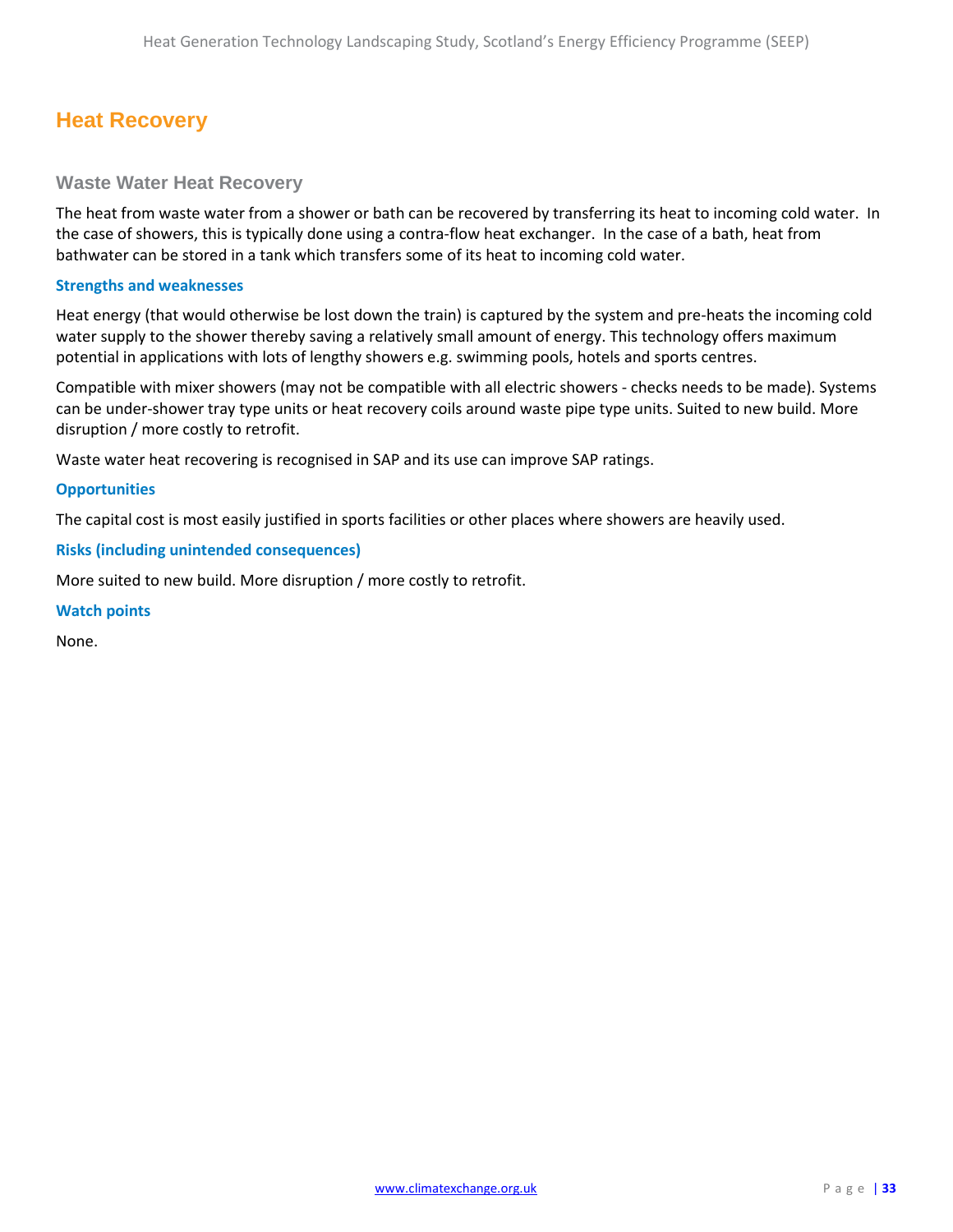### **Passive Flue Gas Heat Recovery**

Passive Flue Gas Heat Recovery (PFGHR) is a technology which gathers waste heat from flue gases which are produced during combustion. Typically, PFGHR is used in conjunction with gas/oil boilers in domestic settings where the waste heat expelled through the flue is recovered to preheat the input water to the boiler reducing overall heating requirements for domestic hot water or central heating. PFGHR typically cannot be used with condensing boilers as they already capture energy from the flue gasses by condensing the flue gas in an additional heat exchanger.

The term 'Passive' is used to indicate that the system requires no additional electricity input to operate whereas an Active Flue Gas Heat Recovery system does require additional electricity input.

### **Strengths and weaknesses**

PFGHR is primarily used with combination boilers over system-type boilers because of the higher complexity of utilising a PFGHR in a system with a separate hot water cylinder which leads to higher overall costs. Since combination boilers dominate the consumer market over system type boilers focus is generally being placed by manufacturers on expanding the PFGHR market in this area. At present there are approximately 100,000 PFGHR devices installed in the UK. A major driver for PFGHR installations is to achieve a greater SAP rating particularly in the case of new build properties.

### **Opportunities**

A PFGHR system varies typically between £250 and £650. Cost vary based on the design of the system such as the use of additional thermal storage being a major contributing factor. PFGHR devices without additional thermal storage will only provide energy savings when the boiler is only heating domestic hot water or 'summer' mode. Conversely those with additional thermal storage (typically 5 – 10 extra litres) provide energy savings in both domestic hot water and space heating modes.<sup>[7](#page-33-0)</sup>

### **Risks (including unintended consequences)**

Not suitable for all boilers. Not suitable for condensing boilers. More complex/costly for installing on system boilers versus combination boilers.

#### **Watch points**

 $\overline{\phantom{a}}$ 

Unit costs, installation costs.

<span id="page-33-0"></span> $7$  Evidence Gathering: Passive Flue Gas Heat Recovery Technologies (2016). BEIS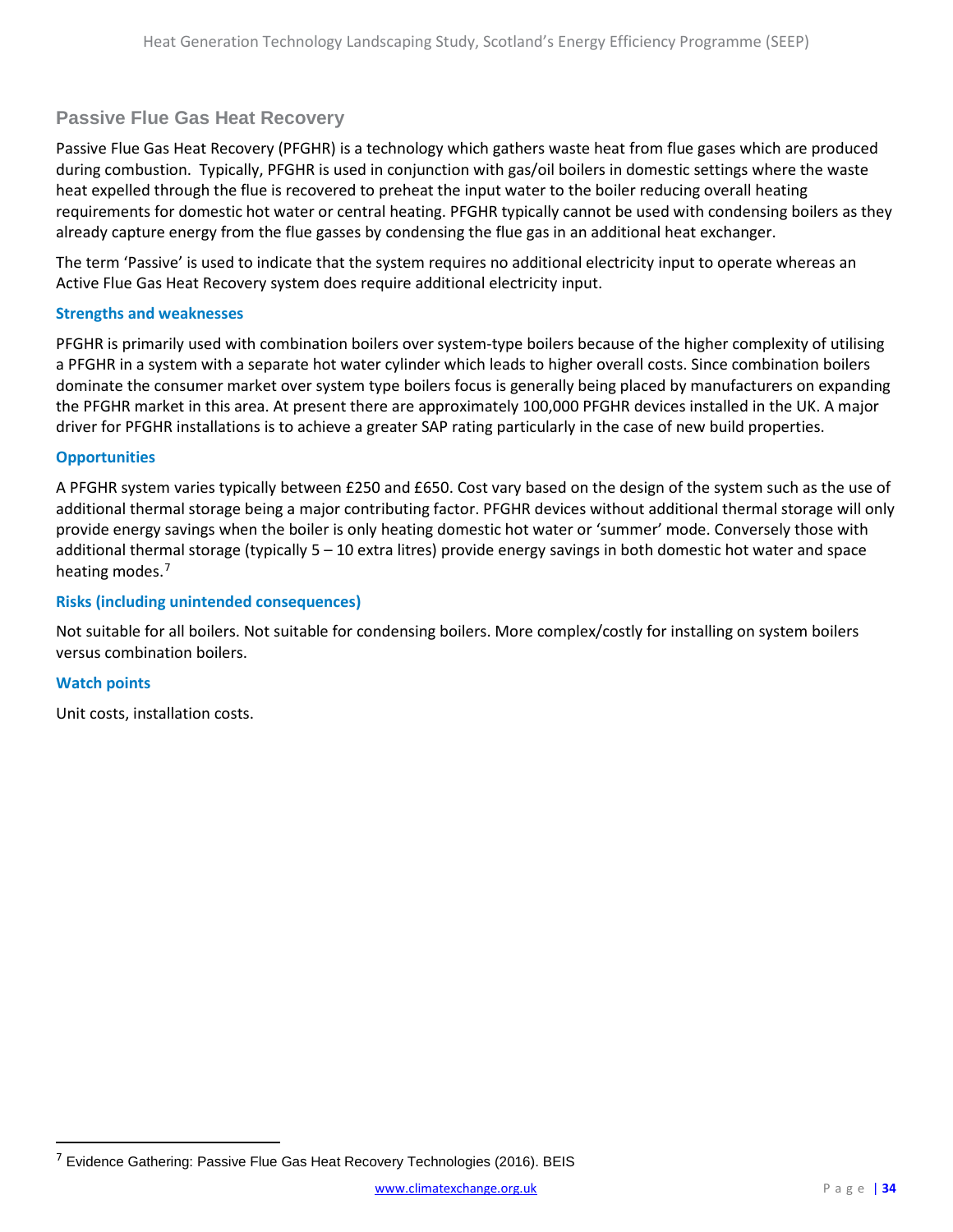### **Active Flue Gas Heat Recovery**

Active Flue Gas Heat Recovery (AFGHR) is a technology which gathers waste heat from flue gases which are produced during combustion. AFGHR can be used in conjunction with boilers where waste heat expelled through the flue is recovered using a heat pump, or other active means, to preheat the return/input water to the boiler, effectively increasing the efficiency of the boiler. [In some systems, the heat could be injected into the input air to the boiler, but in such systems, the burner often needs to be altered or changed in order to cope with the higher temperature of the input air.]

The term 'Active' is used to indicate that the system requires significant electricity input (or a sorption heat pump) to operate.

### **Strengths and weaknesses**

For old, large boilers, of the order of 2000 kW, a payback period of 2-5 years could be achieved.

### **Opportunities**

Recent research suggests that active flue gas heat recovery could be used even in conjunction with solid biomass burners, suggesting that it could be a way of improving the efficiency of district heating schemes.

According to Ion V. ION, Gheorghe CIOCEA, Florin POPESCU, "WASTE HEAT RECOVERY TECHNOLOGIES FROM HEATING BOILER FLUE GAS", the use of heat pumps for heat recovery from heating boilers represents a viable technology to improve the boiler efficiency, economic and environmental performance. The most efficient heat pump based heat recovery technology uses absorption heat pump and direct-contact heat exchangers. The techno-economic analysis of two heat recovery systems integrated with a 2000 kW heating boiler (electric heat pump and absorption heat pump) has shown that the electric heat pump system has a higher electricity cost and capital cost which leads to a higher total annual cost. The payback period of the electric heat pump system is over 2 times higher than that of the absorption heat pump system. The advantage of electric heat pump system consists in the lower greenhouse gas emission due to lower fuel consumption.

### **Risks (including unintended consequences)**

Not suitable for all boilers. May not be cost effective in some applications. With some fuels, corrosion might be a factor to consider.

### **Watch points**

Demonstration projects.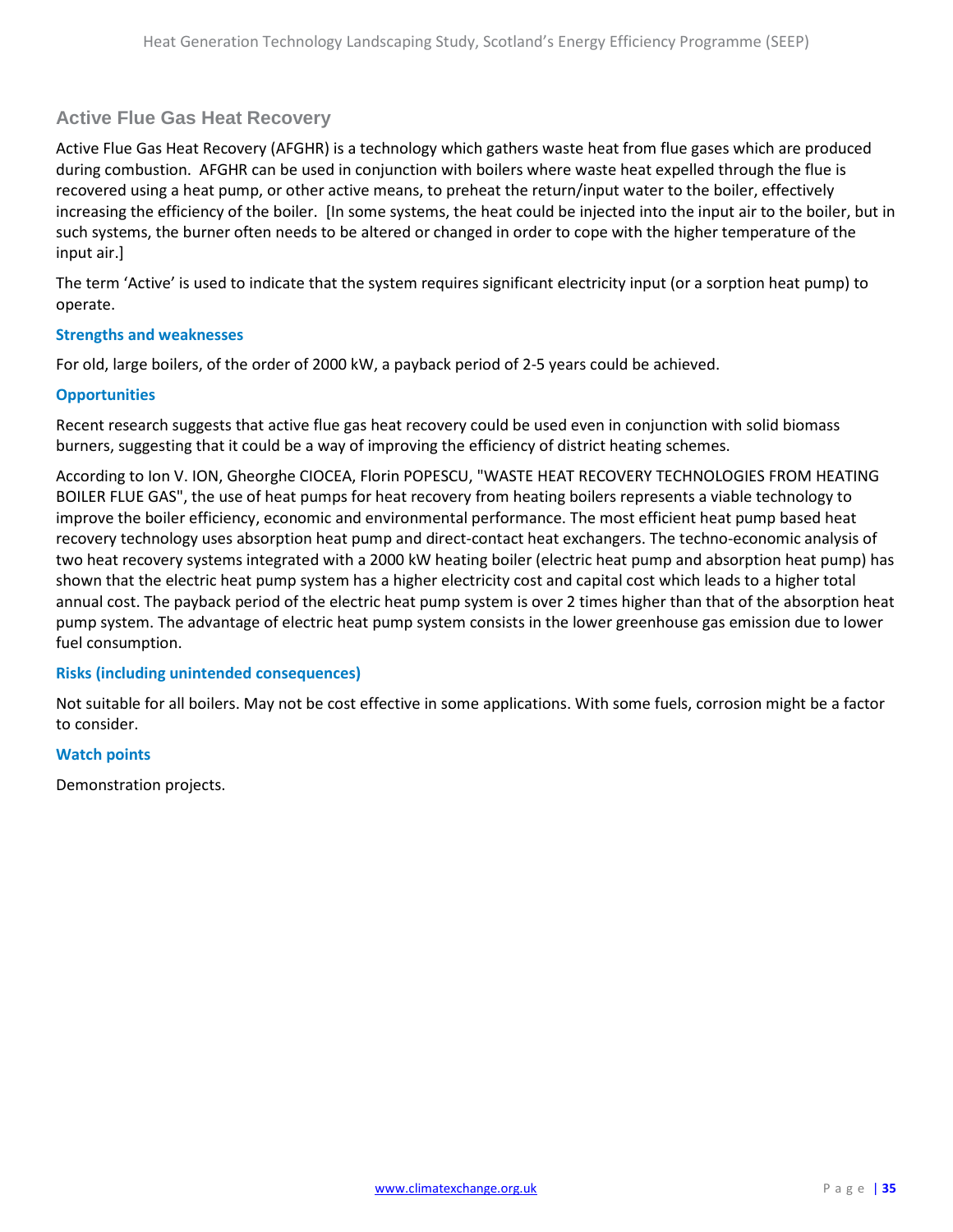# **Appendix C – Typical Applications and Potential for Carbon Savings**

<span id="page-35-0"></span>

| <b>Class</b> | Intervention                                            | District Heating<br>Community/ | Domestic | Public       | Commercial | Industrial   | on-gas grid  | off-gas grid | Notes regarding potential applications for realising maximum<br>carbon savings<br>(NB: the applications noted below are not exhaustive and other<br>applications are likely to exist)                                                                                                                                                             |
|--------------|---------------------------------------------------------|--------------------------------|----------|--------------|------------|--------------|--------------|--------------|---------------------------------------------------------------------------------------------------------------------------------------------------------------------------------------------------------------------------------------------------------------------------------------------------------------------------------------------------|
|              | high temperature heat pump                              | $\mathsf{v}$                   | y        | y            | v          | V            |              | y            | Replacing old, inefficient off-gas grid boilers (which serve high temperature<br>distribution systems)                                                                                                                                                                                                                                            |
| Heat pump    | gas driven heat pump                                    | ٧                              | y        | y            | у          | y            | y            |              | Replacement for on-grid gas boilers. Off-grid LPG options may also present<br>opportunities but at higher cost.                                                                                                                                                                                                                                   |
|              | hybrid heat pumps                                       |                                | y        | y            | v          | V            | v            | $\mathsf{y}$ | Applications as an add-on hybrid to retrofit to existing fossil-fueled boilers (on/off<br>grid), or as an alternative to (old or inefficient) off-gas grid boilers                                                                                                                                                                                |
|              | waste water heat pump                                   | ٧                              |          | y            |            |              | V            | $\mathsf{v}$ | Medium to large scale applications which present a substantial heat load within close<br>proximity of a suitable sewage supply e.g. district heating or large public, industrial<br>(including process heat load) or commerical buildings (or groups thereof)                                                                                     |
|              | solar-assisted heat pump                                |                                | y        | $\mathsf{v}$ | y          | <b>V</b>     |              | y            | Generally not as efficient as other forms of heat pumps and solar irradiance levels in<br>Scotland imposes limitations. Likely to offer best carbon savings when replacing direct<br>electric heating.                                                                                                                                            |
| Solar        | PV-thermal (PV-T) (hybrid<br>solar photovoltaics)       |                                | y        | y            | y          | y            | y            | y            | More suited to new build applications. Only provides relatively small amount of<br>useable heat so unlikley to serve entire building heating loads. PV-T can however<br>provide some useful contribute where building have a demand for heat during times<br>of PV generation e.g. sports centres, new build dwellings with thermal storage, etc. |
|              | solar collector assisted,<br>positive input ventilation |                                | y        | $\mathsf{v}$ | y          | $\mathsf{V}$ | $\mathsf{v}$ | $\mathsf{y}$ | Relatively low savings potential. Domestic or small commercial applications where PIV<br>can also help create healthier internal environments                                                                                                                                                                                                     |
| Geothermal   | deep geothermal                                         | ٧                              |          |              |            |              | V            | y            | Large scale application due to cost. To be viable this technology will typically serve a<br>district heating network. Suitable geological conditions are also required. Best<br>opportunities are therefore likely to be district heating locations in or near cities.                                                                            |

**Typical applications**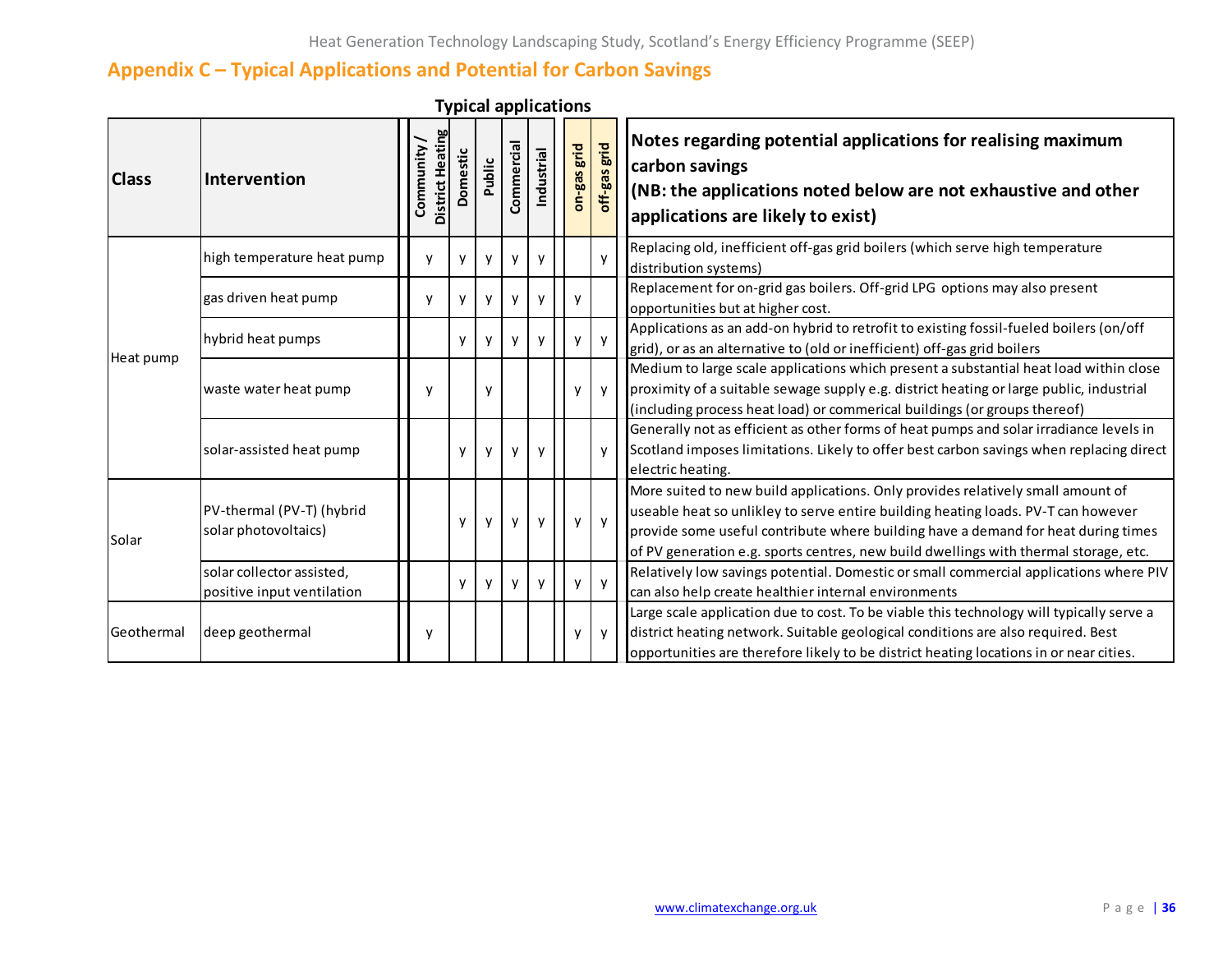|                                |                                                           |                                       |          |        |            |            | i ypicai applications |              |                                                                                                                                                                                                                                                                                                                                                                                                                                                                                                                                                                                                                                                           |
|--------------------------------|-----------------------------------------------------------|---------------------------------------|----------|--------|------------|------------|-----------------------|--------------|-----------------------------------------------------------------------------------------------------------------------------------------------------------------------------------------------------------------------------------------------------------------------------------------------------------------------------------------------------------------------------------------------------------------------------------------------------------------------------------------------------------------------------------------------------------------------------------------------------------------------------------------------------------|
| <b>Class</b>                   | Intervention                                              | <b>District Heating</b><br>Community/ | Domestic | Public | Commercial | Industrial | on-gas grid           | off-gas grid | Notes regarding potential applications for realising maximum<br>carbon savings<br>(NB: the applications noted below are not exhaustive and other<br>applications are likely to exist)                                                                                                                                                                                                                                                                                                                                                                                                                                                                     |
| Hydrogen /<br><b>Fuel Cell</b> | hydrocarbon fuel cell<br>(cogeneration)                   | y                                     | у        | y      | у          | y          | у                     |              | Best opportunities are in buildings where there is sufficient heat demand to ensure<br>that all heat and electricity (co-generated by the unit) can be utilised e.g. dwellings<br>with thermal storage (and good design), commercial buildings with high or constant<br>heat demand (e.g. sports centres), etc. Regarding dwellings - less likley to be suitable<br>for modern or new build dwellings due to their signfiicantly reduced heat requirement                                                                                                                                                                                                 |
|                                | hydrogen fuel cells<br>(cogeneration)                     | y                                     | y        | y      | y          | y          |                       | y            | Lack of cheap hydrogen (and infrastructure) is currently restrictive. However, best<br>opportunities will be as per hydrocarbon fuel cell above.                                                                                                                                                                                                                                                                                                                                                                                                                                                                                                          |
|                                | hydrogen burners / boilers                                | y                                     | y        | y      | y          | y          |                       | y            | Lack of cheap hydrogen (and infrastructure) is currently restrictive. First opportunities<br>are likely to be with locally produced hydrogen supply serving off-grid applications,<br>however longer-term opportunities will eventually be as replacement for on-grid<br>boilers.                                                                                                                                                                                                                                                                                                                                                                         |
|                                | biogas CHP (cogneration)                                  | y                                     |          | y      | y          | y          |                       | y            | Currently unlikely to compete where a main gas connection is available. Best<br>opportuntities are where a local biogas supply is available (or where large quantities<br>of organic waste is available to produce biogas) and where there is a constant demand<br>for heat (e.g. industrial processes, district heating, etc.)                                                                                                                                                                                                                                                                                                                           |
| Cogeneration                   | microCHP - heat led<br>(cogeneration)                     |                                       | у        | у      | y          | y          | y                     |              | Most suitable for domestic or small scale non-domestic applications where there is a<br>near-constant demand for heat e.g. commercial developments, industrial buildings,<br>etc.) or where thermal storage can make effective use of the heat e.g. dwellings<br>withrelatively high or constant heat loads. Micro CHP can be utilised in off grid<br>situations where a main gas grid connection isn't available by using LPG or oil as the<br>fuel source. Micro CHP units are generally most suited to buildings with higher and<br>longer heat demand periods if cost savings and carbon reductions are to be made vs<br>standard condensing boilers. |
| Trigeneration                  | Combined Cooling Heat and<br>Power (CCHP) (trigeneration) | y                                     |          | y      | y          | y          | y                     | y            | Applications are likely to be relatively restricted due to the technology needing to be<br>matched (and well designed) to suitable applications where there is simultaneous<br>demand for heat, electricity and chilled water cooling e.g. district heating, large public<br>or commercial developments. Currently the economics and practicailities of CCHP<br>(versus say a boiler/heat pump and seperate cooling system) do not always stack up.                                                                                                                                                                                                       |

**Typical applications**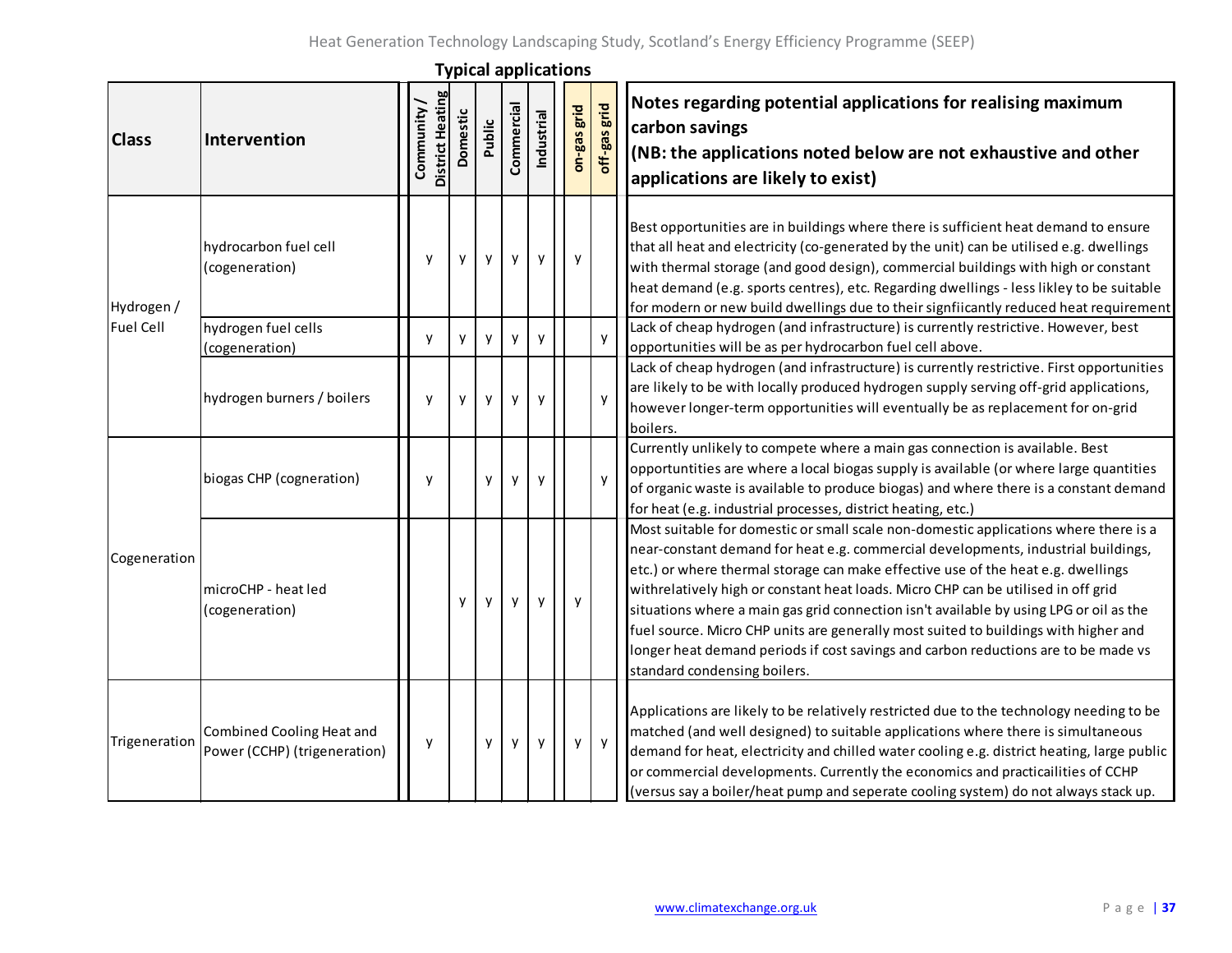| <b>Class</b>  | <b>Intervention</b>                               | District Heating<br>Community/ | Domestic | Public       | Commercial | Industrial   | on-gas grid | grid<br>$off-gas$ | Notes regarding potential applications for realising maximum<br>carbon savings<br>(NB: the applications noted below are not exhaustive and other<br>applications are likely to exist)                                                                                                                                                          |
|---------------|---------------------------------------------------|--------------------------------|----------|--------------|------------|--------------|-------------|-------------------|------------------------------------------------------------------------------------------------------------------------------------------------------------------------------------------------------------------------------------------------------------------------------------------------------------------------------------------------|
| District      | 3rd generation district htg                       | ٧                              |          |              |            |              |             | $\mathsf{y}$      | Opportunities in high heat density areas e.g. high rise flats, mixed use developments,<br>letc.                                                                                                                                                                                                                                                |
| heating       | 4th generation (low<br>temperature) district htg  | ٧                              |          |              |            |              | y           | $\mathsf{y}$      | Low temperature distribution of 4th generation system are best suited to serving well<br>insulated, low energy buildings (so suited to new build or major refurbishment)                                                                                                                                                                       |
| Local heaters | infrared heaters                                  |                                | y        | y            | у          | y            | y           | y                 | Can be used in any building where an electricity supply is available, however only<br>likely to save energy/carbon in selected applications e.g. buildings with high levels of<br>ventilation and drafts, intermittent occupancy and/or high thermal mass. Examples<br>could include: churches, community halls, some historic buildings, etc. |
|               | electric storage heaters (high<br>heat retention) |                                | y        | y            | y          | y            |             | $\mathsf{v}$      | Can be used in any building where an electricity supply is available, however only<br>likely to offer energy/carbon savings as a replacement within buildings with older,<br>more inefficient storage heating.                                                                                                                                 |
| Heat recovery | waste water heat recovery                         | v                              | y        | $\mathsf{v}$ | v          | $\mathsf{V}$ | v           | $\mathsf{v}$      | Best opportunities are in applications where there is significant shower use.<br>Increasingly widely used in new build dwellings. Less suitable for retrofitting. Also<br>suitable for other building types e.g. sports centres, hotels, secondary schools, etc.                                                                               |
|               | passive flue gas heat recovery                    | v                              | y        | y            | у          | y            | y           | $\mathsf{y}$      | There are potentially many existing boilers suitable for being retrofitted with a PFGHR<br>device, across the domestic and non-domestic sector in scotland (~ tens of thousands<br>of boilers) - although arguably these could benefit further from replacement with a<br>new boiler, heat pump, etc.                                          |
|               | active flue gas heat recovery                     | y                              |          | y            |            |              | v           | y                 | flue gas is relatively plentiful and hot such as in a large existing building (including<br>mainly older less-efficient boiler/flue systems), district heating boilers, etc.                                                                                                                                                                   |

**Typical applications**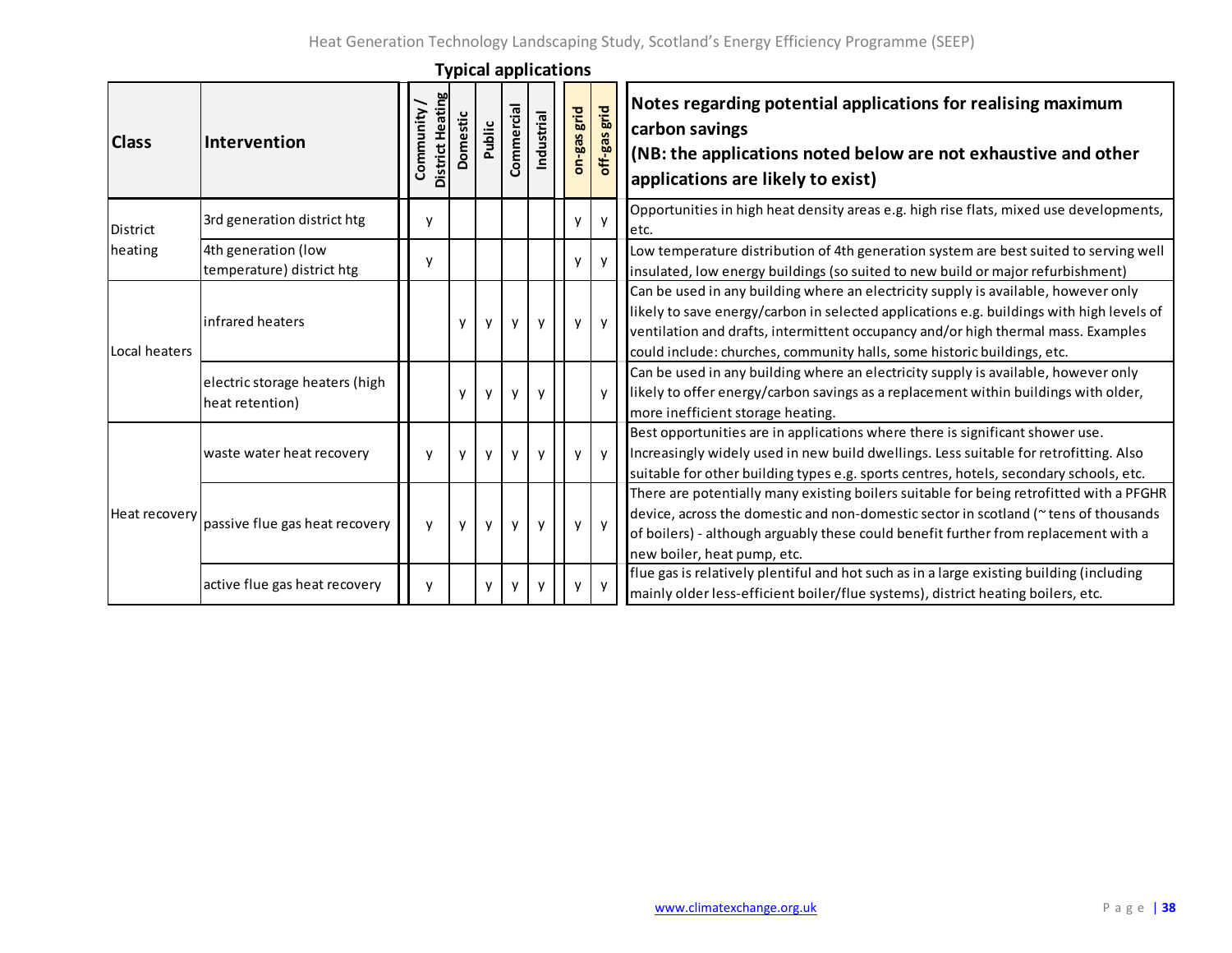### **Appendix D – Current SAP Status**

<span id="page-38-0"></span>

| <b>Class</b>     | Intervention                                            | Domestic     |  | in SAP<br>2012?    | <b>Notes</b>                                                                                                                                                                                                                                                                                            |
|------------------|---------------------------------------------------------|--------------|--|--------------------|---------------------------------------------------------------------------------------------------------------------------------------------------------------------------------------------------------------------------------------------------------------------------------------------------------|
|                  | high temperature heat pump                              | y            |  | $y -$ see<br>notes | The SAP heat pump calculation method (*) allows for high temperature heat pumps. SAP 2012<br>cannot accept higher temperatures than 55°C, however SAP 2016 (when released) will allow for<br>design flow temperatures up to 65°C. Temperatures above 65°C currently cannot be supported<br>in SAP 2016. |
| Heat pump        | gas driven heat pump                                    | v            |  | n                  | The "Application for recognition of a new technology category route (Appendix Q)" applies **                                                                                                                                                                                                            |
|                  | hybrid heat pumps                                       | y            |  | n                  | Current guidance exists as to how assessors should model specific hybrid units, although in<br>general the "Application for recognition of a new technology category route (Appendix $Q$ )"<br>applies (**).                                                                                            |
|                  | solar-assisted heat pump                                | $\mathsf{v}$ |  | <b>V</b>           |                                                                                                                                                                                                                                                                                                         |
| Solar            | PV-thermal (PV-T) (hybrid solar<br>photovoltaics)       | y            |  | n                  | The "Application for recognition of a new technology category route (Appendix Q)" applies (**)                                                                                                                                                                                                          |
|                  | solar collector assisted, positive<br>input ventilation | V            |  | y                  |                                                                                                                                                                                                                                                                                                         |
| Hydrogen /       | hydrocarbon fuel cell<br>(cogeneration)                 | y            |  | n.                 | The "Application for recognition of a new technology category route (Appendix Q)" applies (**)                                                                                                                                                                                                          |
| <b>Fuel Cell</b> | hydrogen fuel cells<br>(cogeneration)                   | y            |  | n                  | The "Application for recognition of a new technology category route (Appendix Q)" applies (**)                                                                                                                                                                                                          |
|                  | hydrogen burners / boilers                              | $\mathsf{v}$ |  | n.                 | The "Application for recognition of a new technology category route (Appendix Q)" applies (**)                                                                                                                                                                                                          |
| Cogeneration     | microCHP - heat led<br>(cogeneration)                   | y            |  | у                  |                                                                                                                                                                                                                                                                                                         |
| Local heaters    | infrared heaters                                        | y            |  | $y -$ see<br>notes | Electric (direct acting) room heaters (all types) (i.e. including radiant heaters) are currently<br>included in SAP. Please refer to the "treatment of electrical panel heaters in SAP - all types"<br>principle paper (***) for more information.                                                      |
|                  | electric storage heaters (high<br>heat retention)       | y            |  | y                  |                                                                                                                                                                                                                                                                                                         |
|                  | waste water heat recovery                               | v            |  | ۷                  |                                                                                                                                                                                                                                                                                                         |
| Heat recovery    | passive flue gas heat recovery                          |              |  | v                  |                                                                                                                                                                                                                                                                                                         |

Notes:

Product data is held in either the Product Characteristics Database (PCDB) or the SAP Appendix Q database in support of the National Calculation Methodologies (NCM) for Energy Rating Dwellings. NB: SAP does not 'approve' products.

\* see http://www.ncm-pcdb.org.uk/sap/filelibrary/pdf/Calculation\_Methodology/SAP\_2012/CALCM-01---SAP-REVISED-HEAT-PUMP-PERFORMANCE-METHOD---V1.1.pdf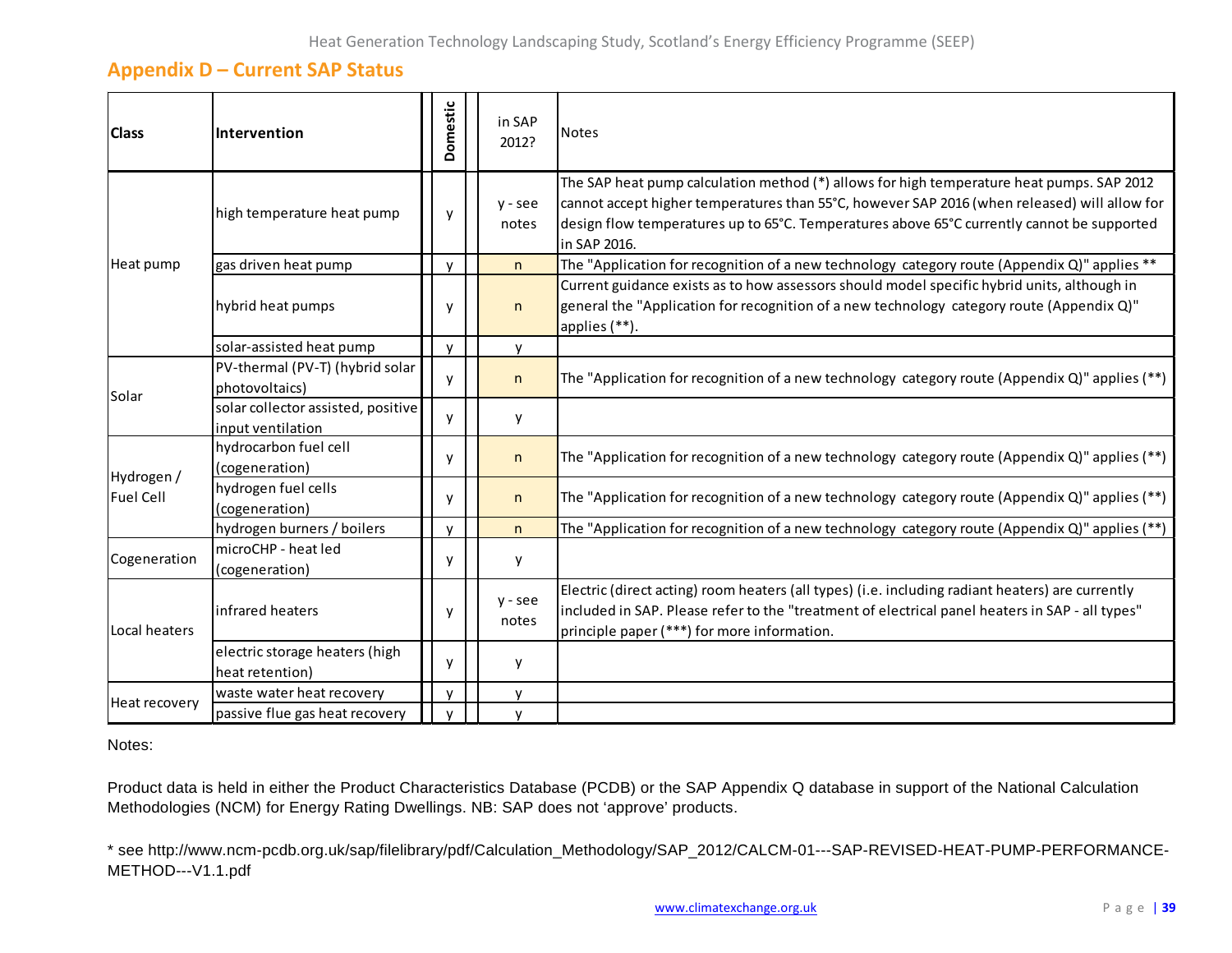\*\* more information on the "applying for recognition of a new technology" is available here: http://www.ncm-pcdb.org.uk/sap/page.jsp?id=20

\*\*\* see here for the "principle paper" on the treatment of electrical panel heaters in the NCM: http://www.ncm-pcdb.org.uk/sap/page.jsp?id=37

For more information please refer to: http://www.ncm-pcdb.org.uk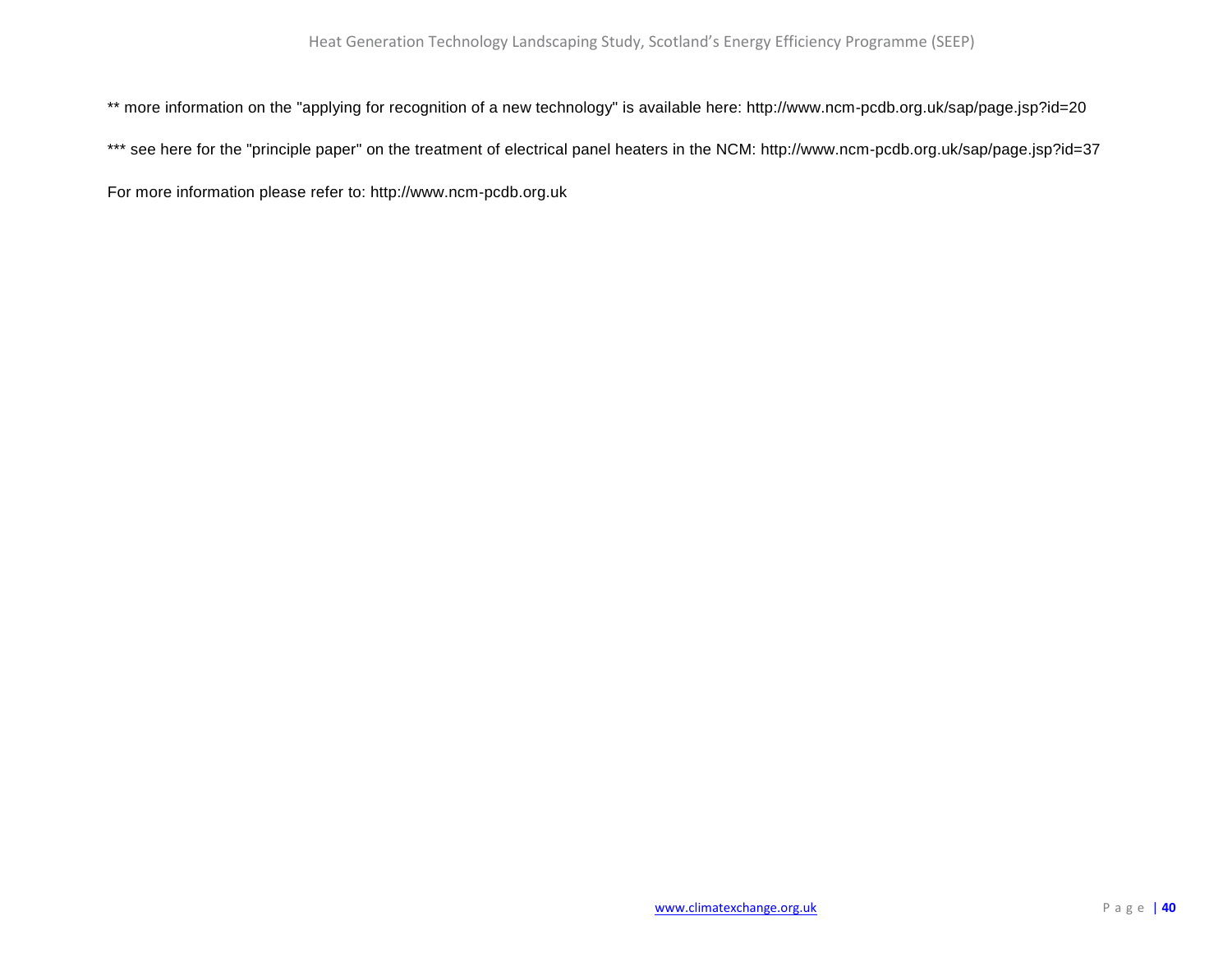# <span id="page-40-0"></span>**Appendix E – Useful references and supporting information**

**Heat pumps**

[1] Evidence gathering – Low Carbon Heating Technologies, Domestic High Temperature Heat Pumps, BEIS, November 2016.

*According to this report, COPs from 2.2 to 3.1 have been quoted at A7/W65 (i.e. ambient air source at 7°C and water output at 65°C) for the air source products studied. High temperature heat pumps are well covered by existing heat pump standards and regulations for performance and design. The price of high temperature heat pumps ranges from 20% to 35% more than standard heat pumps, but the price premium based on fully installed costs is closer to 10-20%. The product price for high temperature heat pumps ranges from £3,000 - £7,000 (air source), with the fully installed price ranging from £6,000 to £14,000.This compares with a typical gas fired boiler replacement cost of £2,500. Small cost savings are possible relative to a gas fired boiler, but these would be unlikely to give an economic payback period at current energy prices in the absence of incentives. It would appear reasonable to say that compatibility with existing systems is very good for high temperature heat pumps because they can service heating systems which conventional heat pumps could not service without immersion top-up. It is noted that some high temperature heat pumps can provide heat at temperatures up to 80°C either by using carbon dioxide, propane and ammonia or by using a double cascade or a sorption cycle.*

[2] Star Renewable Energy http://www.neatpumps.com/about-us.aspx

*Star reports that output temperatures of 90°C can be achieved using high temperature heat pump with an ammonia cycle, and they have demonstrated this in a 14MW scheme in Drammen, Norway.* 

- [3] Evidence Gathering Low Carbon Heating Technologies, November 2016, Domestic High Temperature, Hybrid and Gas Driven Heat Pumps: Summary Report, BEIS, 2016.
- [4] Heat4U project, Gas Absorption Heat Pumps Solution for Existing Residential Buildings, FP7/2007-2013, Grant Agreement 285158. http://www.heat4u.eu/en/

*Results of field trials suggested that this type of heat pump could achieve 35% better than a conventional gas condensing boiler.*

[5] Gas heat pumps : product overview: Engine driven heat pumps & Thermally driven heat pumps. Juliette PROMELLE, GDF SUEZ, Research division, 2011.

*This paper suggests that gas engine heat pumps can achieve COP values of up to 2 if they incorporate flue gas heat recovery, but without flue gas heat recovery their COP tends to be in the range of 1.2 to 1.6. Thermallydriven heat pumps (gas absorption and gas adsorption) tend to have a 30% higher efficiency than gas condensing boilers (thermally driven gas sorption heat pumps use thermal compression instead of mechanical compression). According to this paper, gas engine heat pumps tend to be used for offices, hospitals and housing whereas thermally driven heat pumps are more likely to be used for housing.*

[6] BINE information service, Energy research for application, Solar-assisted heat pumps, 2013. [http://www.bine.info/en/publications/themeninfos/publikation/elektrisch-angetriebenewaermepumpen/waermepumpen-plus-solar/]

*BINE points out that whereas relevant guidelines exist for heat pumps and solar collectors, no corresponding standards are available for combined systems (i.e. solar assisted heat pumps), warning that this could be a potential barrier to market.*

**Solar**

[7] Evidence Gathering – Low Carbon Heating Technologies - Hybrid Solar Photovoltaic Thermal Panels, DBEIS, 2016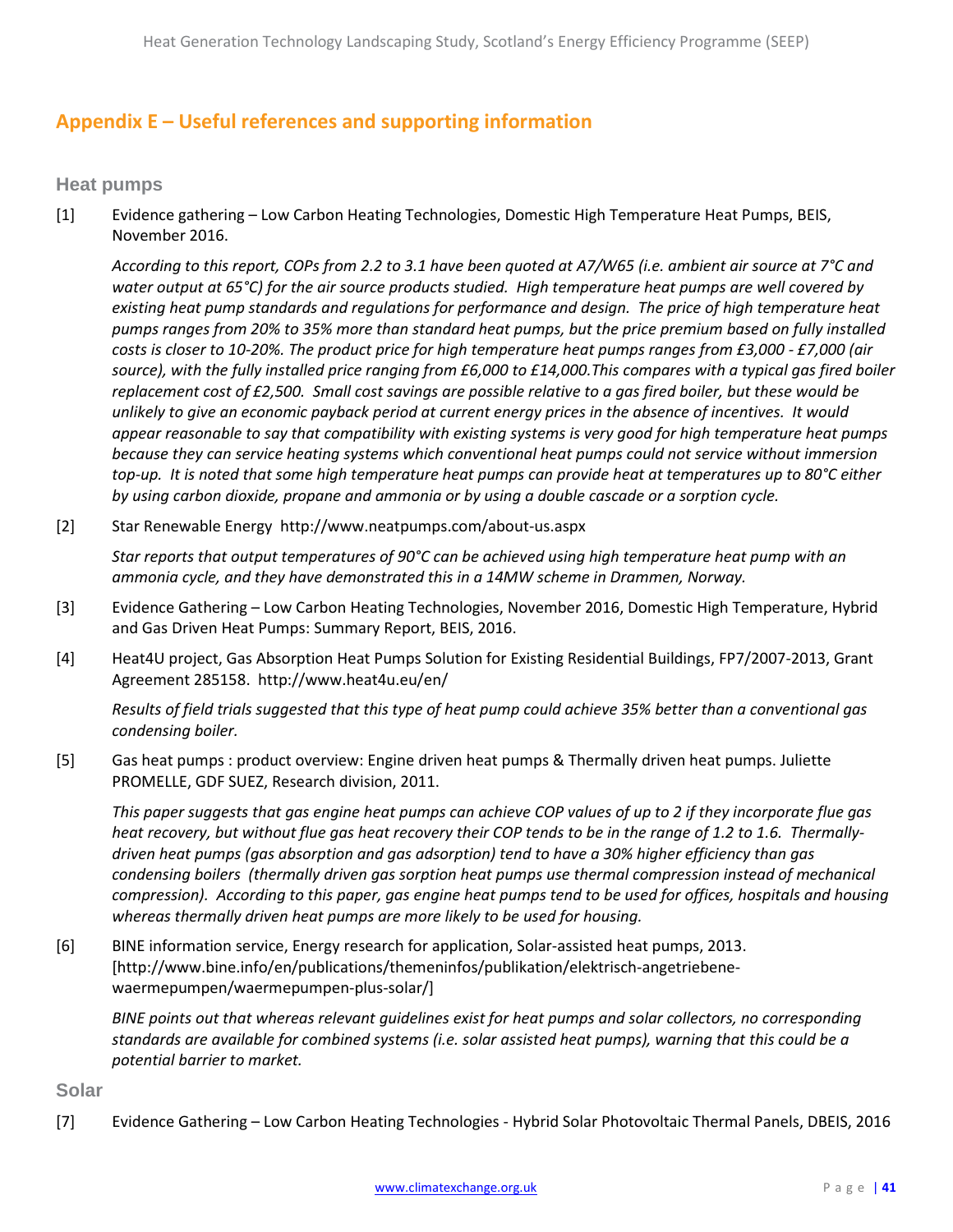*This report examines various types of systems, looking at the current state of the art, a market and product review, performance and costs.*

**Geothermal** 

[8] The Eden deep geothermal project is described in more detail at [http://www.edenproject.com/eden](http://www.edenproject.com/eden-story/behind-the-scenes/eden-deep-geothermal-energy-project#iLezXr5d6stRRmGU.97)[story/behind-the-scenes/eden-deep-geothermal-energy-project#iLezXr5d6stRRmGU.97.](http://www.edenproject.com/eden-story/behind-the-scenes/eden-deep-geothermal-energy-project#iLezXr5d6stRRmGU.97)

*This website describes the project, which involves generation of electricity from heat extracted from approximately 4 km below the ground in a deep geothermal scheme.*

[9] Study into the Potential for Deep Geothermal Energy in Scotland, Scottish Government Project Number: AEC/001/11, Aecom Energy, 2013.

*This report notes that the best "hot dry rock" prospects in Scotland are likely to exist in geological settings where heat produced by radioactive decay of elements like uranium (radiogenic heat) in the crust augments the background heat flow, producing localised high-temperature anomalies. There are numerous exposed granite intrusions in Scotland, and a small proportion of these produce significant quantities of radiogenic heat.*

[10] Electricity Generation Costs, DECC, October 2012, URN 12D/383.

*This report indicates, in Table 7, that on a levelised cost basis deep geothermal electricity generation is cheaper than onshore wind.*

[11] Heat Pumps in District Heating, for DECC by Element Energy and Carbon Alternatives, URN 15D/537, 2016.

*This report describes the Wandsworth project where heat is obtained from aquifers which provide both heating and cooling to housing.*

[12] Deep Geothermal Energy in the Shetland Isles, Cluff Geothermal Ltd, September 2013.

**Hydrogen / fuel cells**

- [13] Viessmann has developed an integrated unit which incorporates a hydrocarbon fuel cell and this has been successfully deployed in Teterow, Germany, to provide a combination of heat and power [\(http://www.viessmann.co.uk/en/residential-buildings/combined-heat-and-power-generation/micro-chp-unit](http://www.viessmann.co.uk/en/residential-buildings/combined-heat-and-power-generation/micro-chp-unit-based-on-a-fuel-cell/vitovalor-300p.html)[based-on-a-fuel-cell/vitovalor-300p.html\)](http://www.viessmann.co.uk/en/residential-buildings/combined-heat-and-power-generation/micro-chp-unit-based-on-a-fuel-cell/vitovalor-300p.html).
- [14] Cost, mainentance issues and a long warm-up and cool-down time have been cited by an Australian business magazine as a barrier to increased market share of hydrocarbon-based fuel cells (http://www.theaustralian.com.au/business/business-spectator/ceramic-fuel-cells--a-dead-endtechnology/news-story/0c6c965dc1c584cc3a92c7a88407768f)*.*
- [15] "Solid Oxide Fuel Cell Anode Materials for Direct Hydrocarbon Utilization" Xiao-Ming Ge, Siew-Hwa Chan, Qing-Lin Liu, Qiang Sun. First published: 24 August 2012.

*This paper describes advances in the development of electrodes which can be used in hydrocarbon fuel cells.*

[16] Kiwa DECC report no. 30686, July 2016.

*According to fuel cell manufacturers, the technology for using hydrogen fuel cell appliances is already available with a supply chain generally present for the necessary product components. In the development of hydrogen boilers, additional costs will be incurred in the R&D, product design and initial manufacturing phases above those normally incurred for natural gas appliances, and according to the Kiwa/E4tech/DECC report these might need to be supported within a stable regulatory and political framework.*

[17] H21 Leeds City Gate project.

*This project is relevant to the development of hydrogen boilers and burners as an emerging green technology. It shows that it should be possible to introduce areas of the gas network where hydrogen fuels 100% of the gas demand.*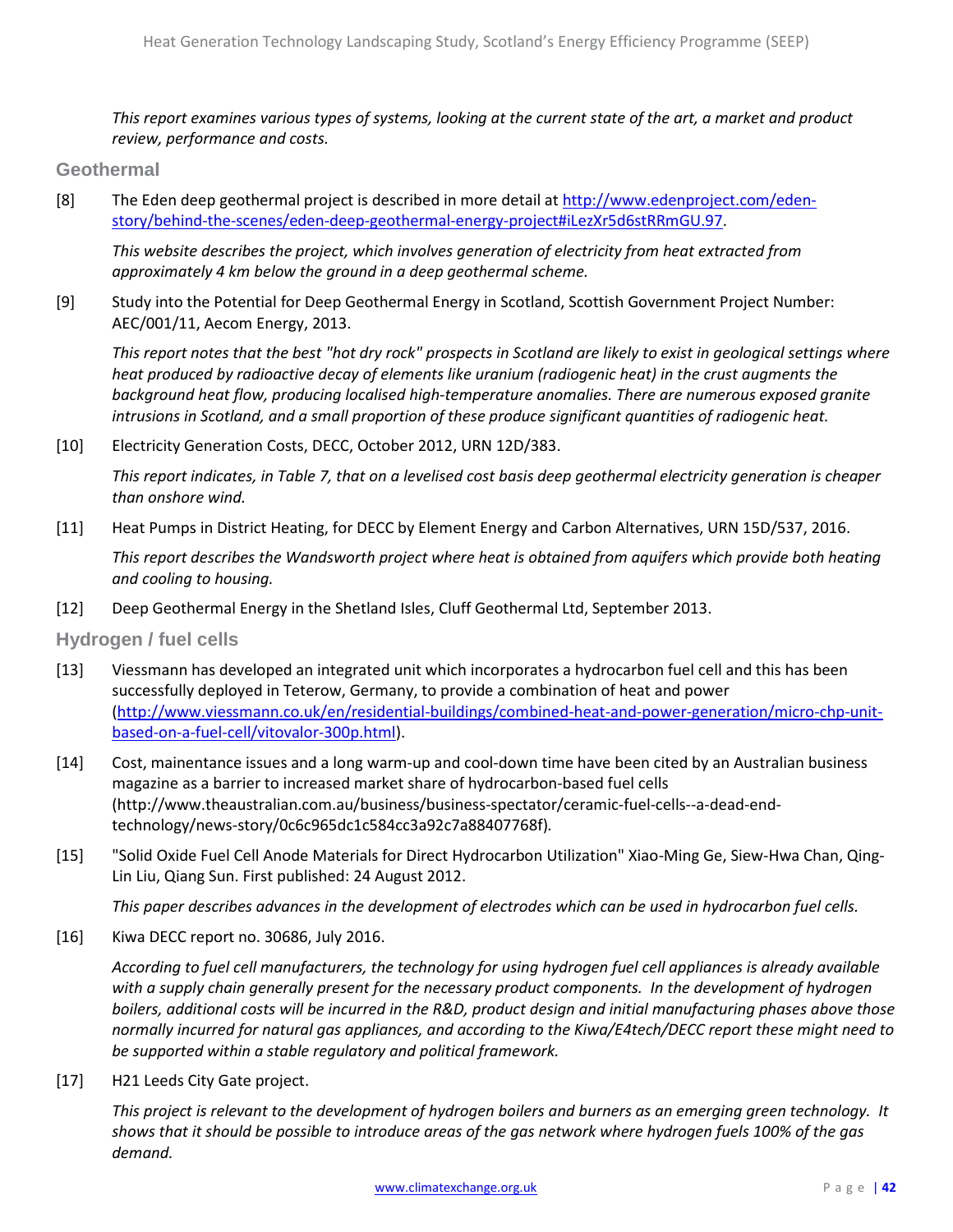### **Cogeneration**

- [18] GPG 388 Good Practice Guide for combined heat and power for buildings Selecting, installing and operating CHP in buildings – a guide for building services engineers. Action Energy, April 2004.
- [19] Introducing combined heat and power, a new generation of energy and carbon savings, CTV044, Carbon Trust, September 2010.
- [20] Ofgem. FIT tarriff 1 April 2017 to 30 June 2017.
- [21] Micro-CHP Accelerator, final report, Carbon Trust, March 2011.

*This report addresses the economics of micro-CHP.*

### **Trigeneration**

- [22] District Heating and Cooling Programme of Research, Development and Demonstration on District Heating and Cooling – District Heating and Cooling Connection Handbook, IEA.
- [23] Heat Pumps in District Heating, for DECC by Element Energy and Carbon Alternatives, URN 15D/538, 2016.

*This report describes a project in Helsinki where district heating and district cooling are both provided.*

### **District heating**

- [24] A technical guide to district heating, FB72, IHS BRE press, 2014.
- [25] District Heating and Cooling Programme of Research, Development and Demonstration on District Heating and Cooling – District Heating and Cooling Connection Handbook, IEA.
- [26] Heat Policy Statement Towards Decarbonising Heat: Maximising the Opportunities for Scotland The Scottish Government, June 2015. This publication discusses targets for district heating, current and future trends, heat demand, storage and heat generation.
- [27] Fourth Generation District Heating Integrating smart thermal grids into future sustainable energy systems Lund et al. Energy 68 (2014), Elsevier, 2014.

*This paper discusses smart grids and thermal networks for providing district heating and cooling.*

### **Local heating**

[28] Intentionally blank

### **Heat recovery**

[29] Linlithgow Natural Grid 'Heat From the Street' - Local Energy Challenge Fund Phase 1, Final Project Report, 4th April 2016, [http://www.localenergyscotland.org/media/89091/GCF135-Linlithgow-Final-Report.pdf.](http://www.localenergyscotland.org/media/89091/GCF135-Linlithgow-Final-Report.pdf)

*The project concludes that the urban development of new waste water heat projects requires local community support for the necessary infrastructure and that Linlithgow's Heat from the Street project will provide the template for that model, by convening the required partners, integrating efficiently with the local electricity grid, and maximising local consumption of locally produced renewable heat and electricity.*

[30] Heat pumps in District Heating: Case Studies, prepared for DECC by Element Energy and Carbon Alternatives, 2016, URN 15D/538.

*In winter heat is recovered from sewage from the city of Helsinki and used to preheat the district return flow from 50°C to 62°C. This is lower than the network temperature, but in this way the heat pump can run more efficiently. All cooling is provided directly from sea water (free cooling), so the heat pumps are not used to meet this demand.*

[31] Sharc technology, http://www.sharcenergy.com/ supplies waste water heat pumps and provides some helpful information on their website.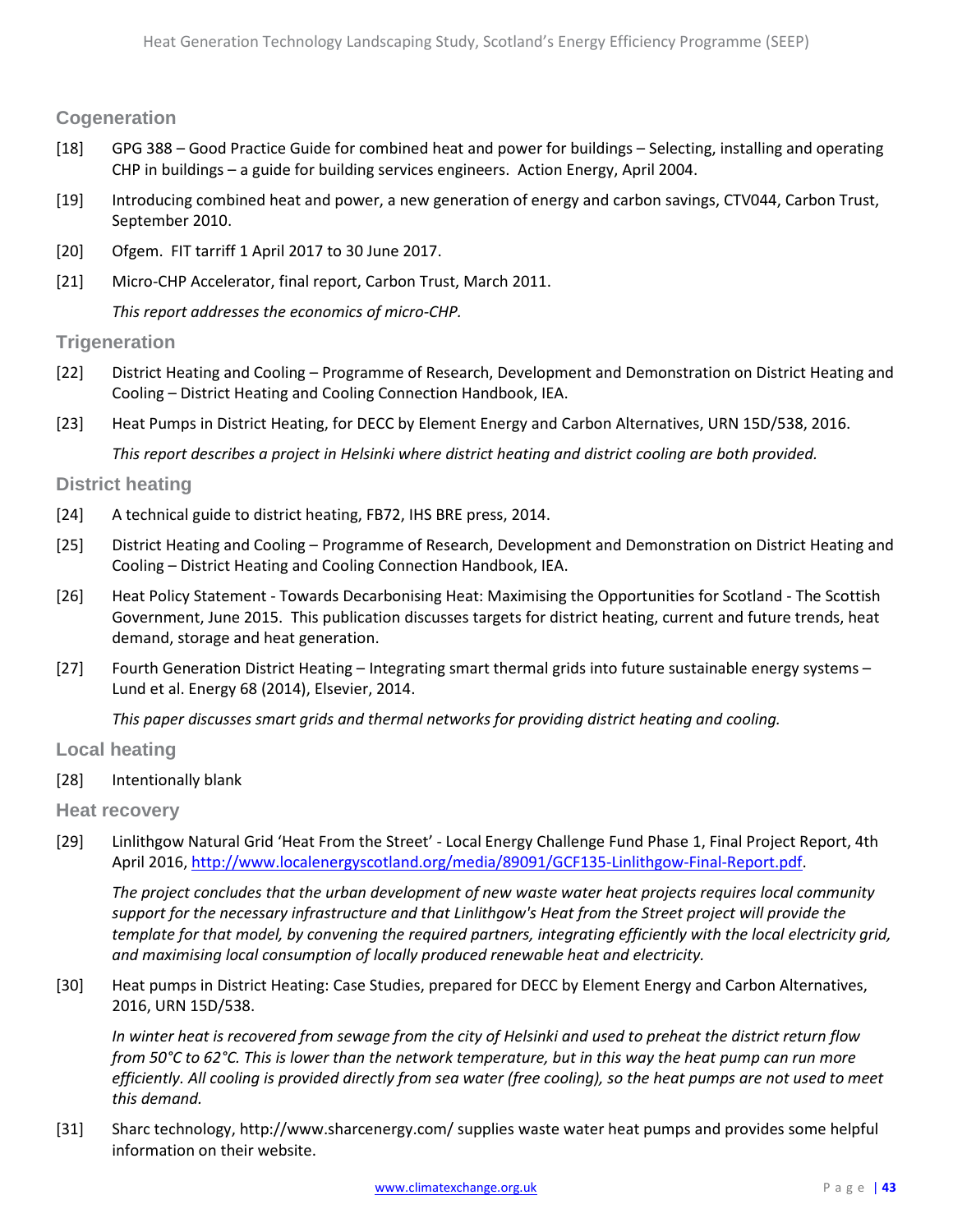- [32] Evidence Gathering: Passive Flue Gas Heat Recovery Technologies, BEIS, 2016.
- [33] Ion V. ION, Gheorghe CIOCEA, Florin POPESCU, "WASTE HEAT RECOVERY TECHNOLOGIES FROM HEATING BOILER FLUE GAS",

*According to the authors, the use of heat pumps for heat recovery from heating boilers represents a viable technology to improve the boiler efficiency, economic and environmental performance.*

[34] Combination of wastewater treatment plants and heat pumps, Pacific Science Review, Volume 16, Issue 1, June 2014, pages 36-39. Leonid N. Alekseiko, Viacheslav V. Slesarenko, Alexander A. Yudakov.

*This paper discusses waste water heat pumps used in tandem with a district heating network in Vladivostok, Russia.*

**General**

[35] Draft Scottish Energy Strategy: The future of energy in Scotland, Scottish Government, January 2017.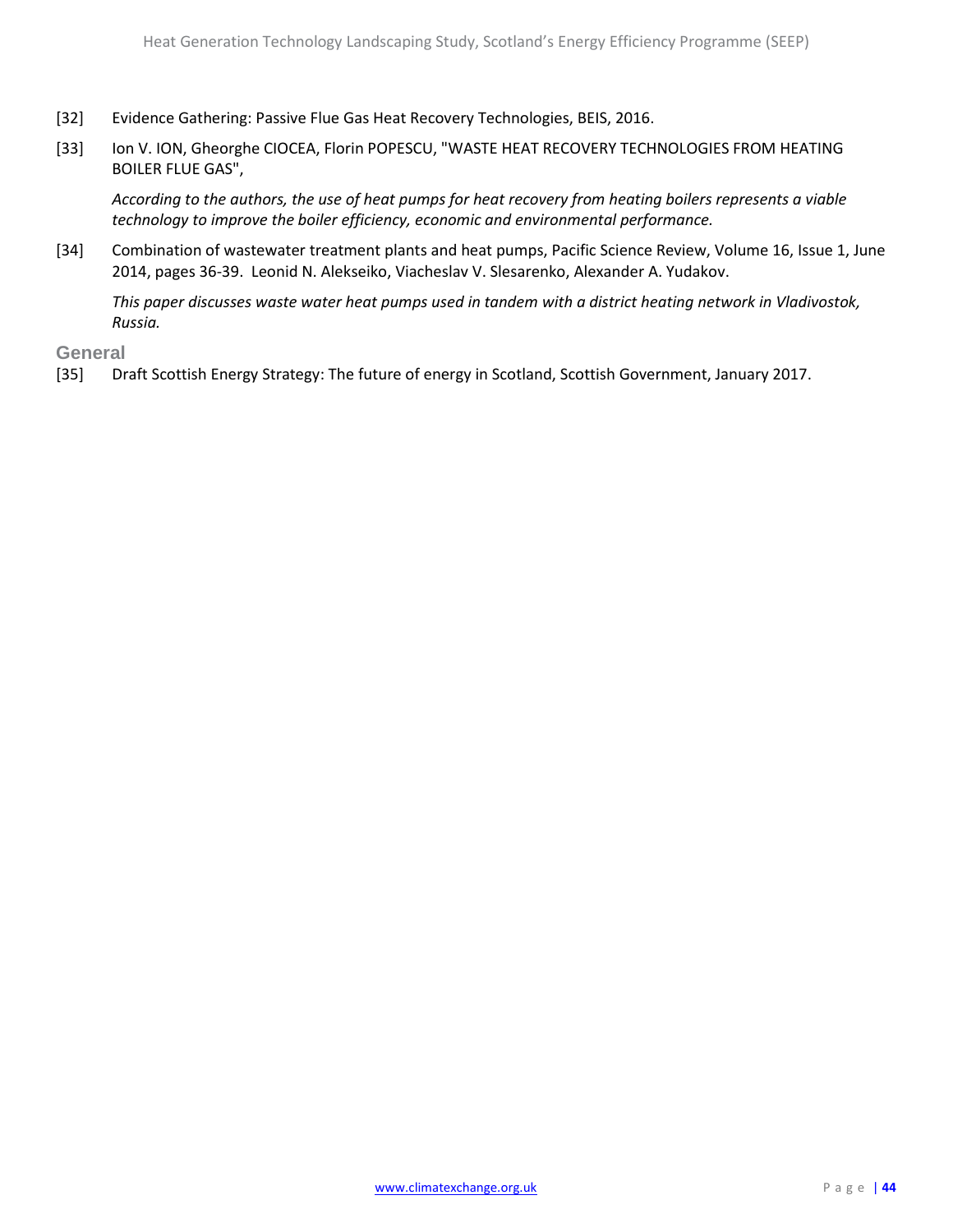# <span id="page-44-0"></span>**Appendix F – Glossary**

**Active network management –** The real time management of electricity generation and loads within an electricity network using control systems

**Active operation –** Requires electricity to operate

**Air tightness –** The resistance to inward or outward air leakage through unintentional leakage points or areas in the building envelope

**Anaerobic digester –** A vessel in which organic material is broken down by microorganisms in the absence of oxygen to produce biogas

**Aquifer –** A body of permeable rock which can contain or transmit groundwater

**Baseload energy –** The baseload energy is the minimum amount of energy demand required over a period of time

**Biogas –** Biogas is the gas produced from the anaerobic digestion process in which organic material is broken down by microorganisms in the absence of oxygen. Biogas is a mixture of methane (natural gas), carbon dioxide and small amounts of other gases. Biogas has to undergo a process called 'scrubbing' before it is chemically similar to natural gas

**Biomass –** Organic matter used as a fuel, especially in a power station for the generation of electricity

**Biomethane –** Biogas which has had all of its gas components, other than the methane component, removed. It is chemically identical to natural gas and differs only in its origin

**Calorific value –** The energy contained within a fuel

**Carbon capture –** Carbon capture is the process of capturing carbon dioxide from sources so that it does not contribute to atmospheric carbon dioxide levels

**Catalytic combustion –** A combustion process which uses a catalyst to speed desired oxidation reactions of a fuel thereby reducing the formation of undesired products, especially pollutant nitrogen oxide gases (NOx) far below what can be achieved without catalysts

**Circular economy –** An alternative to a traditional linear economy (make, use, dispose) in which resources are kept in use for as long as possible, the maximum value is extracted from them whilst in use, then the products and materials are recovered and regenerated at the end of each service life.

**Coefficient of performance (COP) –** Ratio of useful heating to input energy required. A heat pump with a higher COP is more efficient and more desirable.

**Cogeneration –** The generation of electricity and useful heat jointly

**Combined Heat and Power (CHP) –** The use of a heat engine or power station to generate electricity and useful heat at the same time

**Competent Persons Scheme –** A scheme introduced by the UK Government to allow individuals and enterprises to selfcertify that their work complies with the Building Regulations

**Convection heater –** A heater which uses convective heat transfer as the main mechanism with which to heat a room.

**Decarbonising –** reducing the amount of carbon dioxide released as a result of a process

**Decentralised energy –** Energy which is generated close to the point of use rather than at, for example, a large power plant which uses the national grid to transmit and distribute energy.

**Distribution temperature –** The temperature of the working fluid which is passed around a heating system. In a conventional central heating network this would be the temperature the water is raised to before distributing it around the radiator network.

**District heating –** The supply of heat or hot water from one source to a district or a group of buildings.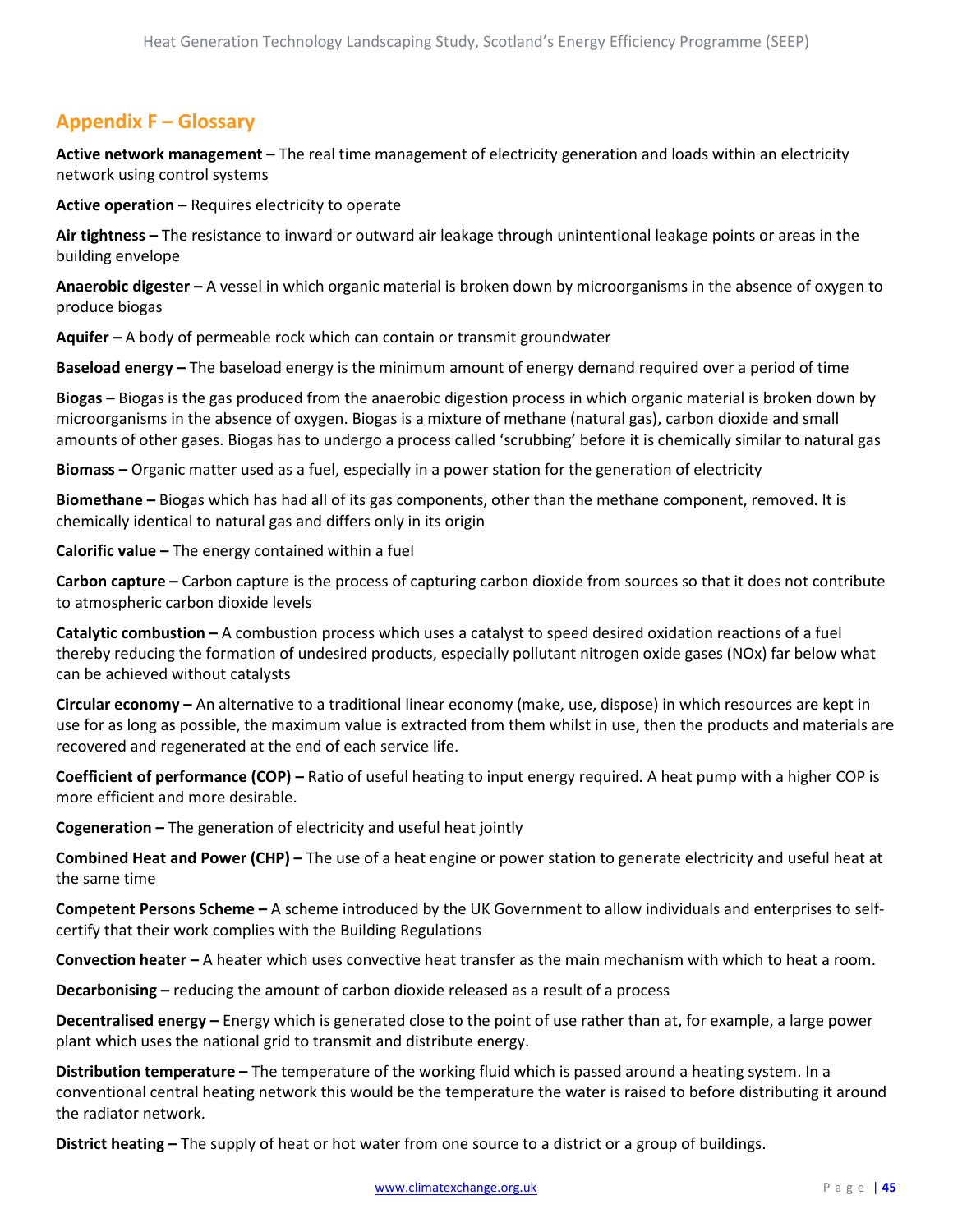**District heating (third generation) –** Third generation district heating system makes use of high efficiency fossil fuel or renewable technologies which offers the potential for carbon savings and low customer bills versus conventional standalone systems.

**District heating (fourth generation) –** Fourth generation district heating system makes use of renewable energy technologies to produce the heat required. The system also utilises energy storage.

**Electrical immersion heating –** An electric water heater where electricity is used to heat a metal heating element which in turn heats the surrounding fluid, most commonly water

**Electricity led CHP –** CHP which is sized based on the electricity demand profile of the site/building rather than based on the heat demand profile

**Electrode (hydrogen production) –** An electrode, in the context of hydrogen production, is a metallic rod with an induced electrostatic potential. In hydrogen production there are two electrodes – one with a positive potential and one with a negative potential. See 'Electrolysis' definition for further context.

**Electrolysis –** The process in which water is separated into oxygen and hydrogen using an electric current.

**Energy efficiency –** Improving energy efficiency means producing more useful output energy for the same amount of input energy

**Energy load –** The amount of energy required by the building.

**Environmentally impact of materials –** The associated environmental impact of a material which accounts for things such as the associated environmental impact from extraction, transportation and manufacturing processes.

**Feed-In-Tariff (FIT) –** A policy mechanism designed to accelerate investment in renewable energy technologies. Monetary payments are made per kWh of electricity generated, the amount of which depends on the current rate for that technology set by the UK Government.

**Flame combustion –** The use of flame to ignite a chemical substance to produce heat

**Flow temperature –** The temperature of the water in the supply (flow) pipe in a heating system or separate part of a heating system.

**Fuel Cell –** An electrochemical cell that converts the chemical energy from a fuel into electricity.

**Fuel cell stack –** The assembly of cells within a fuel cell.

**Heat exchanger –** A device designed to efficiently transfer or "exchange" heat from one matter to another.

**Heat led CHP –** CHP which is sized based on the heat demand profile of the site/building rather than based on the electricity demand profile.

**Heat recovery –** The process of recovering waste heat that would normally be exhausted. This improves the overall efficiency of the system or system.

**Heat sink –** A device or substance for absorbing excessive or unwanted heat.

**High temperature distribution system –** A heat distribution system in which the working fluid is at a high temperature.

**Hydrocarbon –** An organic compounding consisting entirely of hydrogen and carbon. Common hydrocarbons include methane (natural gas) and propane.

**Hydrogen (as a fuel source) –** Hydrogen fuel is a zero-emission fuel when burned with oxygen, if water is considered not to be an emission.

**Hydrogen fuel cell –** A fuel cell which uses hydrocarbon gases and oxygen to generate electricity, water, waste gases and heat.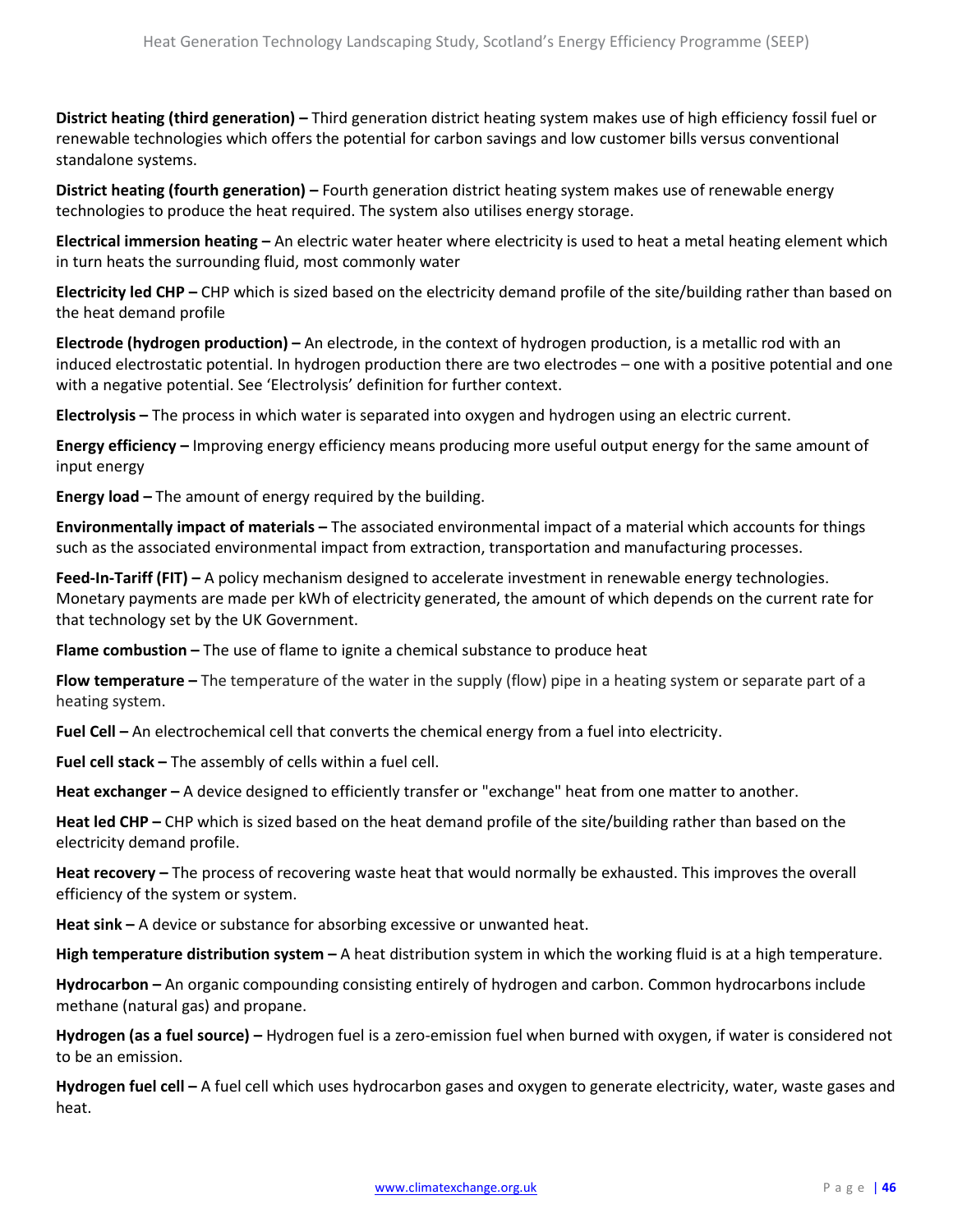**Life cycle cost –** Sum of all recurring and one-time (non-recurring) costs over the full life span or a specified period of a good, service, structure, or system. It includes purchase price, installation cost, operating costs, maintenance and upgrade costs, and remaining (residual or salvage) value at the end of ownership or its useful life.

**Low energy building -** A low-energy building is any type of building that from design, technologies and building products uses less energy, from any source, than a traditional or average contemporary building.

**Mechanical ventilation –** Any system that uses mechanical means, such as a fan, to provide ventilation for a building. As opposed to passive ventilation, mechanical ventilation requires an electricity supply to operate.

**Microgeneration Certification Scheme (MCS) –** An industry-led and nationally recognized quality assurance scheme, supported by the Department for Business, Energy & Industrial Strategy (BEIS). MCS certifies microgeneration products used to produce electricity and heat from renewable sources. MCS also certifies installation companies to ensure the microgeneration products have been installed and commissioned to the highest standard for the consumer.

**National Calculation Method (NCM) –** The methodology developed for the Department for Communities and Local Government to satisfy the Energy Performance of Building Directive (EPBD). The calculation method is used to determine a building's energy performance and assess compliance with the energy component of the building regulations.

**Negative air pressure –** The pressure within a building is lower than its surroundings. This causes air movement from outside to inside via gaps in the building fabric until an equilibrium is released.

**Off gas grid –** A building which is not connected to the national gas network.

**Operational cost –** The expenses related to the operation of the heat technology in question.

**Passive operation –** Does not require electricity to operate**.**

**Passive ventilation –** A natural ventilation system that makes use of natural forces, such as wind and thermal buoyancy, to circulate air to and from an indoor space. Unlike mechanical ventilation passive ventilation systems have no moving parts and do not require electricity to operate.

**Payback period –** The length of time required for an investment to recover its initial outlay in terms of profits or savings.

**PEMFC - Proton Exchange Membrane Fuel Cell** - a type of fuel cell being developed for transport applications as well as for stationary and/or portable fuel cell applications.

**Photovoltaics (PV) –** A device which converts solar radiation into electricity.

**Positive air pressure –** The pressure within a building is greater than its surroundings. This causes air movement from inside to outside via gaps in the building fabric until an equilibrium is released.

**Primary heating fuel –** The main fuel used to heat majority of a buildings heating requirements.

**Operational temperature –** The temperature at which an electrical or mechanical device operates.

**Refrigerant –** A substance or mixture, usually a fluid, used in a heat pump and refrigeration cycle.

**Renewable Energy Consumer Code (RECC) –** In order to become MCS certified, installation companies must be members of the Renewable Energy Consumer Code (RECC).

**Renewable Heat Incentive (RHI) –** A UK Government scheme set up to encourage uptake of renewable heat technologies amongst householders, communities and businesses through financial incentives.

**Retrofit –** The addition of new parts and furnishing to an existing building. For example a building could be retrofitted with improved building services and fabric upgrades.

**SAP (Standard Assessment Procedure) –** The UK Government's method system for assessing the carbon compliance of new build dwellings and/or assessing the energy rating of dwellings.